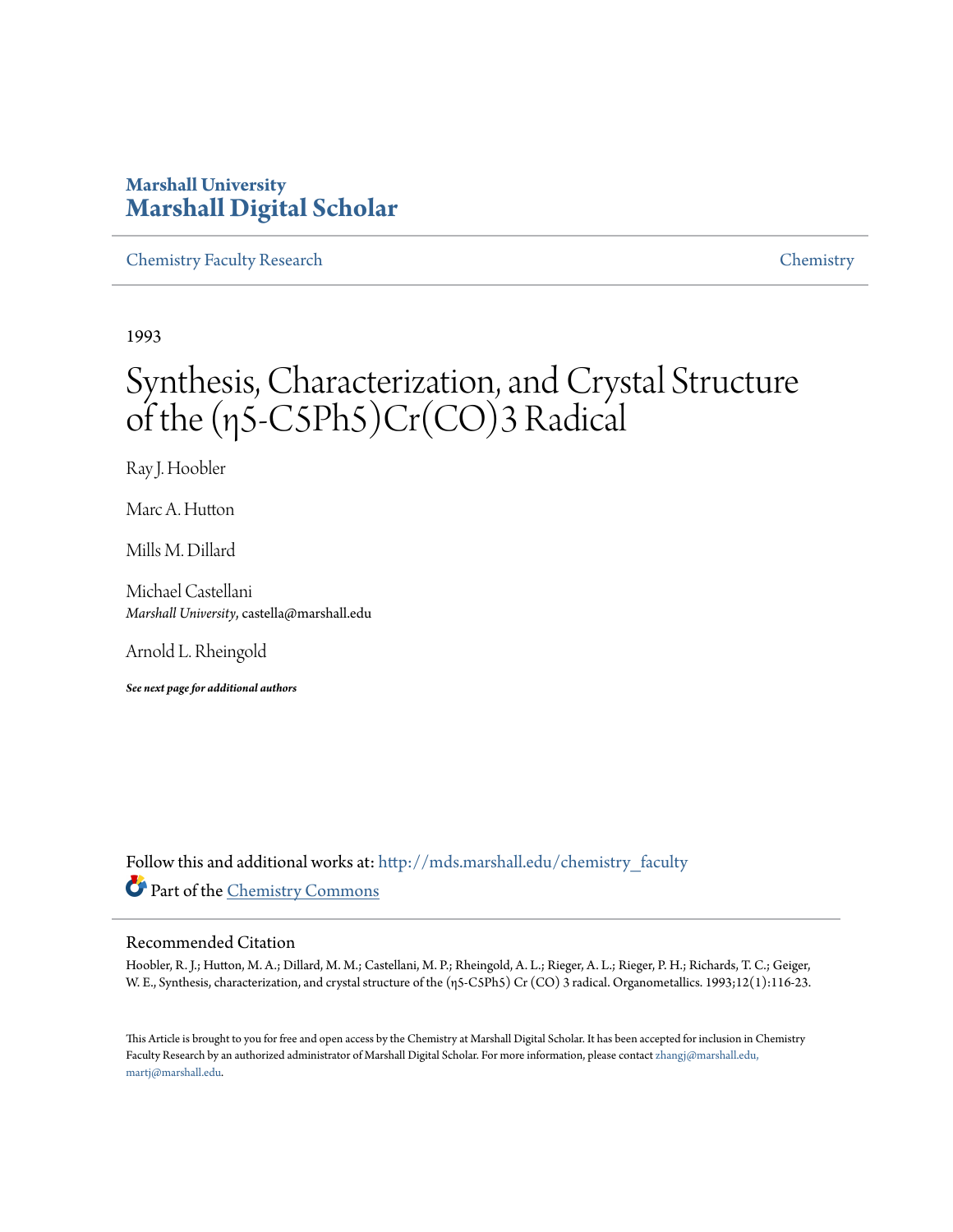#### **Authors**

Ray J. Hoobler, Marc A. Hutton, Mills M. Dillard, Michael Castellani, Arnold L. Rheingold, Anne L. Rieger, Philip H. Rieger, Thomas C. Richards, and William E. Geiger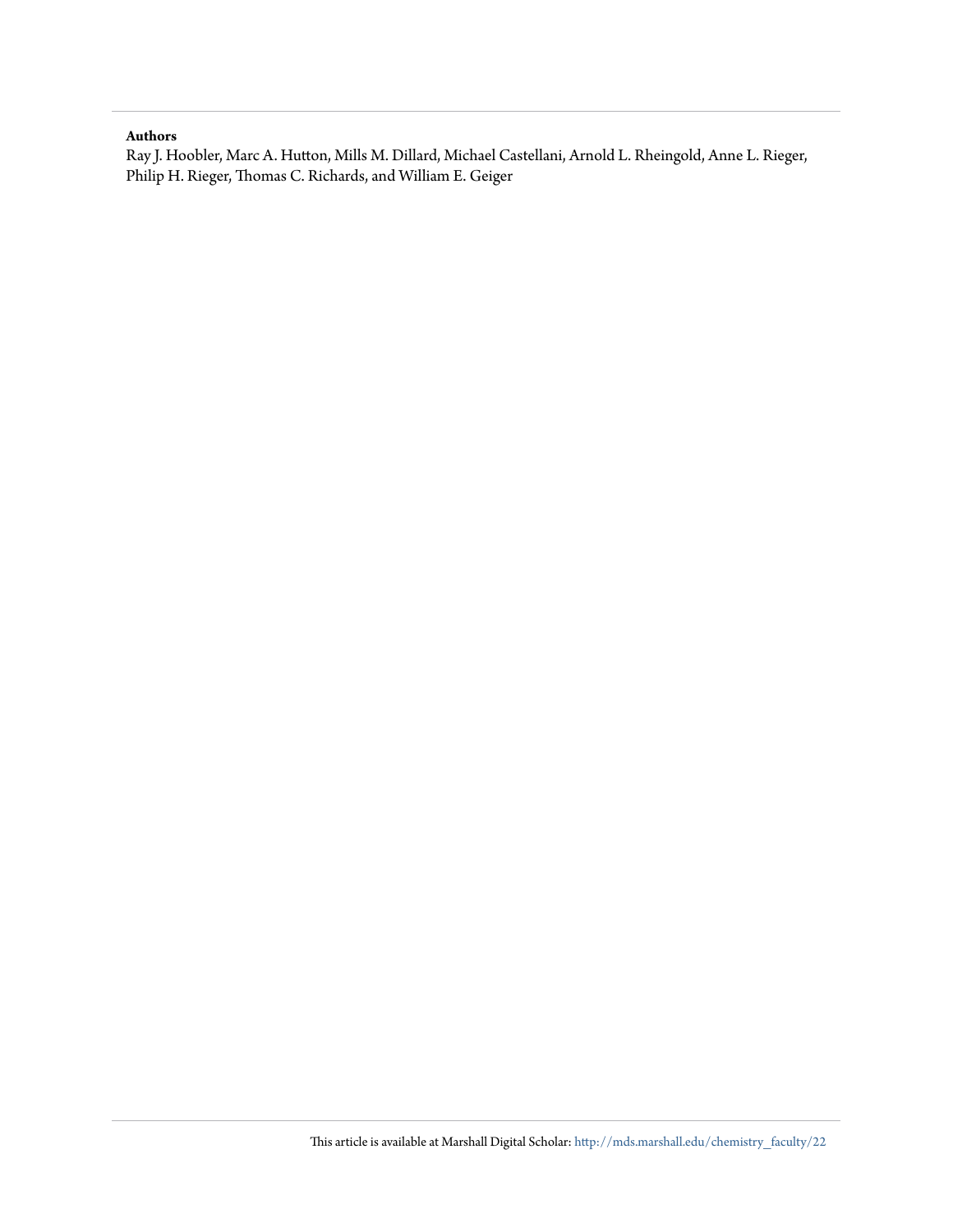#### **Synthesis, Characterization, and Crystal Structure of the (η<sup>5</sup>-C<sub>5</sub>Ph<sub>5</sub>)Cr(CO)<sub>3</sub> Radical**

Ray J. Hoobler, <sup>1a</sup> Marc A. Hutton, <sup>1a</sup> Mills M. Dillard, <sup>1a</sup> Michael P. Castellani,<sup>\*, 1a</sup>

Arnold L. Rheingold,<sup>\*,1b</sup> Anne L. Rieger,<sup>1c</sup> Philip H. Rieger,<sup>\*,1c</sup> Thomas C. Richards,<sup>1d</sup> and William E. Geiger $<sup>1d</sup>$ </sup>

*Departments of Chemistry, Marshall University, Huntington, WV, 25755; University of Delaware, Newark, DE, 19716; Brown University, Providence, RI, 02912; and University of Vermont, Burlington, VT, 05405.*

#### **Abstract**

The reaction between  $Cr(CO)<sub>6</sub>$  and  $Na(C<sub>5</sub>Ph<sub>5</sub>)$  in refluxing diglyme yields [Na(diglyme)<sub>3/2</sub>]- $[(C_5Ph_5)Cr(CO)_3]$ , 1. Metathesis of 1 with  $[Ph_3P=N=PPh_3]Cl$  in  $CH_2Cl_2$  yields  $[Ph_3P=N=PPh_3]$ - $[(C_5Ph_5)Cr(CO)_3]$ , 2. Oxidation of 1 by AgBF4 in THF under an argon atmosphere produces  $(C_5Ph_5)Cr(CO)_3$ , **3**. Complexes **2** and **3** form a redox pair connected by a quasireversible one-electron process,  $E^{\circ} = -0.69$  V vs ferrocene in CH<sub>2</sub>Cl<sub>2</sub>,  $E^{\circ} = -0.50$  V in CH<sub>3</sub>CN,  $k_s = 0.12$  cm/s. ESR spectra in toluene at 90 K gave a rhombic g-tensor with components 2.1366, 2.0224, and 1.9953, consistent with the expected low-spin  $d<sup>5</sup>$  electronic configuration. The largest **g**-tensor component was significantly temperature dependent, suggesting an equilibrium between conformations with <sup>2</sup> A′ and <sup>2</sup> A″ ground states. Crystals of **2** belong to the space group  $P\bar{1}$  with  $Z = 2$ . The unit-cell parameters are  $a = 12.190$  (3) Å,  $b =$ 13.019 (3) Å,  $c = 19.842$  (4) Å,  $\alpha = 96.598$  (17) °,  $\beta = 103.719$  (17) °,  $\gamma = 94.322$  (18) °, and V = 3021.5 (11) Å<sup>3</sup> with final values of  $R_F = 6.72\%$  and  $R_{wF} = 7.57\%$ . Crystals of  $3 \cdot C_6 H_6$  belong to the space group P2<sub>1</sub>/c with Z = 8. The unit-cell parameters are  $a = 33.307$  (9) Å,  $b = 8.978$  (3) Å,  $c = 22.702$  (6) Å,  $\beta = 91.73$  (2) ° and V = 6798 (3) Å<sup>3</sup> with final values of R<sub>F</sub> = 7.69% and R<sub>wF</sub> = 7.68%.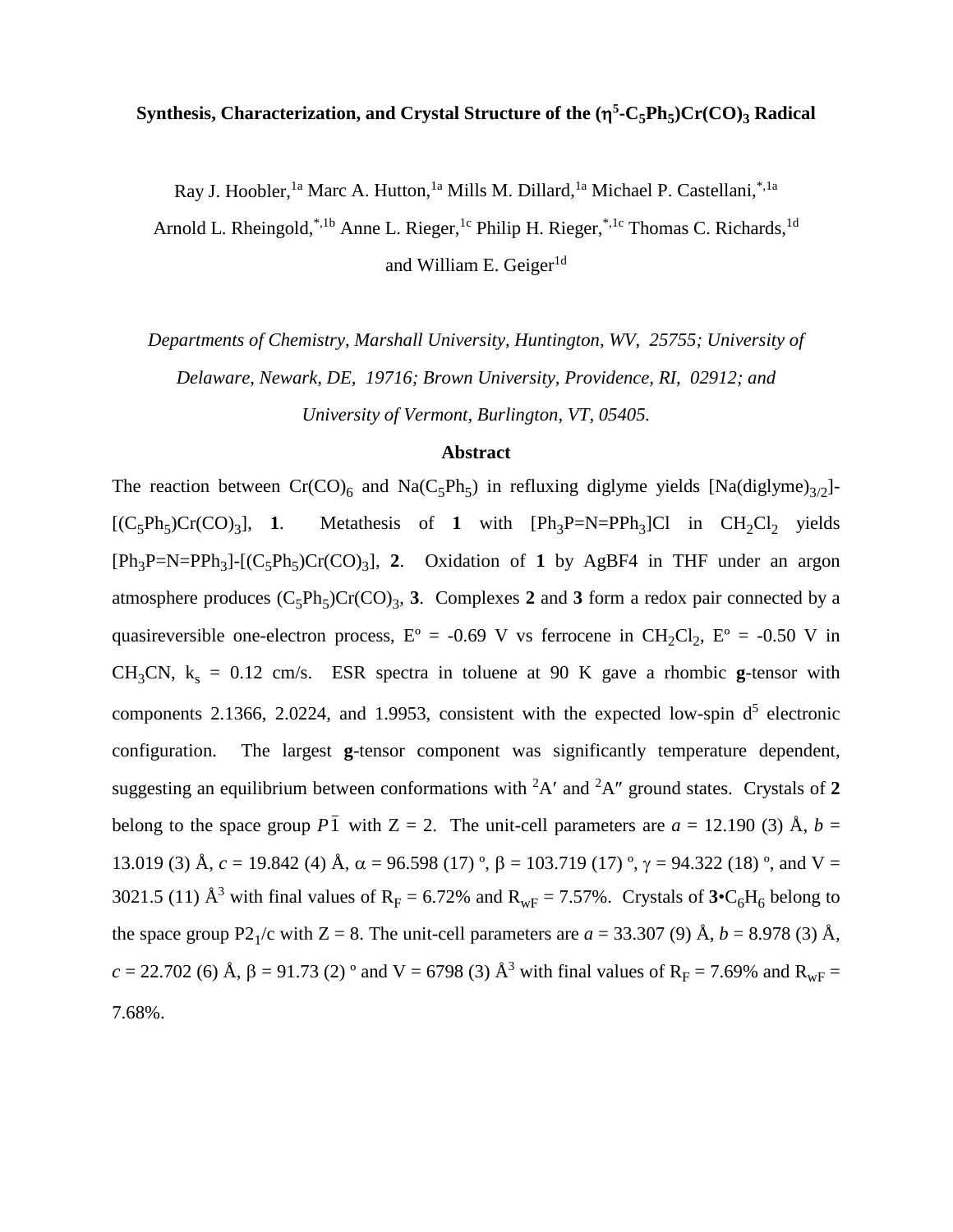#### **Introduction**

Paramagnetic organometallic complexes have recently received considerable attention because of their demonstrated high reactivity and their proposed roles in a variety of important chemical reactions.2 One method for isolating such compounds involves replacing a relatively small ligand in an unstable fragment with a larger ligand to prevent formation of a closed shell compound.3 One such substitution expected to induce substantial molecular changes is that of the pentaphenylcyclopentadienyl ligand  $(\eta^5 - C_5 P h_5)$  used in place of the much smaller cyclopentadienyl ligand ( $\eta^5$ -C<sub>5</sub>H<sub>5</sub>, C<sub>p</sub>). The C<sub>5</sub>Ph<sub>5</sub> ligand has been previously shown to impart stability to organometallic radicals.4

In 1974, Cotton and co-workers<sup>5</sup> suggested that the unusually long Cr-Cr bond in  $[CpCr(CO)<sub>3</sub>]$ <sub>2</sub> might lead to the generation of  $CpCr(CO)<sub>3</sub>$  radicals under mild conditions. Work in other groups found that this dimer possessed greatly enhanced reactivity in comparison with the  $[CpMo(CO)<sub>3</sub>]$ <sub>2</sub> dimer.<sup>6-8</sup> There were also numerous studies concerned with characterizing the radical species.<sup>9-15</sup> Recently, Baird<sup>16</sup> and Goh and co-workers<sup>17</sup> attempted to prepare an analogous monomer containing the pentamethylcyclopentadienyl ligand ( $\eta^5$ -C<sub>5</sub>Me<sub>5</sub>, Cp<sup>\*</sup>).<sup>18</sup> However, the product dimerized in the solid state with an exceeding long Cr-Cr bond but in solution exhibited much greater reactivity than the  $C_5H_5$  complex. The extent of monomer formation for these complexes in room temperature solution  $(10\%$  for  $[CpCr(CO)<sub>3</sub>]<sub>2</sub><sup>9,11</sup>$  and *ca*. 90% for  $[Cp^*Cr(CO)_3]_2^{16b,c}$  suggested that a still larger cyclopentadienyl ligand would allow isolation of a monomeric species. The isolation of a radical of this type would permit characterization not possible with an equilibrium mixture. In addition, recent EPR work has raised interesting questions about the structure of the  $CpCr(CO)$ <sub>3</sub> radical doped in CpMn(CO)<sub>3</sub> crystals12 that might be answered by structural characterization of a similar compound.

The photochemical reactivity of  $[CPMo(CO)<sub>3</sub>]$ <sub>2</sub> has been studied extensively<sup>19</sup> with the primary photoproduct in the presence of low energy light being the  $CpMo(CO)$ <sub>3</sub> radical.<sup>19a</sup> The latter species can be studied only by fast techniques because re-combination occurs at a diffusion controlled rate.<sup>20</sup> The analogous hydridotris(pyrazolyl)borate (Tp) complex,  $TpMo(CO)_{3}$ , has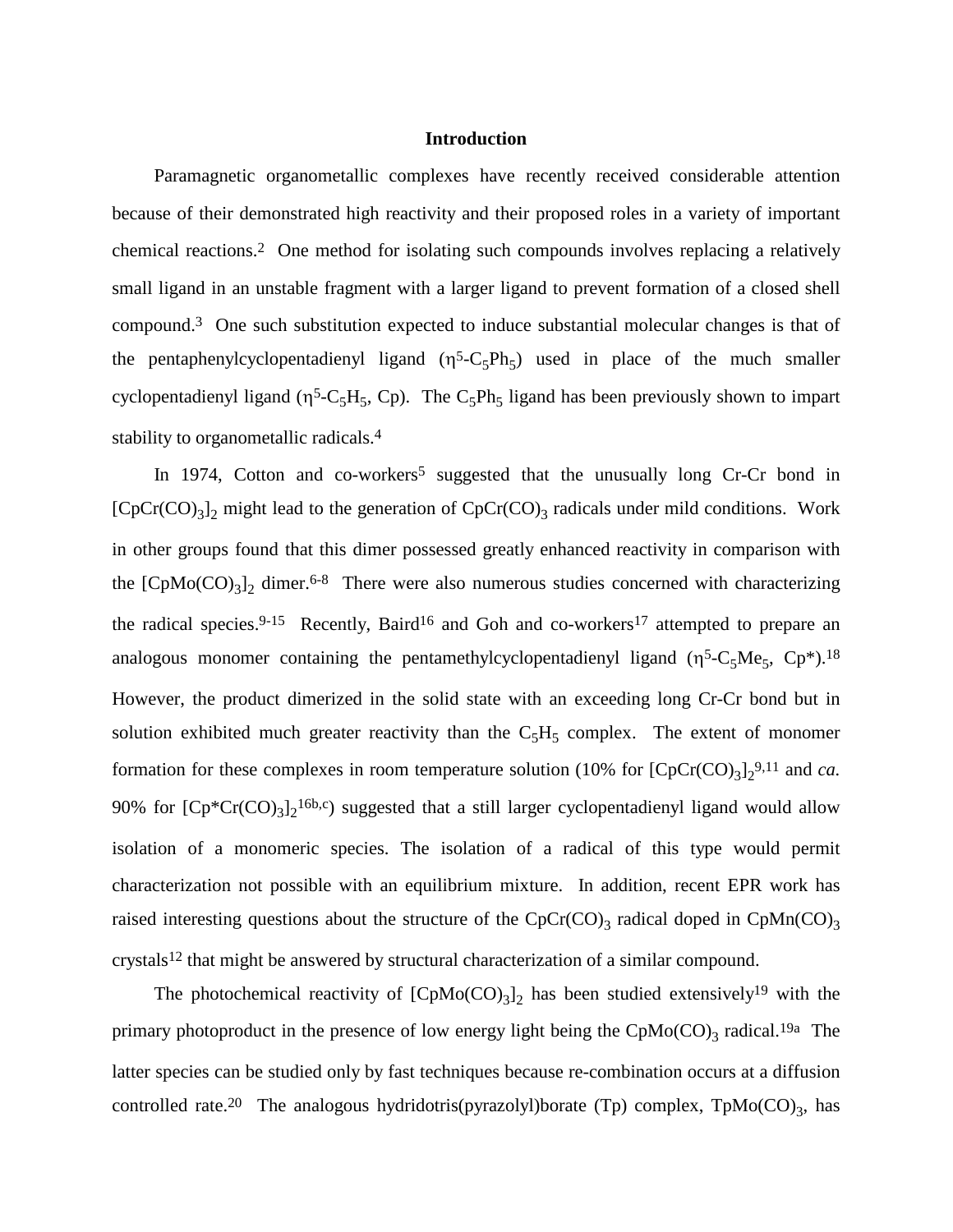been isolated and characterized.<sup>3c</sup> While the Tp and Cp ligands are in some ways similar, differences between them make the isolation of a cyclopentadienyl derivative desirable. Substitution of  $C_5Ph_5$  for  $C_5H_5$  has been shown to generate significant quantities of the  $(C_5Ph_5)Mo(CO)$ <sub>3</sub> radical in solution; however, this complex also completely dimerizes on crystallization.<sup>21</sup> We now show that the  $[(C_5Ph_5)Cr(CO)_3]_n$  system is completely monomeric. The radical is remarkably stable in the absence of air and has been characterized by a number of methods.

#### **Experimental Section**

**General Data.** All reactions of air- and moisture-sensitive materials were performed under an argon atmosphere employing standard Schlenk techniques unless otherwise stated. Solids were manipulated under argon in a Vacuum Atmospheres glovebox equipped with a HE-493 dritrain. Diglyme, toluene, and hexanes were distilled from sodium/benzophenone ketyl under argon. Tetrahydrofuran (THF) and benzene were distilled from potassium/benzophenone ketyl under argon. Dichloromethane and CH<sub>3</sub>CN were distilled from CaH<sub>2</sub> under argon. Na[C<sub>5</sub>Ph<sub>5</sub>] was prepared according to a literature procedure or as described below.<sup>22</sup> NMR solvents were vacuum distilled from CaH2 and placed under an argon atmosphere. AgPF<sub>6</sub>, AgBF<sub>4</sub>, Cr(CO)<sub>6</sub> (Strem), diglyme,  $[Ph_3P=N=PPh_3]Cl$  ( $[PPN]Cl$ ),  $CDCl_3$ ,  $CD_2Cl_2$  (Aldrich) and all other solvents (Fisher) were used without further purification. Elemental analyses were performed by Schwartzkopf Microanalytical Laboratory, Woodside, N.Y. Infrared spectra were recorded on a Nicolet 20 DXB FTIR spectrometer. <sup>1</sup>H NMR spectra were obtained at 200.06 MHz on a Varian XL-200 NMR spectrometer equipped with a Motorola data system upgrade. UV-visible spectra were recorded on a Varian DMS-90 spectrometer.

**Electron Spin Resonance Spectra.** X-band ESR spectra were obtained using a Bruker ESP300E spectrometer at the University of Bristol. The spectrometer was equipped with a liquid nitrogen dewar and a variable temperature unit; field-frequency calibration relied on a Hewlett-Packard microwave frequency counter and the Bruker Hall probe, the offset of which was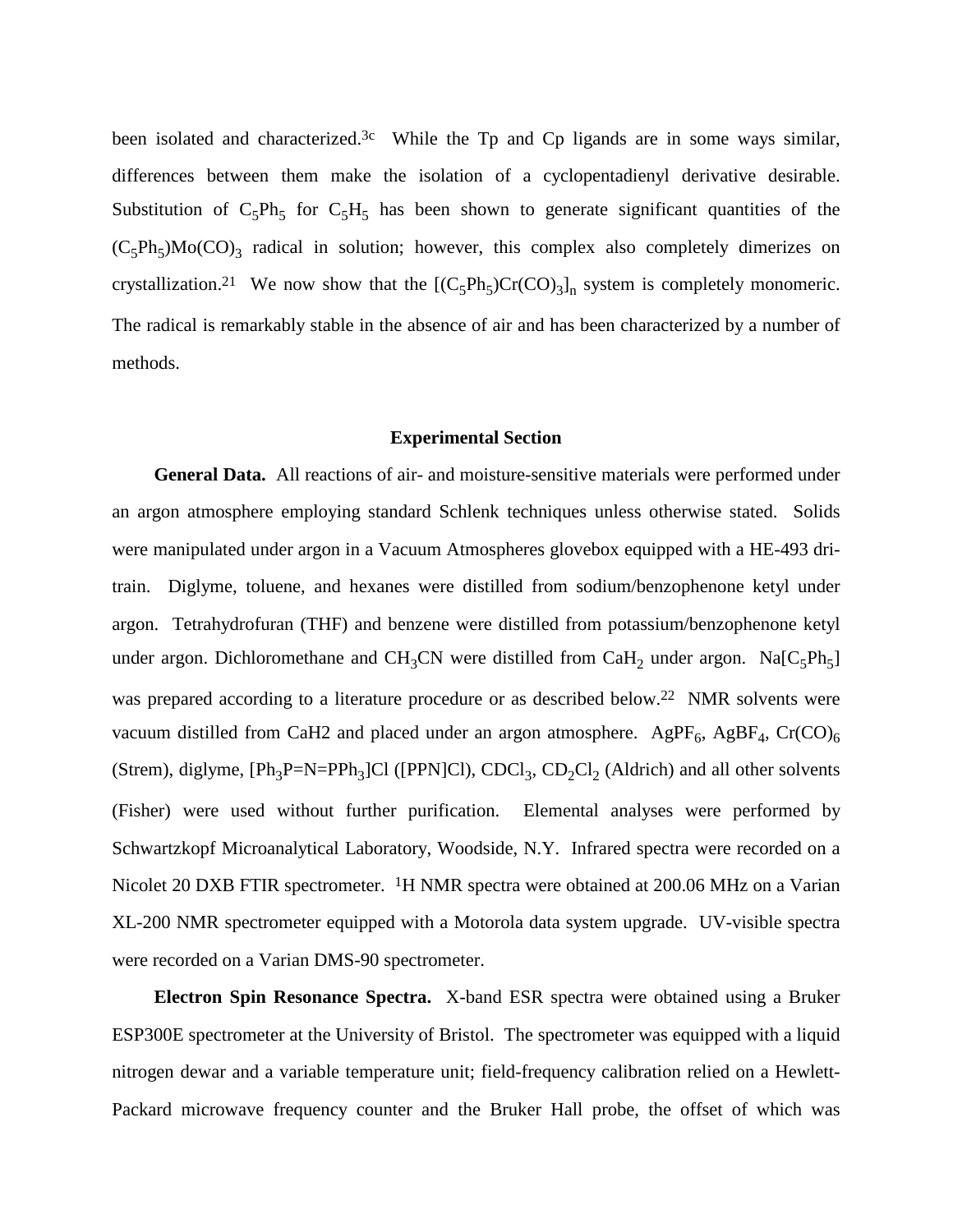checked from time to time with DPPH. Toluene solutions of  $(C_5Ph_5)Cr(CO)_3$  were prepared for ESR spectral studies in several ways, including the use of an argon-filled glove box, modified Schlenk techniques, and a vacuum line.

**Electrochemistry.** Electrochemical data were obtained under a nitrogen atmosphere using drybox procedures previously described.<sup>23</sup> CH<sub>3</sub>CN and CH<sub>2</sub>Cl<sub>2</sub> were employed as solvents, with a supporting electrolyte of 0.1 M  $Bu_4NPF_6$ . Potentials are referred to the ferrocene/ferrocenium couple. Conversion to the S.C.E. scale requires addition of  $+0.46$  V (CH<sub>2</sub>Cl<sub>2</sub>) or  $+0.40$  V (CH3CN) to these potentials. Data acquisition and treatment was as recently described.24 All data were obtained with Pt working electrodes, with a Pt bead of *ca.* 1 mm radius being employed for scan rates below  $v = 1$  V/s, and a Pt microdisk ( $r = 247 \mu m$ ) being used for  $1$  V/s <  $v$  < 100 V/s. A luggin probe was used to minimize resistance effects.

**X-Ray Structural Determinations.** Crystallographic data are collected in Table I. Crystals of both 2 and  $3 \cdot C_6H_6$  were sealed in capillary tubes and unit-cell parameters were obtained from the angular settings of 25 reflections. The centrosymmetric triclinic space group  $\overline{P1}$  for 2 was initially assumed and was later shown to be correct by the results of least-squares refinement. The space group for  $3 \cdot C_6H_6$  was uniquely determined by systematic absences in the reflection data. Regular crystal size and low µ-s for both removed the need for corrections for absorption. The asymmetric unit for  $3 \cdot C_6 H_6$  contains two crystallographically independent, but chemically similar, molecules of the benzene solvated radical species. All non-hydrogen atoms were refined with anisotropic thermal parameters, and hydrogen atoms were treated as idealized contributions. Phenyl rings were constrained to be rigid, planar hexagons. Atomic coordinates for 2 and  $3 \cdot C_6H_6$  are listed in Tables II and III, respectively. Bond distances and angles are collected in Tables IV and V, respectively.

All computations used the SHELXTL (5.1) software package (G. Sheldrick, Nicolet(Siemens), Madison, WI).

 $Na(C_5Ph_5)$ . Method 1. This is a modification of the method of Rausch and coworkers.<sup>22a</sup> Dry toluene (500 mL) was added to a solid mixture of  $C_5Ph_5H$  (15.00 g, 33.6 mmol)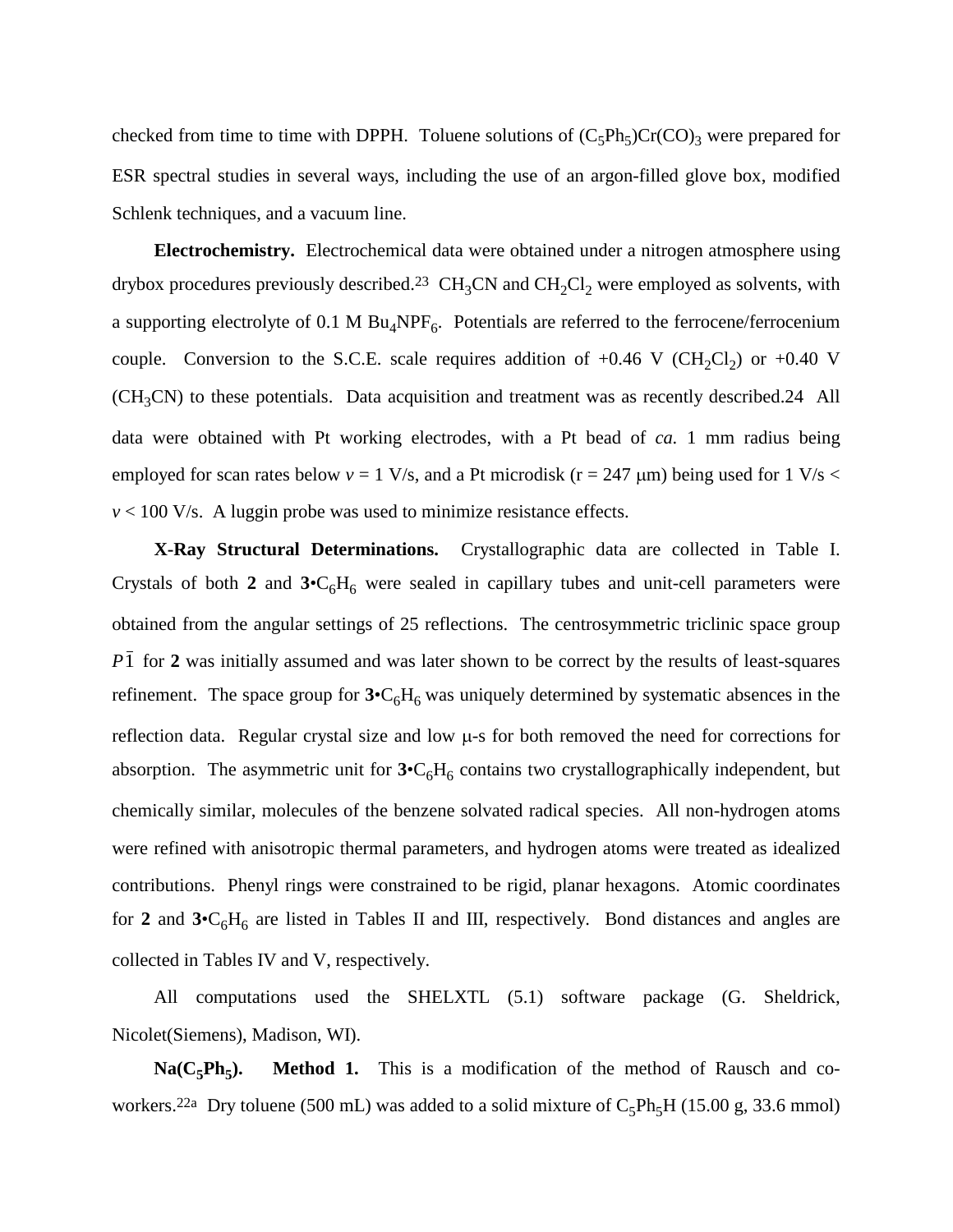and NaNH<sub>2</sub> (1.25 g, 32.0 mmol). The mixture was refluxed until passage of the reaction solution vapor over red litmus indicated an absence of ammonia. To ensure complete reaction, the solution was refluxed 8-12 h after paper discoloration ceased. Total reflux time was 4 d. The reaction mixture was allowed to cool to room temperature and was filtered through a frit. The resulting solid was stirred in warm benzene (4 x 20 mL, *ca.* 40-50 ºC), filtered, and dried *in vacuo* to yield 12.6 g (26.9 mmol, 80%) of Na( $C_5$ Ph<sub>5</sub>) as a powdery white solid.

**Method 2.** Dry THF (50 mL) was added to a solid mixture of  $C_5Ph_5H$  (5.00 g, 11.2 mmol) and NaH (0.40 g, 16.8 mmol). The mixture was refluxed overnight, cooled to room temperature, and filtered via cannula to yield a deep yellow solution. The THF was removed *in vacuo* and the resulting solid dried overnight. The product contains a small amount of residual THF (*ca.* 5% by <sup>1</sup>H NMR) most of which can be removed by refluxing the pale yellow solid in 20 mL dry benzene, followed by cooling to room temperature, and drying *in vacuo* to yield 4.78 g (10.2 mmol, 91%) of  $Na(C_5Ph_5)$  as a pale yellow solid.

 $[Na(diglyme)_{3/2}][(C_5Ph_5)Cr(CO)_3]$ , 1. Dry diglyme (100 mL) was added to a solid mixture of  $Cr(CO)_{6}$  (3.10 g, 14.1 mmol) and Na( $C_{5}Ph_{5}$ ) (6.01 g, 12.8 mmol). After a 1.5 h reflux excess  $Cr(CO)<sub>6</sub>$  was sublimed into the reflux condenser with a heat gun. The condenser was removed and the hot solution was filtered via cannula into a second flask. Hexanes (20 mL) were added and the solution was swirled to generate a homogeneous solution. After cooling to - 15 ºC overnight, the solution was filtered and the resulting crystals were washed with hexanes (10 mL), to yield 8.09 g (10.0 mmol, 78%) of dark yellow crystals of 1. Occasionally, a black material co-precipitates with the product. It can be removed by recrystallization from diglyme/hexanes. Mp: 228-230°C. <sup>1</sup>H NMR (CDCl<sub>3</sub>)  $\delta$  3.34 (s, 9, CH<sub>3</sub>), 3.50-3.65 (m, 12, CH<sub>2</sub>), 6.90-7.20 (m, 25, C6H5). Anal. Calcd. for C<sub>94</sub>H<sub>92</sub>Cr<sub>2</sub>Na<sub>2</sub>O<sub>15</sub>: C, 70.05; H, 5.75. Found: C, 69.62; H, 6.07.

**[PPN][(C<sub>5</sub>Ph<sub>5</sub>)Cr(CO)<sub>3</sub>], 2.** [Na(diglyme)<sub>3/2</sub>][(C<sub>5</sub>Ph<sub>5</sub>)Cr(CO)<sub>3</sub>] (1.00 g, 1.24 mmol) and [PPN]Cl (0.69 g, 1.2 mmol) were each dissolved in 5 mL CH2Cl2. The solutions were combined, stirred for 20 min, filtered to remove the NaCl precipitate, and dried *in vacuo*. The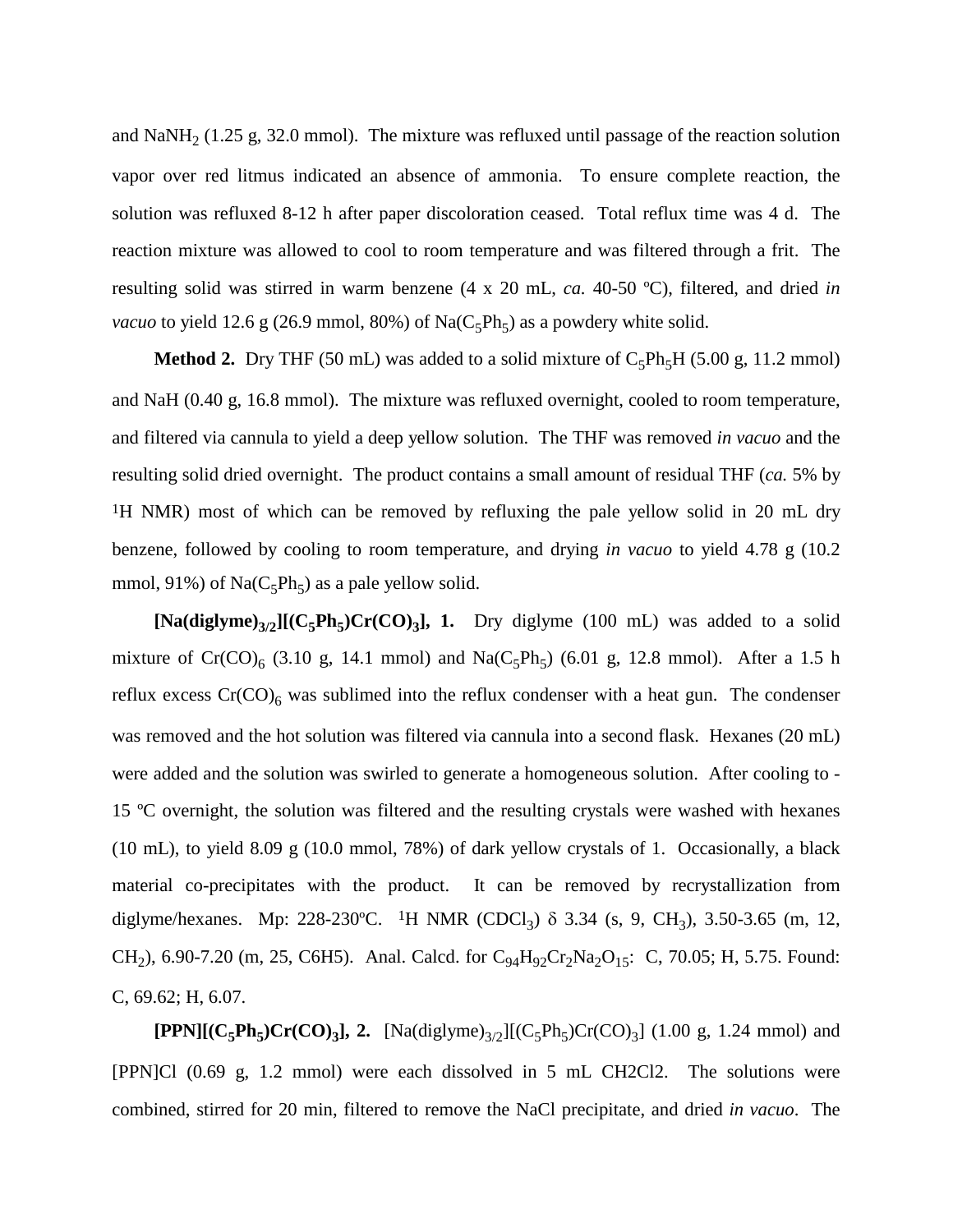resulting yellow powder was stirred with 5 mL acetone for 5 min to dissolve any residual [PPN]Cl. The acetone was removed by cannula filtration, and the solid was dried *in vacuo*. The resulting solid was dissolved in  $CH_2Cl_2$  (15 mL) and layered with an equal volume of hexanes. The layers were allowed to combine in the dark producing large orange blocks of 2 in 70% yield (0.97 g, 0.87 mmol). Mp: 241-242 °C. Anal. Calcd. for  $C_{74}H_{55}CrNO_3P_2$ : C, 79.34; H, 4.95. Found C, 79.08; H, 5.08.

 $(C_5Ph_5)Cr(CO)$ <sub>3</sub>• $C_6H_6$ , 3• $C_6H_6$ . Cold, freshly distilled THF (10 mL, -78 °C) was added with stirring to a solid mixture of  $[Na(diglyme)_{3/2}][(C_5Ph_5)Cr(CO)_3]$  (1.00 g, 1.24 mmol) and AgBF<sub>4</sub> (0.24 g, 1.23 mmol) cooled in a -78 °C bath. The solution was initially yellow-green and turned deep blue on warming. When the temperature exceeded 0 ºC (*ca.* 2 h) the solution was filtered through Celite and the solvent was removed *in vacuo*. The dark blue-green solid was dissolved in warm benzene (20 mL, 40 ºC), combined with 20 mL hexanes, and cooled to -15 ºC overnight to yield 0.52 g (64%) of dark blue-green  $3 \cdot C_6H_6$ . Mp: 205 °C (dec). Visible max  $(C_6H_6)$  611 nm. Anal. Calcd for  $C_{44}H_{31}CrO_3$ : C, 80.11; H, 4.74. Found C, 79.76; H, 5.11.

#### **Results and Discussion**

**Synthesis and Reactivity.** Reaction of  $Cr(CO)<sub>6</sub>$  and  $Na(C<sub>5</sub>Ph<sub>5</sub>)$  in refluxing diglyme yields bright yellow, crystalline  $[Na(diglyme)_{3/2}](C_5Ph_5)Cr(CO)_3]$ , **1**, in 75% yield (eq 1). This procedure is similar to that used by Slocum and co-workers to prepare the analogous lithio

$$
Cr(CO)6 + Na(C5Ph5) \xrightarrow{\text{display}} [Na(\text{display})3/2][(C5Ph5)Cr(CO)3] \tag{1}
$$

compound  $([Li(diglyme)<sub>3</sub>][(C<sub>5</sub>Ph<sub>5</sub>)Cr(CO)<sub>3</sub>])$ .<sup>25,26</sup> The stoichiometry of **1** was established by <sup>1</sup>H NMR spectroscopy and elemental analysis. Solutions of **1** decompose in the air within minutes, while the solid requires several hours for significant decomposition to occur. Complex **1** is soluble in THF,  $CH_2Cl_2$ , and  $CH_3CN$ . It also dissolves in benzene, although, if the solution is sufficiently concentrated, a yellow solid (presumably diglyme-free  $Na[(C_5Ph_5)Cr(CO)_3])$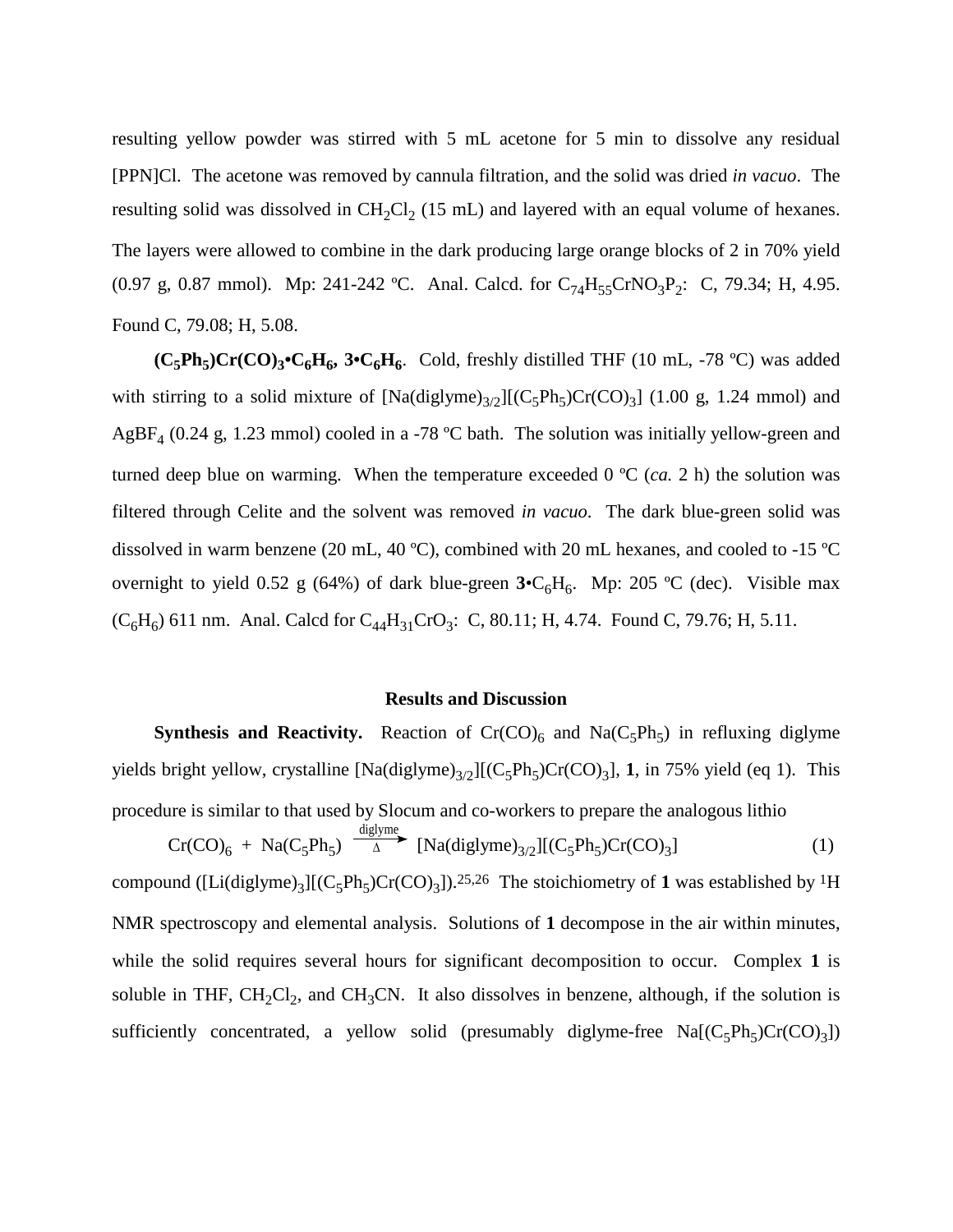precipitates. Unlike Na[CpCr(CO)<sub>3</sub>],<sup>6b</sup> [Na(diglyme)<sub>3/2</sub>][(C<sub>5</sub>Ph<sub>5</sub>)Cr(CO)<sub>3</sub>] does not react with excess (50 molar equivalents) acetic acid in THF solution.

The Na( $C_5Ph_5$ ) used in the synthesis of 1 was prepared by three routes. The first was the method of Rausch and co-workers<sup>22a</sup> (eq 2) which works well in our hands. Unfortunately,

$$
C_5Ph_5H + NaNH_2 \xrightarrow{\text{toluene}} Na(C_5Ph_5) + NH_3
$$
 (2)

it required relatively large solvent volumes (*ca.* 100 mL toluene per gram of  $Na(C_5Ph_5)$ ) which made scaling up the reaction difficult. The reaction was modified by increasing the reactant to solvent ratio three-fold with a proportional increase in reaction time. Unfortunately, the resultant product required numerous benzene washes to remove unreacted  $C_5Ph_5H^{27}$  A different reaction modification involved changing the solvent to THF (eq 3). This method has several advantages

$$
C_5Ph_5H + NaH \xrightarrow{\text{THF}} Na(C_5Ph_5) + H_2
$$
 (3)

over the previously described methods: 1) much smaller solvent volumes are required, 2) the reaction time is significantly reduced, 3) contamination by residual deprotonating agent is not possible, and 4) reaction completion is easily discerned (The reactant  $C_5Ph_5H$  is only poorly soluble in refluxing THF while  $\text{Na}(C_5\text{Ph}_5)$  is quite soluble). We find this method to be the most convenient method of preparing large quantities ( $> 5$  g) of Na( $C_5Ph_5$ ).

Metathesis of 1 with [PPN]Cl in  $CH_2Cl_2$  solution yields [PPN][ $(C_5Ph_5)Cr(CO)_3$ ], 2, in 70% yield as large, orange blocks (eq 4). Complex **2** is soluble in dichloromethane but poorly soluble

$$
[Na(diglyme)_{3/2}][(C_5Ph_5)Cr(CO)_3] + [PPN]Cl \xrightarrow{CH_2Cl_2} PPN[(C_5Ph_5)Cr(CO)_3]
$$
 (4)

in other solvents. Solid **2** shows no evidence of decomposition after exposure to the air for 7 days, while solutions of it decompose in several minutes.

Oxidation of THF solutions of 1 by either  $AgBF<sub>4</sub>$  or  $AgPF<sub>6</sub>$  under an argon atmosphere rapidly produces deep blue-green  $(C_5Ph_5)Cr(CO)_3$ , 3, in a 64% isolated yield (eq 5). The use of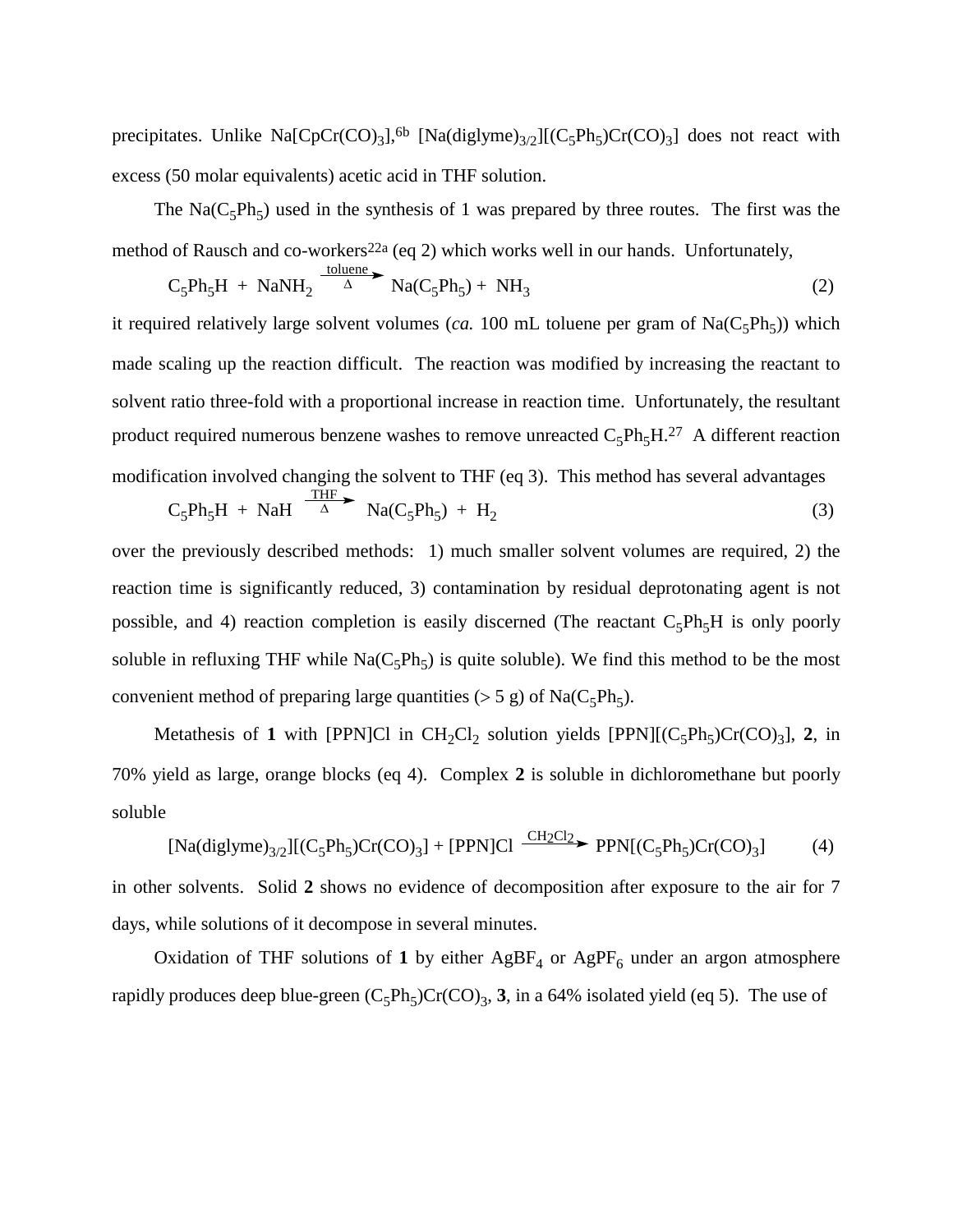

freshly distilled THF is important since the presence of even minute amounts of peroxide leads to complete decomposition of the product in seconds to hours. Solutions of **3** in freshly distilled THF are stable for over a week. Complex 3 dissolves in THF,  $C_6H_6$ , toluene, and  $CH_2Cl_2$ . It is very air-sensitive, both in solution and as a solid.  $(C_5Ph_5)Cr(CO)_3$  rapidly substitutes small Lewis bases, such as  $PMe<sub>3</sub>$ ,  $P(OMe)<sub>3</sub>$ , and <sup>t</sup>BuNC, for CO to yield crystalline products.<sup>28</sup>

**Infrared Spectra.** Infrared spectra of complexes **1**, **2**, and **3** were obtained in a variety of solvents and in the solid state (Table VI). The results obtained for anions **1** and **2** are similar to those reported by Darensbourg and co-workers for the  $CpCr(CO)_{3}$  ion.<sup>29</sup> In coordinating solvents, the Na<sup>+</sup> ion in 1 does not associate with the  $(C_5Ph_5)Cr(CO)_3$ <sup>-</sup> ion and a spectrum consistent with  $C_{3v}$  symmetry is obtained. In THF, the Na<sup>+</sup> ion appears to associate with a carbonyl ligand, lowering the apparent molecular symmetry and splitting the Cr-CO *E* band. Use of the non-coordinating PPN+ ion results in solvent independent spectra, similar to the spectra of **1** in coordinating solvents.

The infrared spectrum of  $(C_5Ph_5)Cr(CO)_3$ , **3**, in toluene solution shows two absorptions of intensity comparable to **2**, but shifted *ca.* 110 cm-1 to higher energy. This is consistent with a one-electron oxidation and retention of the molecular symmetry. Thus  $(C_5Ph_5)Cr(CO)_3$  exists exclusively as a monomer in solution. The Nujol mull IR spectrum of **3** displays two absorptions nearly superimposable on the solution spectrum. In contrast, the spectrum of  $[CpCr(CO)<sub>3</sub>]$ <sub>2</sub> displays four absorptions. The fact that the mull spectrum has only two absorptions also suggests the complex is monomeric in the solid state.

**Cyclic Voltammetry of 2.** The oxidation of  $[PPN]$ [ $(C_5Ph_5)Cr(CO)_3$ ], 2, was investigated in  $CH_2Cl_2$  and  $CH_3CN$  by cyclic voltammetry (CV, Figure 1). In both cases a diffusion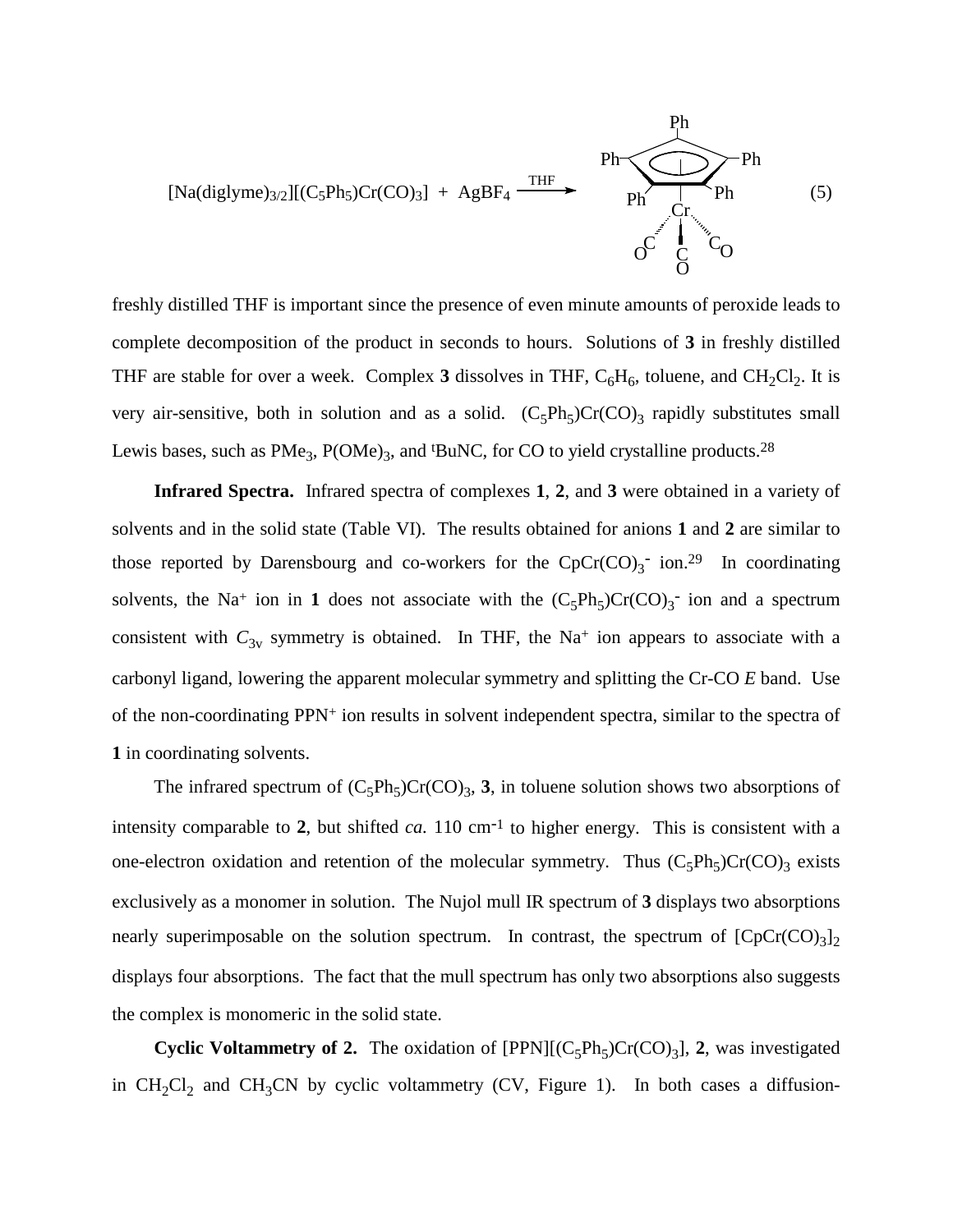controlled, one-electron oxidation was observed,  $E^{\circ} = -0.69$  V *vs* Fc in CH<sub>2</sub>Cl<sub>2</sub> and -0.50 V in CH<sub>3</sub>CN. No deviation from chemical reversibility was noted with scan rates above  $v = 0.05$  V/s, consistent with the above noted high stability of the neutral radical.

Given the relatively high resistance of  $CH_2Cl_2$  solutions, quantitative fits of CV curves to theory were restricted to the data obtained from  $CH<sub>3</sub>CN$  solutions, the range of scan rates being 0.3 to 100 V/s. Typical values of the peak potential difference,  $\Delta E_p$ , were 78 mV with *v* = 10 V/s and 102 mV with  $v = 50$  V/s. Finite difference digital simulations were observed to be consistent with experiment for a quasireversible one-electron transfer reaction uncomplicated by coupled chemical reactions. The electron-transfer coefficient,  $\alpha$ , is 0.50 and the standard heterogeneous charge-transfer rate,  $k_s$ , is 0.12 cm/s based on these fits. The simulations assumed equal diffusion coefficients (8.5 x 10<sup>-6</sup> cm<sup>2</sup>/s) for both **2** and **3**. The apparent  $k_s$  value required to fit the experimental curves was essentially unchanged over more than two orders of magnitude in scan rate. This suggests that the reported value is not significantly affected by errors arising from i*R* loss. Such errors should have become more important at high sweep rates owing to the increasingly important charging current background, and no such effect was observed.

The k<sub>s</sub> value is about the same as that reported<sup>31</sup> for an analogous  $\pi$ -hydrocarbon complex of a metal carbonyl fragment,  $(\eta^4$ -C<sub>8</sub>H<sub>8</sub>)Fe(CO)<sub>3</sub><sup>0/-</sup>, but at least an order of magnitude below that reported for the oxidation of ferrocene.<sup>32</sup> We ascribe no special significance to the lower  $k_s$ value of **2**/**3**, since, among other reasons, the electrode dependence of the value was not tested.33 Among the possible factors limiting the charge-transfer rate are solvent dynamics and ion-pairing changes.

The voltammetry of 2 was investigated in  $CH_2Cl_2$  as a function of temperature, using  $[2] =$ 1.2 mM. The purpose of this experiment was to search for evidence of dimerization at low temperatures, in light of a report showing that the metal-metal bonded dimer  $[CpCr(CO)<sub>3</sub>]$ <sub>2</sub> is favored under such conditions.12d At temperatures as low as 223 K, no deviation from chemical reversibility was noted for the oxidation of **2**, showing that no dimerization occurred after its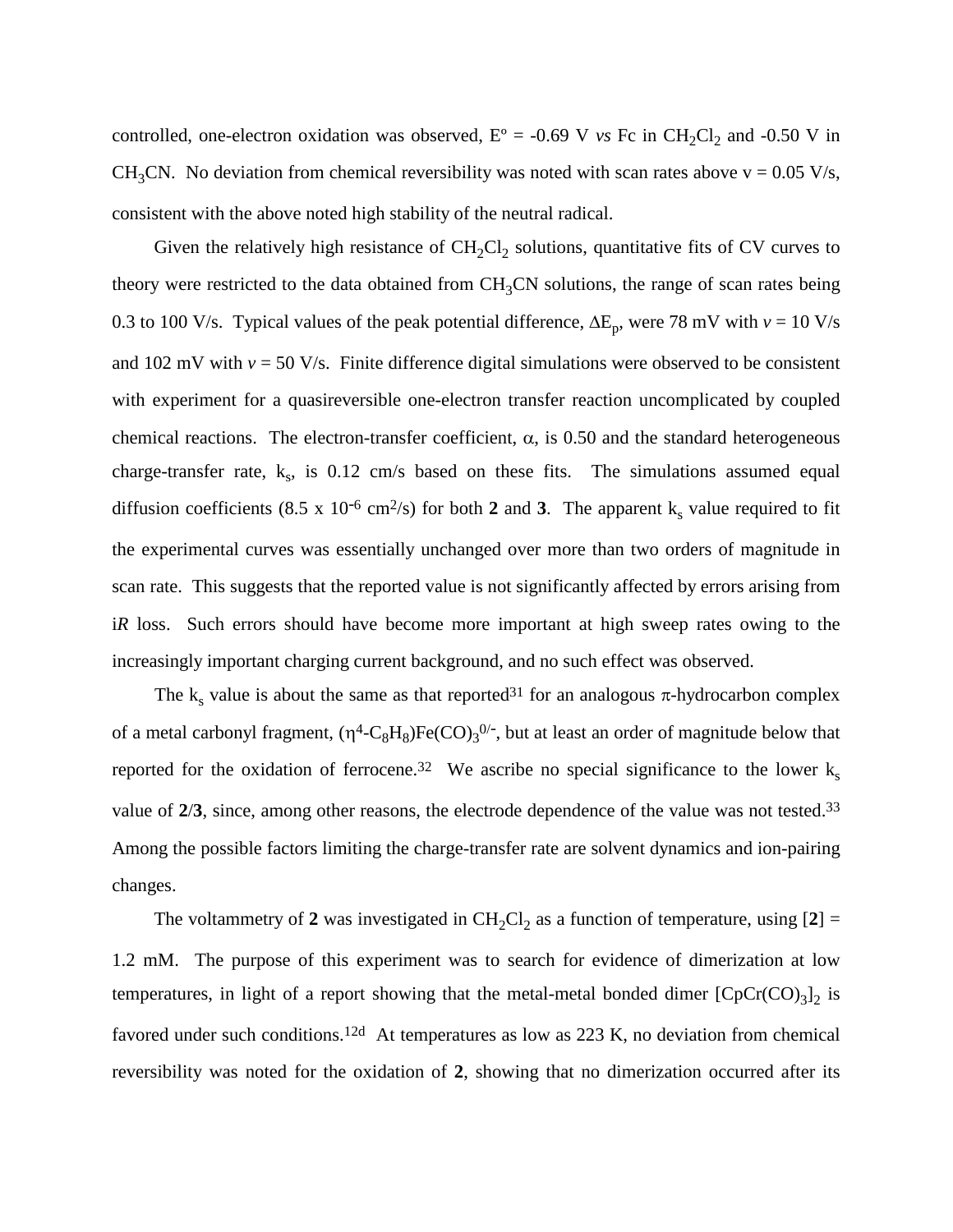one-electron oxidation to **3**. Hence, it can be concluded that the 17-electron radical **3** is quite robust with respect to dimerization, even at significantly reduced temperatures.

The E<sup>o</sup> value for  $2 \rightleftharpoons 3 + e^-$  in CH<sub>2</sub>Cl<sub>2</sub>, -0.69 V, may be compared with that reported for the Cp analogue in the same medium,  $-0.83$  V.<sup>12d</sup> The shift of  $+140$  mV shift in the pentaphenylcyclopentadienyl complex is consistent with previous observations that the phenyl substituents result in a moderate stabilization of low oxidation states in  $\eta^5$ -C<sub>5</sub>R<sub>5</sub> complexes.<sup>4e,f</sup>

**Molecular Structure.** Crystal structures of  $[PPN][(C_5Ph_5)Cr(CO)_3]$  and  $(C_5Ph_5)Cr(CO)_3\bullet C_6H_6$  are displayed in Figure 2. Bond distances and angles are listed in Tables IV and V. For both compounds, bond lengths within the cyclopentadienyl ligand are normal for a coordinated  $C_5Ph_5$  ligand. The phenyl ring torsion angles (Table VII) do not appear to vary systematically between the compounds. The  $(C_5Ph_5)Cr(CO)_3$  radical crystallizes with two conformers in the unit cell with the torsion angles representing the only significant differences between them. These results, in conjunction with the reports of other  $C_5Ph_5$  containing complexes,22,25c,34 suggest that intermolecular packing forces are the dominant factor in determining torsion angles in coordinated  $C_5Ph_5$  ligands.

In each case, the metal is centered 1.86 Å beneath the  $C_5$  ring. In the anion 2, the OC-Cr-CO angles are close to  $90^{\circ}$ , and similar to those predicted<sup>35</sup> and found in isoelectronic CpMn(CO)<sub>3</sub><sup>38</sup> and Cp\*Mn(CO)<sub>3</sub>.<sup>12c</sup> The corresponding angles in [Me<sub>4</sub>N][CpCr(CO)<sub>3</sub>] are also close to 90º; however, they differ slightly from the expected values, due to interaction between one CO and the  $Me<sub>4</sub>N<sup>+</sup>$  cation.<sup>37</sup>

Two significant differences between the structures of 2 and  $3 \cdot C_6 H_6$  include changes in the Cr-C(O) bond lengths and the OC-Cr-CO bond angles. As expected, oxidation of the anion leads to a lengthening of the Cr-CO bond. While the OC-Cr-CO bond angles in the anion are very close to 90º, those in the radical are significantly different as has been predicted by Fortier and coworkers.<sup>12c</sup> The two conformers of  $3 \cdot C_6H_6$  are very similar and differ by only small amounts in some of the bond length and angle values.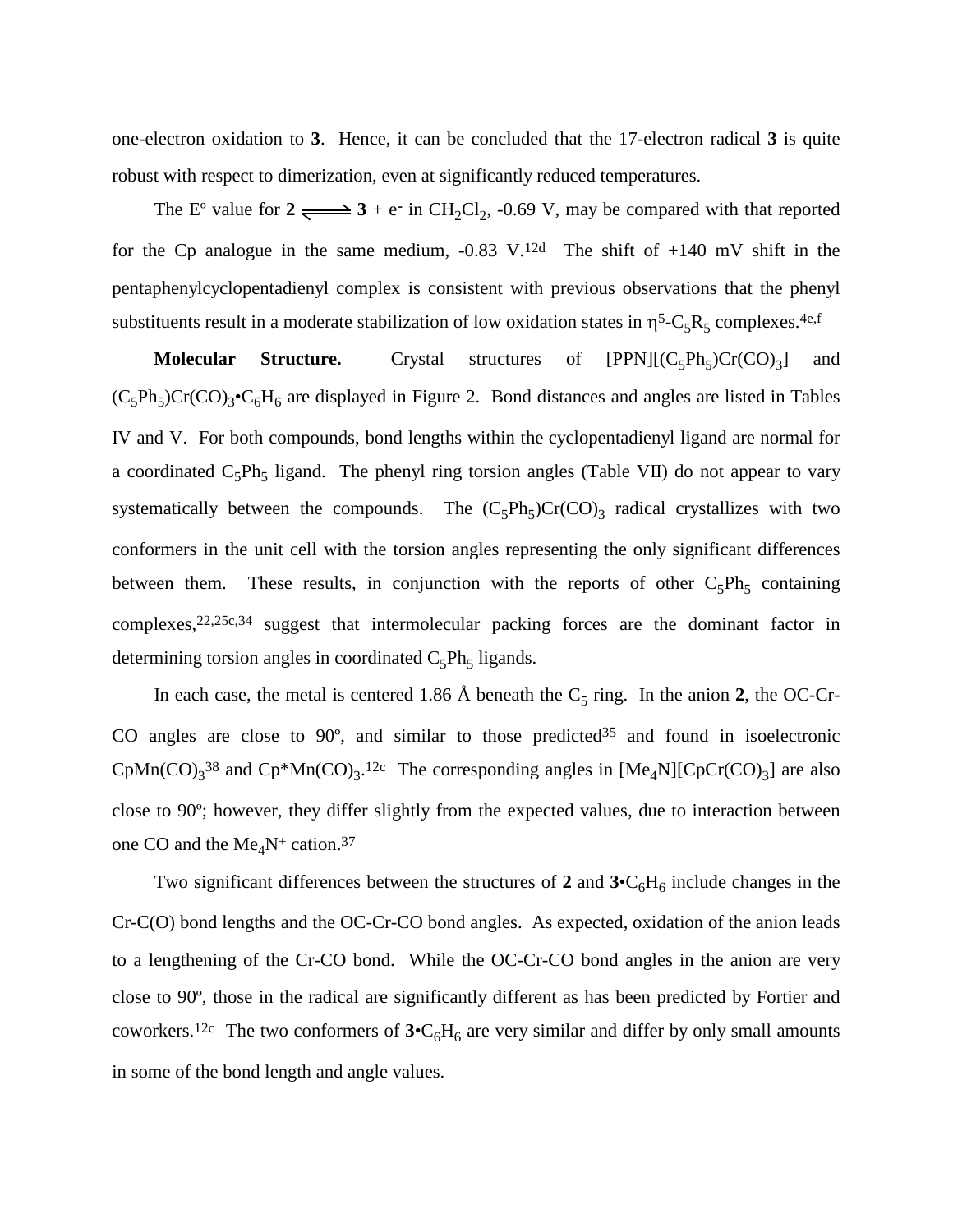**ESR Spectra.** The spectrum of  $(C_5Ph_5)Cr(CO)_3$  in a toluene glass in the temperature range 77-110 K shows the characteristic pattern expected for a rhombic **g**-tensor. The measured gtensor components are given in Table VIII. The low-field feature (width at half height *ca*. 30 G at 90 K) broadens as the temperature increases and disappears into the baseline above 120 K. The central feature (*ca*. 16 G wide at 90 K) also broadens, but remains detectable up to about 150 K; the high-field feature (*ca*. 12 G wide at 90 K) remains well-defined up to about 140 K, but broadens at higher temperatures. The spectrum was found to be very sensitive to the quality of the glass. Rapidly frozen samples often showed many extra features; however, when the sample was thawed and slowly re-cooled, the extra features disappeared, leaving only the canonical three.

The experimental  $g$ -tensor is characteristic of a low-spin  $d^5$  system<sup>38?</sup> and is very similar to that obtained for CpCr(CO)<sub>3</sub> (2.1339, 2.0353, 1.9969)<sup>12b</sup> and (C<sub>5</sub>Me<sub>5</sub>)Cr(CO)<sub>3</sub> (2.1215, 2.0192, 1.9973).<sup>12c</sup> Fortier and coworkers<sup>12c</sup> concluded that the ground state of CpCr(CO)<sub>3</sub> is <sup>2</sup>A', whereas that of  $(C_5Me_5)Cr(CO)_3$  is <sup>2</sup>A". The spectroscopic distinction between the two symmetries lies in the orientations of the **g**-tensor principal axes relative to the molecular axes, information not available from a frozen solution spectrum.

As shown in Table VIII,  $g_1$  is significantly temperature-dependent, whereas  $g_2$  and  $g_3$ remain constant within the experimental uncertainty. This behavior suggests that, in frozen toluene, there is a temperature-dependent equilibrium between the conformations giving 2A' and  $2A^{\prime\prime}$  ground states. At the temperature of our experiments, the lifetimes of these conformations are apparently long enough that a superposition of the spectra of the two conformers is observed. At higher temperatures, the lifetimes decrease and the spectrum broadens and eventually becomes undetectable. In order to rationalize the observation of a single low-field feature, the centers of the two components must differ by less than the linewidth, *ca*. 30 G, suggesting that the  $g_1$  values for the two conformers differ by no more than about 0.02. Furthermore, the energy difference must be quite small, on the order of 1-2 kJ/mol, in order to account for the appearance of both conformers and for the temperature coefficient.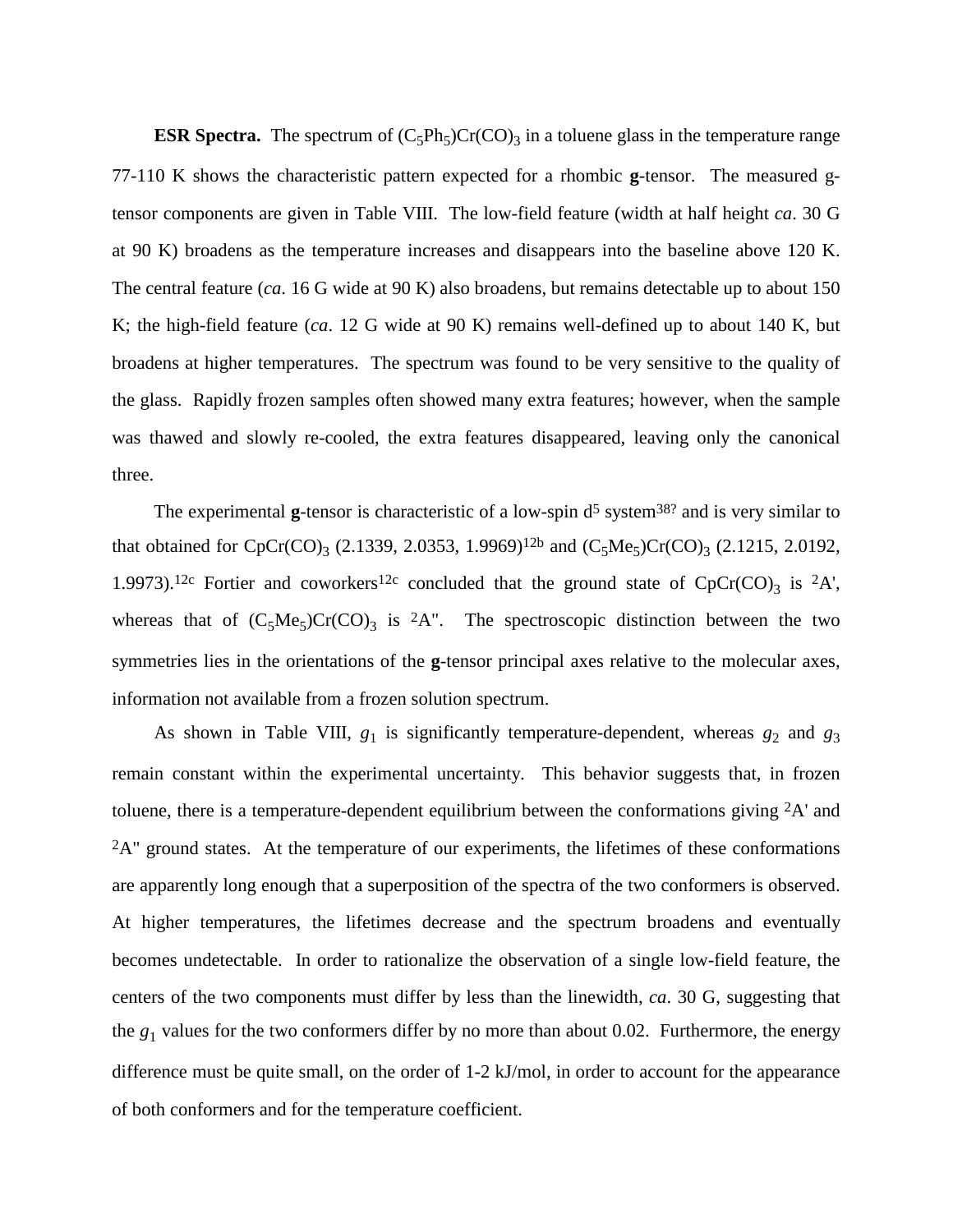Spectra of liquid solutions showed a wide range of features which depended to some extent on the method of sample preparation. The isotropic features as a group always had an integrated intensity less than 1% of that of the frozen  $(C_5Ph_5)Cr(CO)_3$  spectrum. The isotropic features included: (1) A 1:1:1 triplet at  $\Box g \Box = 1.9830 \pm 0.0003339 \Box \alpha \Box = 5.00 \pm 0.07$  G; this resonance appeared only for samples which were prepared under or otherwise exposed to  $N<sub>2</sub>$ . This result is reminiscent of the  $\Box$ g $\Box$  = 1.98 resonance observed by Curtis and coworkers<sup>40</sup> for TpMo(CO)<sub>3</sub> in toluene at room temperature. Isotropic g-values less than ge are inconsistent with low-spin d<sup>5</sup> systems but are expected for the  $+3$  or  $+5$  oxidation states of chromium or molybdenum. Given our results, it would be surprising if the ESR spectrum of  $TpMo(CO)$ <sub>3</sub> was observable at room temperature, and it is likely that the reported spectrum is that of a minor oxidation product. (2) Single resonances at  $\Box$ g $\Box$  = 2.005 + 0.001; these features were quite sharp and are consistent with organic radicals with no hyperfine structure, possibly including  $C_5Ph_5$ . (3) A resonance at  $\Box g \Box$  $= 2.026 + 0.002$  or  $2.020 + 0.001$  was seen in most samples; however, the two features never occurred together. (4) Similarly, a resonance occurred at  $\Box g \Box = 2.0144 + 0.0002$  or 2.0116 + 0.0003 in many samples, but never at both positions. (5) Finally, one sample showed a broad feature at  $\Box g \Box = 2.04$ .

The feature at  $\Box g \Box = 2.026$  is reminiscent of the  $\Box g \Box = 2.025$  resonance observed in benzonitrile solutions of  $[CpCr(CO)_3]_2$  and originally assigned to  $CpCr(CO)_3$ .<sup>10</sup> This assignment was rejected by Morton and coworkers;12b the resonance is now believed to be due to a PhCN substitution product. The reaction with benzonitrile apparently goes to completion and the  $\Box$ g $\Box$  = 2.025 resonance has a corresponding frozen solution spectrum.<sup>41</sup> The resonances of type 3, 4, and 5 are very weak and do not correspond to any detectable features in the frozen solution spectrum. Nonetheless, the type 3, 4, and 5 features are most likely due to reaction with adventitious traces of various nucleophiles in the sample preparations.

**Summary.** The compounds  $[Na(diglyme)_{3/2}][(C_5Ph_5)Cr(CO)_3]$ ,  $[PPN][(C_5Ph_5)Cr(CO)_3]$ , and  $(C_5Ph_5)Cr(CO)_3$  have been prepared and characterized. The former two complexes have spectroscopic and crystallographic properties similar to the analogous  $C_5H_5$  and  $C_5Me_5$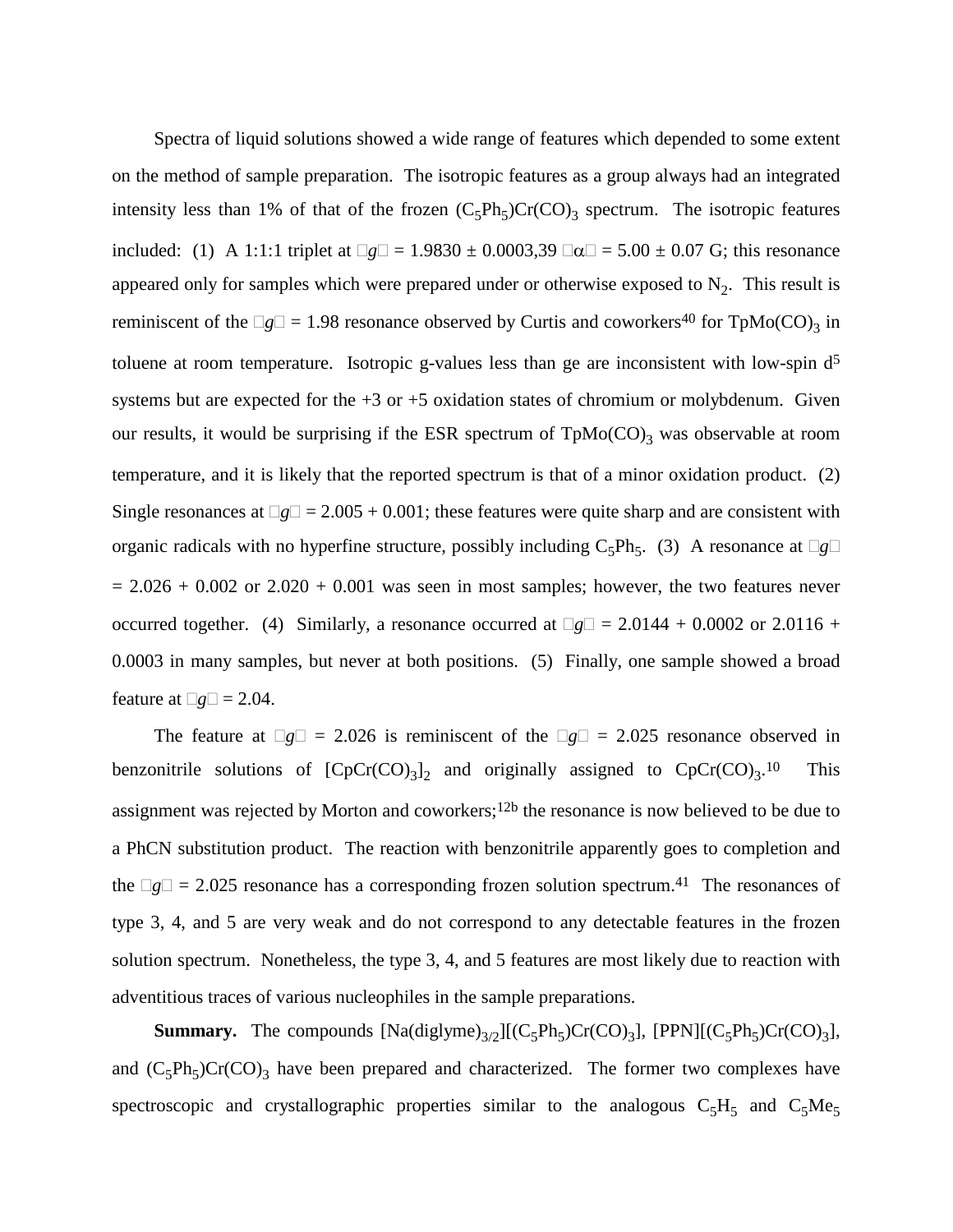compounds. The 17-electron radical  $(C_5Ph_5)Cr(CO)_3$  is thermally stable and has been structurally characterized. ESR measurements suggest that in frozen solutions  $(C_5Ph_5)Cr(CO)_3$ exists in two conformations with 2A' and 2A" ground states differing in energy by only 1-2 kJ/mol. The oxidized and reduced forms of the complex  $(C_5Ph_5)Cr(CO)_3^{0,-}$  constitute a redox pair with a quasireversible charge transfer,  $E^{\circ} = -0.69$  V *vs* Fc in CH<sub>2</sub>Cl<sub>2</sub>.

**Acknowledgments.** The research at Marshall University was supported by Research Corporation and the Marshall University Foundation and that at the University of Vermont was supported by the National Science Foundation (NSF CHE91-16332). The NSF provided funds towards the University of Delaware diffractometer. We thank the School of Chemistry, University of Bristol for their hospitality during a sabbatical leave (ALR and PHR) and P.L. Timms for assistance with ESR sample preparation. We also thank Prof. Donald Slocum for helpful discussions and Prof. David Tyler for a preprint of reference 21.

**Supplementary Material Available.** For [PPN][ $(C_5Ph_5)Cr(CO)_3$ ] and  $(C_5Ph_5)Cr(CO)_3$ , respectively as follows: Tables 1S-2S, anisotropic thermal parameters, Tables 3S-4S, hydrogenatom coordinates (10 pages). An ORTEP drawing of  $[PPN][(C_5Ph_5)Cr(CO)_3]$  is provided. Ordering information is given on any current masthead page.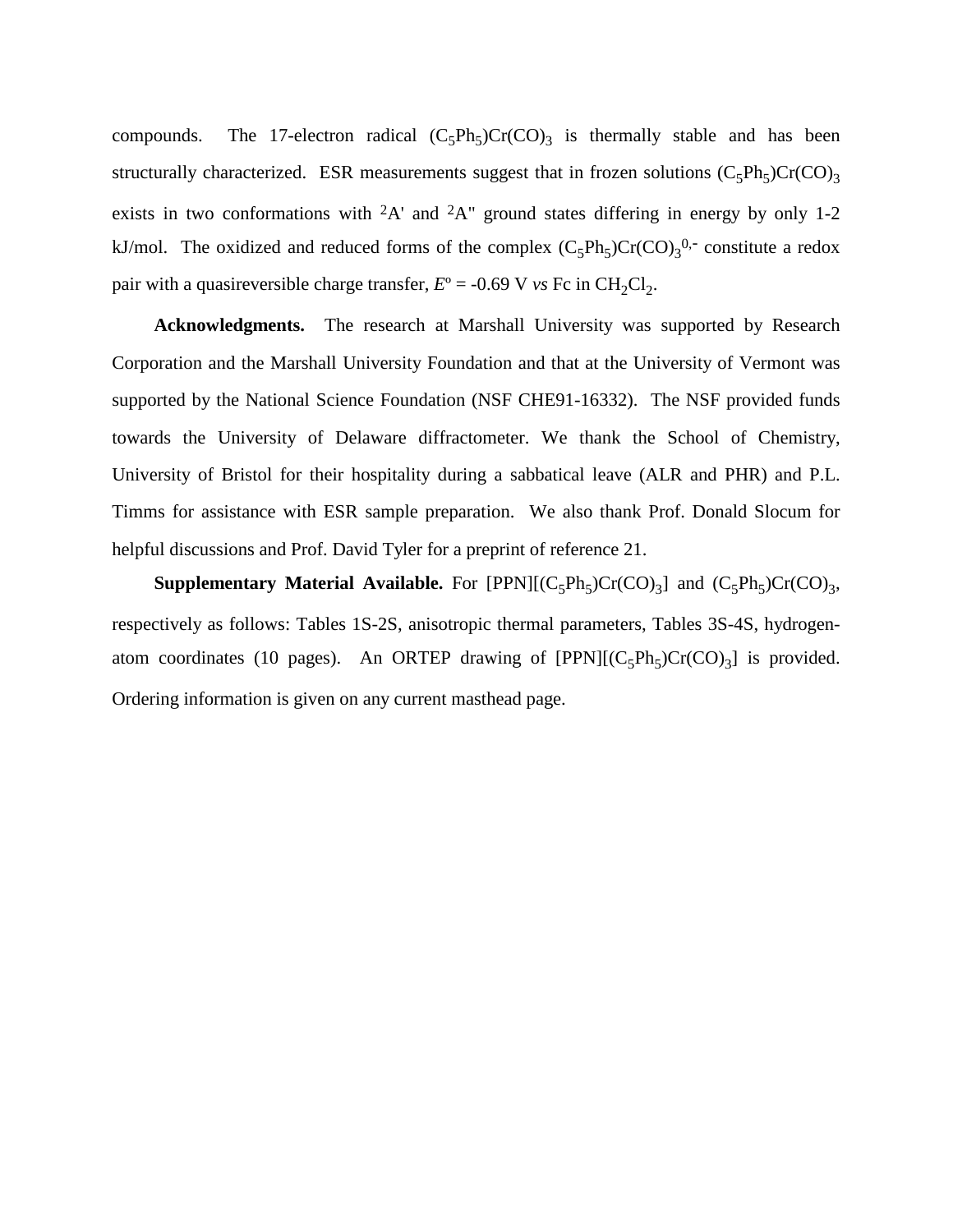#### **References**

- 1. a) Marshall University, b) University of Delaware, c) Brown University, d) University of Vermont.
- 2. a) Baird, M. C. *Chem. Rev.* **1988**, *88*, 1217. b) Astruc, D. *Chem. Rev.* **1988**, *88*, ll89. c) *Organometallic Radical Processes*; Trogler, W. C., Ed.; Elsevier: Amsterdam, 1990.
- 3. Representative examples include a)  $P(C_6H_{11})_3$ : Crocker, L. S.; Heinekey, D. M.; Schulte, G. K. *J. Am. Chem. Soc.* **1989**, *111*, 405. b) C<sub>5</sub>Me<sub>5</sub>: Pattiasina, J. W.; Heeres, H. J.; van Bolhuis, F.; Meetsma, A.; Teuben, J. H.; Spek, A. L. *Organometallics* **1987**, *6*, 1004. c) Tris(pyrazolyl)borate: Curtis, M. D.; Shiu, K.-B.; Butler, W. M.; Huffman, J. C. *J. Am. Chem. Soc.* **1986**, *108*, 3335.
- 4. a) Broadly, K.; Lane, G. A.; Connelly, N. G.; Geiger, W. E. *J. Am. Chem. Soc.* **1983**, *105*, 2486. b) Connelly, N. G.; Geiger, W. E.; Lane, G. A.; Raven, S. J.; Rieger, P. H. *J. Am. Chem. Soc.* **1986**, *108*, 6219. c) Connelly, N. G.; Raven, S. J. *J. Chem. Soc., Dalton Trans.* **1986**, 1613. d) Connelly, N. G.; Raven, S. J.; Geiger, W. E. *J. Chem. Soc., Dalton Trans.* **1987**, 467. e) Lane, G. A; Geiger, W. E.; Connelly, N. G. *J. Am. Chem. Soc.* **1987**, *109*, 402. f) DeGray, J. A.; Geiger, W. E.; Lane, G.A.; Rieger, P. H. *Inorg. Chem.* **1991**, *30*, 4100.
- 5. Adams, R. D.; Collins, D. E.; Cotton, F. A. *J. Am. Chem. Soc.* **1974**, *96*, 749.
- 6. a) Cooley, N. A.; Watson, K. A.; Fortier, S.; Baird, M. C. *Organometallics* **1986**, *5*, 2563. b) Cooley, N. A.; MacConnachie, P. T. F.; Baird, M. C. *Polyhedron* **1988**, *7*, 1965. c) Watkins, W. C.; Maccartney, D. H.; Baird, M. C. *J. Organomet. Chem.* **1989**, *377*, C52. d) Goulin, C. A.; Huber, T. A.; Nelson, J. M.; Macartney, D. H.; Baird, M. C. *J. Chem. Soc.; Chem. Commun.* **1991**, 798. e) Watkins, W. C.; Hensel, K.; Fortier, S.; Macartney, D. H.; Baird, M. C.; McLain, S. J. *Organometallics* **1992**, *11*, 2418. f) MacConnachie, C. A.; Nelson, J. A.; Baird, M. C. *Organometallics* **1993**, *11*, 2521.
- 7. Goh, L.-Y.; D'Aniello, Jr., M. J.; Slater, S.; Muetterties, E. L.; Tavanaiepour, I.; Chang, M. I.; Fredrich, M. F.; Day, V. W. *Inorg. Chem.* **1979**, *18*, 192.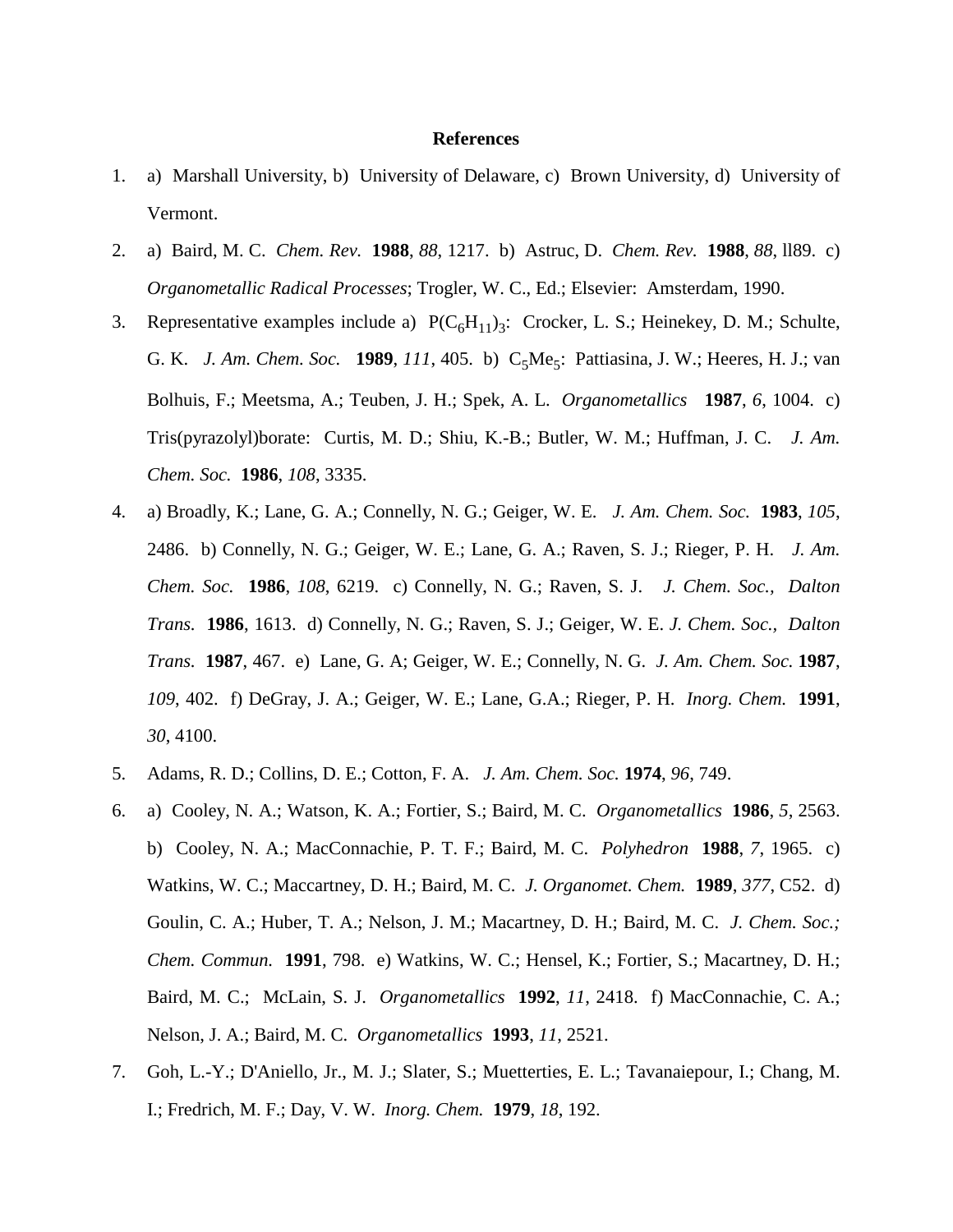- 8. Hackett, P.; O'Neill, P. S.; Manning, A. R. *J. Chem. Soc., Dalton Trans.* **1974**, 1625.
- 9. McLain, S. J. *J. Am. Chem. Soc.* **1988**, *110*, 643.
- 10. a) Madach, T.; Vahrenkamp, H. *Z. Naturforsch.*, **1978**, *33B*, 1301. b) Madach, T.; Vahrenkamp, H. *Ibid.* **1979**, *34B*, 573.
- 11. Keller, H. J. Z. Naturforsch., 1968, *23B*, 133.
- 12. a) Krusic, P. J.; McLain, S. J.; Morton, J. R.; Preston, K. F.; Le Page, Y. *J. Magn. Reson.* **1987**, *74*, 72. b) Morton, J. R.; Preston, K. F.; Cooley, N. A.; Baird, M. C.; Krusic, P. J.; McLain, S. J. *J. Chem. Soc., Faraday Trans. 1* **1987**, *83*, 3535. c) Fortier, S.; Baird, M. C.; Preston, K. F.; Morton, J. R.; Ziegler, T.; Jaeger, T. J.; Watkins, W. C.; MacNeil, J. H.; Watson, K. A.; Hensel, K.; Le Page, Y.; Charland, J.-P.; Williams, A. J. *J. Am. Chem. Soc.* **1991**, *113*, 542. d) O'Callaghan, K. A. E.; Brown, S. J.; Page, J. A.; Baird, M. C.; Richards, T. C.; Geiger, W. E. *Organometallics* **1991**, *10*, 3119.
- 13. Dessy, R. E.; Weissman, P. M.; Pohl, R. L. *J. Am. Chem. Soc.* **1966**, *88*, 5117.
- 14. Goh, L. Y.; Lim, Y. Y. *J. Organomet. Chem.* **1991**, *402*, 209.
- 15. a) Landrum, J. T.; Hoff, C. D. *J. Organomet. Chem.* 1985, 282, 215. b) Watkins, W. C.; Jaeger, T.; Kidd, C. E.; Fortier, S.; Baird, M. C.; Kiss, G.; Roper, G. C.; Hoff, C. D. *J. Am. Chem. Soc.* **1992**, *114*, 907. c) Baird, M.C. Personal communication.
- 16. Jaeger, T. J.; Baird, M. C. *Organometallics* **1988**, *7*, 2074.
- 17. Goh, L. Y.; Hambley, T. W.; Darensbourg, D. J.; Reibenspies, J. *J. Organomet. Chem.* **1990**, *381*, 349.
- 18.  $[(C_5Me_5)Cr(CO)_3]_2$  was isolated earlier in impure form but was not extensively characterized. King, R. B.; Iqbal, M. Z.; King, Jr., A. D. *J. Organomet. Chem.* **1979**, *171*, 53.
- 19. a) Geoffroy, G. L.; Wrighton, M. S. *Organometallic Photochemistry*; Academic: New York, 1979; pp. 82-87. b) Meyer, T. J.; Casper, J. V. *Chem. Rev.* **1985**, *85*, 187.
- 20. Hughey, IV, J. L.; Bock, C. R.; Meyer, T. J. *J. Am. Chem. Soc.* **1975**, *97*, 4440.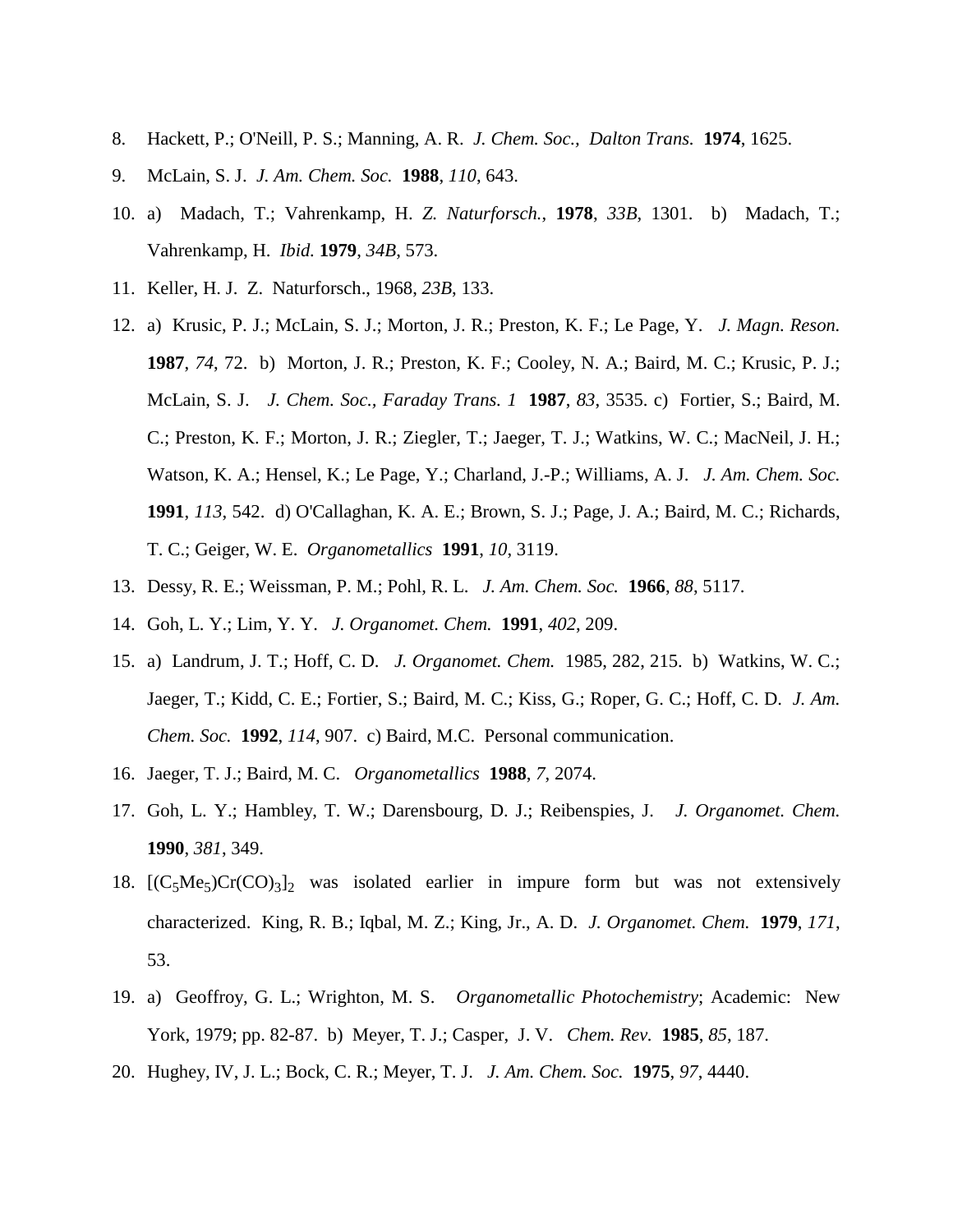- 21. MacNeil, J. H.; Watkins, W. C.; Baird, M. C.; Preston, K. F. *Organometallics* **1992**, *11*, 2761.
- 22. Fei, M; Sur, S. K.; Tyler, D. R. *Organometallics* **1991**, *10*, 419.
- 23. a) Chambers, J. W.; Baskar, A. J.; Bott, S. G.; Atwood, J. L; Rausch, M. D. *Organometallics* **1986**, 5, 1635. b) Synthesis of C<sub>5</sub>Ph<sub>5</sub>H: Slocum, D. W. Personal communication.
- 24. Edwin, J.; Geiger, W. E. *J. Am. Chem. Soc.* **1990**, *112*, 7104.
- 25. Pierce, D. T.; Geiger, W. E. *J. Am. Chem. Soc.* **1992**, *114*, 0000.
- 26. a) Matusz, M. Ph.D. Dissertation, Southern Illinois University, 1984. b) Slocum, D. W.; Duraj, S.; Matusz, M.; Cmarick, J. L.; Simpson, K. M.; Owen, D. A. In *Metal Containing Polymeric Systems*; Sheats, J. E.; Carracher, C. E. Jr.; Pittman, C. U., Jr. Eds.; Plenum: New York, 1985; pp 59-68. c) Slocum, D. W.; Matusz, M.; Clearfield, A.; Peascoe, R.; Duraj, S. A. *J. Macromol. Sci., Chem.* **1990**, *A27*, 1405.
- 27. Birdwhistell, R.; Hackett, P.; Manning, A. R. *J. Organomet. Chem.* **1978**, *157*, 239.
- 28. The similar solubility of  $C_5Ph_5H$  to some subsequent products can make its separation from those products in a later step difficult. Thus, complete removal of  $C_5Ph_5H$  in this step is recommended.
- 29. Dillard, M. M.; Hammack, D. J.; Castellani, M. P. Unpublished results.
- 30. Darenbourg, M. Y.; Jimenez, P.; Sackett, J. R.; Hanckel, J. M.; Kump, R. L. *J. Am. Chem. Soc.* **1982**, *104*, 1521.
- 31. McLain, S. J. Personal communication.
- 32. Mahmoud, K. A.; Rest, A. J.; Alt, H. G. *J. Chem. Soc., Chem Commun.* **1983**, 1011.
- 33. Tulyathan, B.; Geiger, W. E. *J. Electroanal. Chem.* **1980**, *109*, 325.
- 34. a) Wipf, D. O.; Kristensen, E. W.; Deakin, M. R.; Wightman, R. M. *Anal. Chem.* **1988**, *60*, 306. b) Gennett, T.; Milner, D. F.; Weaver, M. J. *J. Phys. Chem.* **1985**, *89*, 2787. c) Gennett, T.; Weaver, M. J. J*. Electroanal. Chem.* **1985**, *186*, 179.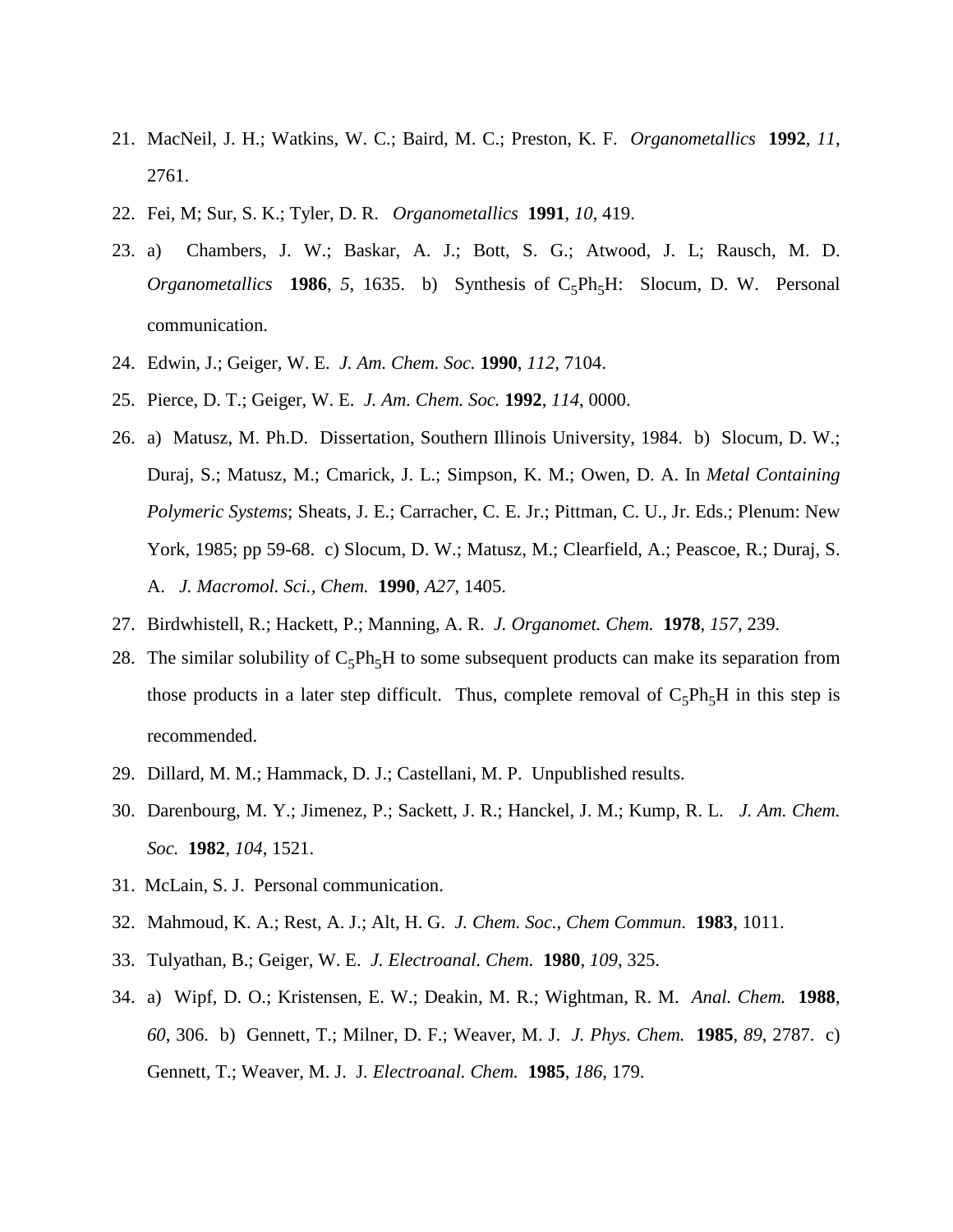- 35. See Geiger, W. E. in *Progress in Inorganic Chemistry*; Lippard, S. J., Ed.; Wiley, New York, 1985, Vol. 33, pp. 291-297.
- 36. a) Heeg, M. J.; Herber, R. H.; Janiak, C.; Zuckerman, J. J.; Schumann, H.; Manders, W. F. *J. Organomet. Chem.* **1988**, *346*, 321. b) Field, L. D.; Hambley, T. W.; Lindall, C. M.; Masters, A. F. *Polyhedron* **1989**, *8*, 2425.
- 37. Litchenberger, D. L.; Fenske, R. F. *J. Am. Chem. Soc.* **1976**, *98*, 50.
- 38. Berndt, A. F.; Marsh, R. E. *Acta Crystallogr.* **1963**, *16*, 118.
- 39. Feld, R.; Hellner, E.; Klopsch, A.; Dehnicke, K. *Z. Anorg. Alleg. Chem.* **1978**, *442*, 173.
- 40. a) McGarvey, B. R. *Trans. Met. Chem.* **1966**, *3*, 89. b) Rieger, P.H. in *Organometallic Radical Processes*; Trogler, W.C., Ed.; Elsevier: Amsterdam, 1990, Chap. 8.
- 41. Uncertainties quoted here are standard deviations from the mean of *g*-values measured for about 40 spectra of six different samples in the temperature range 200-300 K.
- 42. Shiu, K.-B.; Curtis, M. D.; Huffman, J. C. *Organometallics* **1983**, *2*, 936.
- 43. Although no <sup>14</sup>N hyperfine structure is observed in the isotropic spectrum, such structure is detectable in the frozen solution spectrum; P. J. Krusic, private communication.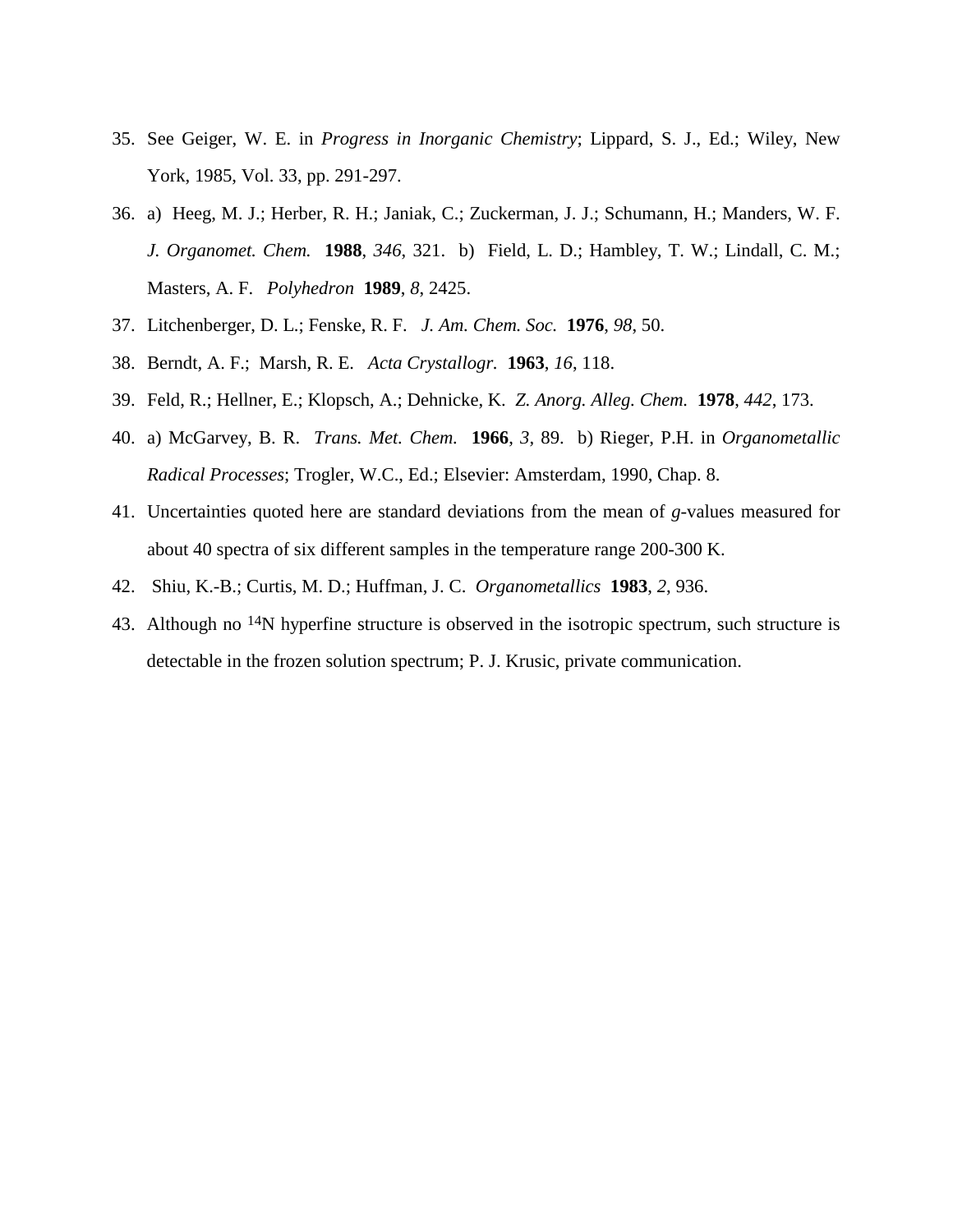# **Table I. Crystal Data for [PPN][(** $\eta^5$ **-C<sub>5</sub>Ph<sub>5</sub>)Cr(CO)<sub>3</sub>] (2) and (** $\eta^5$ **-C<sub>5</sub>Ph<sub>5</sub>)Cr(CO)<sub>3</sub> (3•C<sub>6</sub>H<sub>6</sub>)**

### **(a) Crystal Parameters**

|                                |                                | $[PPN]$ [ $(C_5Ph_5)Cr(CO)_3$ ] | $(C_5Ph_5)Cr(CO)_3\bullet C_6H_6$ |
|--------------------------------|--------------------------------|---------------------------------|-----------------------------------|
| formula                        | $C_{74}H_{55}CrO_3P_2$         |                                 | $C_{38}H_{25}CrO_3\bullet C_6H_6$ |
| formula weight                 | 1120.21                        |                                 | 659.72                            |
| crystal system                 | triclinic                      |                                 | monoclinic                        |
| space                          | $P\bar{1}$                     |                                 | P2 <sub>1</sub> /c                |
| $a, \AA$                       | 12.1903(28)                    |                                 | 33.307(9)                         |
| $b, \AA$                       | 13.0185(28)                    |                                 | 8.978(3)                          |
| $c, \AA$                       | 19.8417(42)                    |                                 | 22.702(6)                         |
| $\alpha$ , deg                 | 96.598(17)                     |                                 | -----                             |
| $\beta$ , deg                  | 103.719(17)                    |                                 | 91.73(2)                          |
| $\gamma$ , deg                 | 94.322(18)                     |                                 | -----                             |
| $V, \AA^3$                     | 3021.5(11)                     |                                 | 6798(3)                           |
| Z                              | $\mathbf{2}$                   |                                 | 8                                 |
| cryst dimens, mm               | $0.36 \times 0.37 \times 0.46$ |                                 | $0.38 \times 0.40 \times 0.40$    |
| cryst color                    | golden yellow                  |                                 | dark green                        |
| D(calc), $g \text{ cm}^{-3}$   | 1.216                          |                                 | 1.289                             |
| $\mu(MoKa)$ , cm <sup>-1</sup> | 2.81                           |                                 | 3.58                              |
| temp, K                        | 297                            |                                 | 297                               |
| (b) Data Collection            |                                |                                 |                                   |
| diffractometer                 |                                | Nicolet R3m                     |                                   |
| monochromator                  |                                | graphite                        |                                   |
| radiation                      |                                | MoKα (λ = 0.71073 Å)            |                                   |
| $2\theta$ scan range, deg      | $4 - 50$                       |                                 | $4 - 42$                          |
| data collected $(h, k, l)$     | $\pm 15, \pm 16, +24$          |                                 | $\pm 33, +8, +22$                 |
| rflns. collected               | 10,986                         |                                 | 8006                              |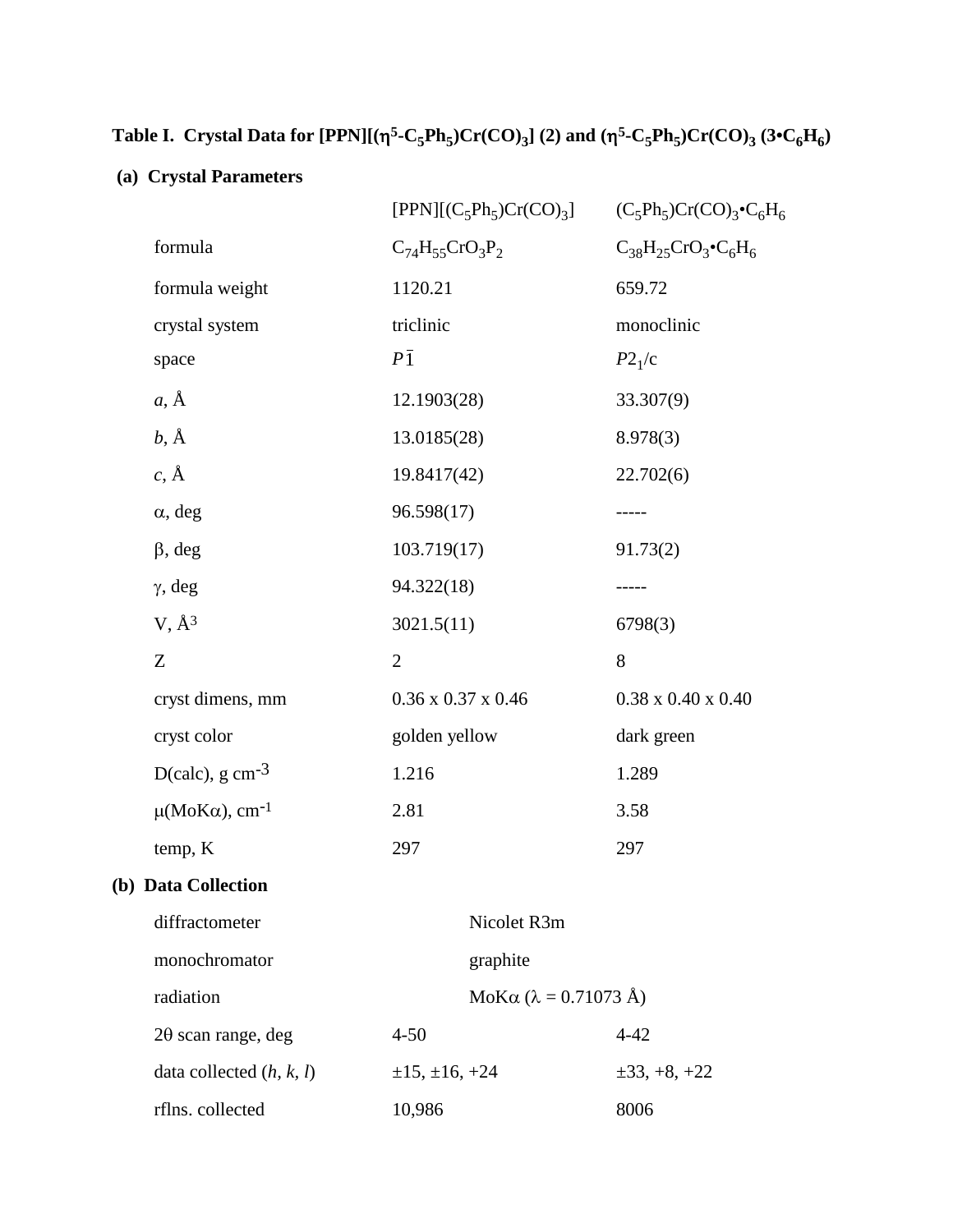|     | indpt. rflns                      | 10,649            | 7188                                     |
|-----|-----------------------------------|-------------------|------------------------------------------|
|     | indpt obsvd rflns                 | 6820 $(n = 5)$    | 3418 $(n = 4)$ $(F_0 \geq n\sigma(F_0))$ |
|     | std. rflns                        | $3$ std/197 rflns | $3$ std/197 rflns                        |
|     | var. in stds.                     | < 1               | ;2                                       |
| (c) | <b>Refinement</b>                 |                   |                                          |
|     | $R(F)$ , %                        | 6.72              | 7.69                                     |
|     | $R(wF)$ , %                       | 7.57              | 7.68                                     |
|     | $\Delta/\sigma$ (max)             | 0.027             | 0.026                                    |
|     | $\Delta(\rho)$ , eÅ <sup>-3</sup> | 1.061             | 0.60                                     |
|     | $N_{\rm o}/N_{\rm v}$             | 11.2              | 9.47                                     |
|     | <b>GOF</b>                        | 1.521             | 1.473                                    |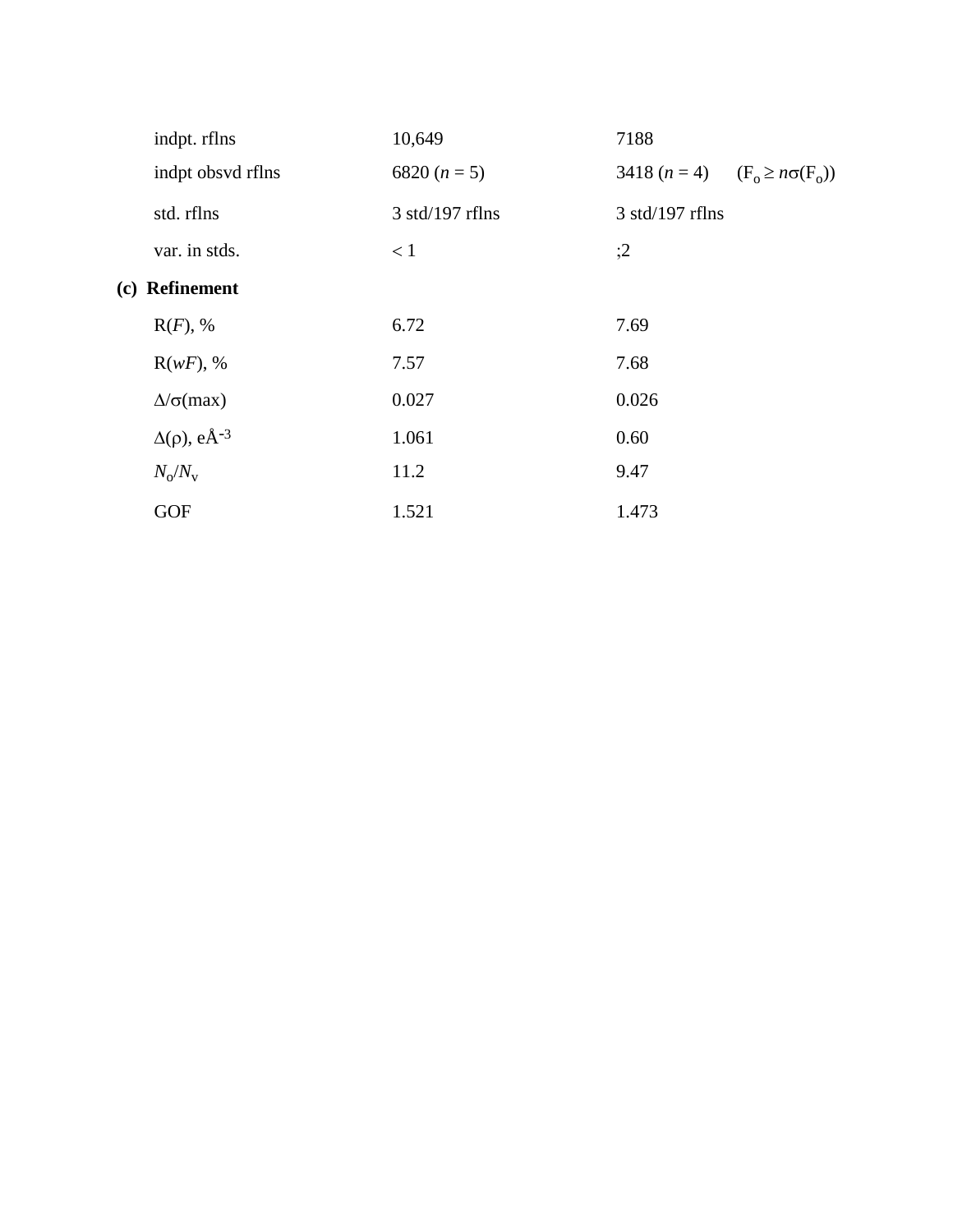**Table II. Atomic coordinates (x 104) and isotropic thermal parameters (Å2 x 103) for**   $[PPN] [(C_5Ph_5)Cr(CO)_3]$ 

|       | X          | y         | Z         | $U^*$   |
|-------|------------|-----------|-----------|---------|
| Cr    | 56.7(6)    | 9961.5(5) | 2374.6(4) | 30.1(2) |
| P(1)  | 6615(1)    | 5033(1)   | 3807(1)   | 37(1)   |
| P(2)  | 5013(1)    | 6517(1)   | 3141(1)   | 38(1)   |
| N     | 5560(4)    | 5604(3)   | 3511(2)   | 49(2)   |
| C(1)  | $-663$     | 10569     | 1377      | 30      |
| C(2)  | $-961$     | 9477      | 1276      | 30      |
| C(3)  | 76         | 8982      | 1375      | 28      |
| C(4)  | 999        | 9776      | 1536      | 30      |
| C(5)  | 552        | 10761     | 1550      | 28      |
| C(6)  | 1278(4)    | 10310(4)  | 3105(3)   | 44(2)   |
| O(6)  | 2066(4)    | 10555(4)  | 3589(2)   | 72(2)   |
| C(7)  | $-351(4)$  | 8886(4)   | 2798(2)   | 37(2)   |
| O(7)  | $-610(3)$  | 8187(3)   | 3066(2)   | 58(2)   |
| C(8)  | $-676(4)$  | 10807(4)  | 2870(3)   | 38(2)   |
| O(8)  | $-1131(4)$ | 11363(3)  | 3185(2)   | 59(2)   |
| C(11) | $-2468(3)$ | 11317(3)  | 1486(2)   | 49(2)   |
| C(12) | $-3227$    | 12057     | 1349      | 73(3)   |
| C(13) | $-2988$    | 12863     | 985       | 81(3)   |
| C(14) | $-1989$    | 12927     | 758       | 67(3)   |
| C(15) | $-1230$    | 12186     | 895       | 46(2)   |
| C(16) | $-1469$    | 11381     | 1259      | 37(2)   |
| C(21) | $-2819(3)$ | 9163(2)   | 394(2)    | 42(2)   |
| C(22) | $-3857$    | 8575      | 85        | 56(2)   |
| C(23) | $-4192$    | 7724      | 381       | 57(2)   |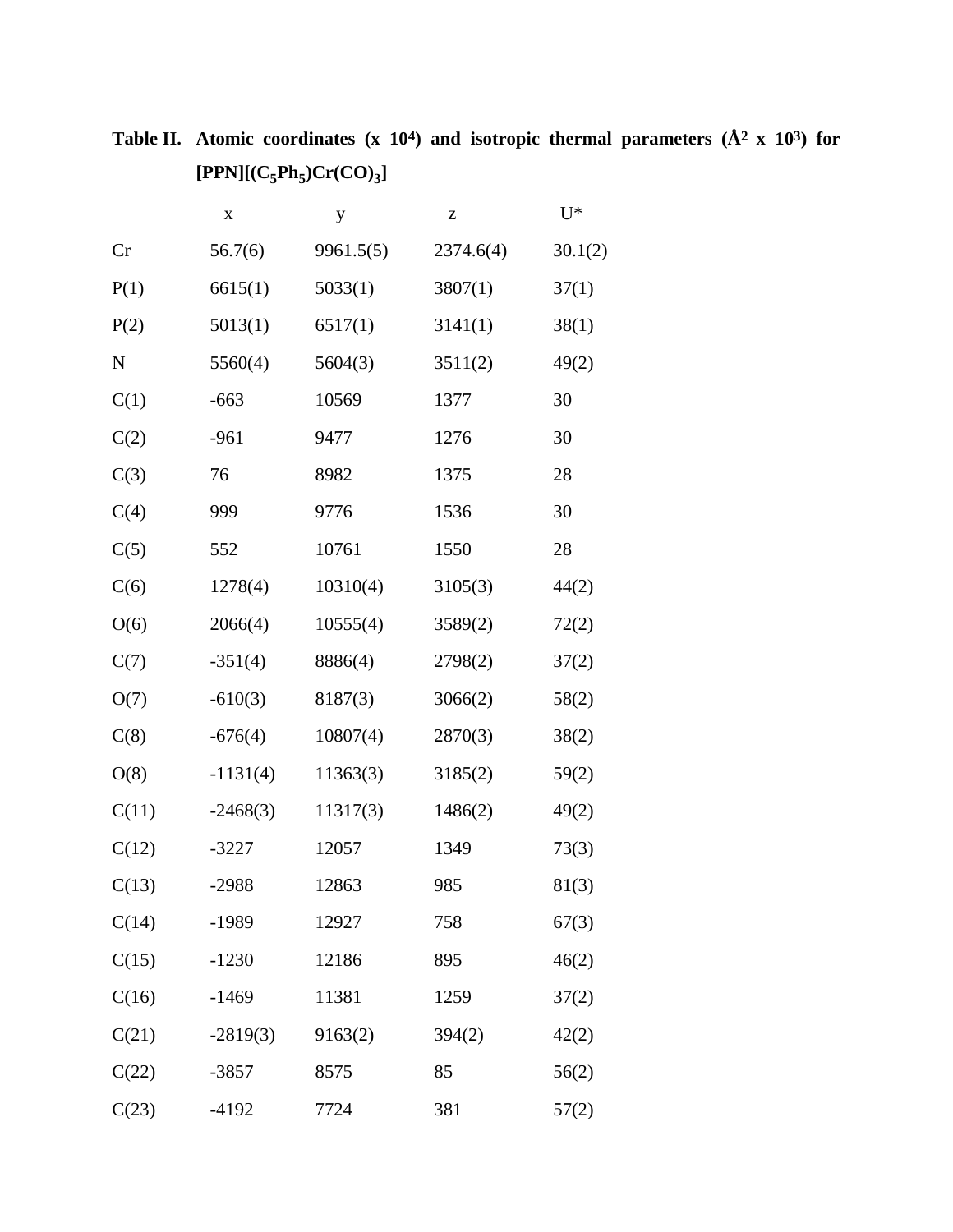| C(24) | $-3490$ | 7461     | 986     | 53(2)  |
|-------|---------|----------|---------|--------|
| C(25) | $-2452$ | 8048     | 1295    | 45(2)  |
| C(26) | $-2116$ | 8899     | 1000    | 34(2)  |
| C(31) | 856(3)  | 7372(2)  | 1766(1) | 41(2)  |
| C(32) | 935     | 6310     | 1654    | 49(2)  |
| C(33) | 318     | 5721     | 1029    | 59(3)  |
| C(34) | $-376$  | 6193     | 517     | 62(2)  |
| C(35) | $-455$  | 7255     | 630     | 50(2)  |
| C(36) | 161     | 7844     | 1254    | 34(2)  |
| C(41) | 3110(3) | 10043(3) | 2117(1) | 59(2)  |
| C(42) | 4227    | 9965     | 2074    | 73(3)  |
| C(43) | 4444    | 9461     | 1467    | 58(2)  |
| C(44) | 3543    | 9035     | 904     | 50(2)  |
| C(45) | 2427    | 9113     | 948     | 42(2)  |
| C(46) | 2210    | 9617     | 1554    | 35(2)  |
| C(51) | 1169(3) | 12577(2) | 2182(2) | 42(2)  |
| C(52) | 1770    | 13548    | 2248    | 51(2)  |
| C(53) | 2445    | 13741    | 1789    | 62(2)  |
| C(54) | 2518    | 12961    | 1264    | 65(3)  |
| C(55) | 1917    | 11990    | 1198    | 50(2)  |
| C(56) | 1242    | 11798    | 1657    | 33(2)  |
| C(61) | 6605(3) | 3249(3)  | 4464(2) | 72(3)  |
| C(62) | 6166    | 2255     | 4521    | 102(4) |
| C(63) | 5191    | 1776     | 4033    | 97(4)  |
| C(64) | 4655    | 2290     | 3488    | 88(3)  |
| C(65) | 5094    | 3284     | 3431    | 67(3)  |
| C(66) | 6069    | 3763     | 3920    | 42(2)  |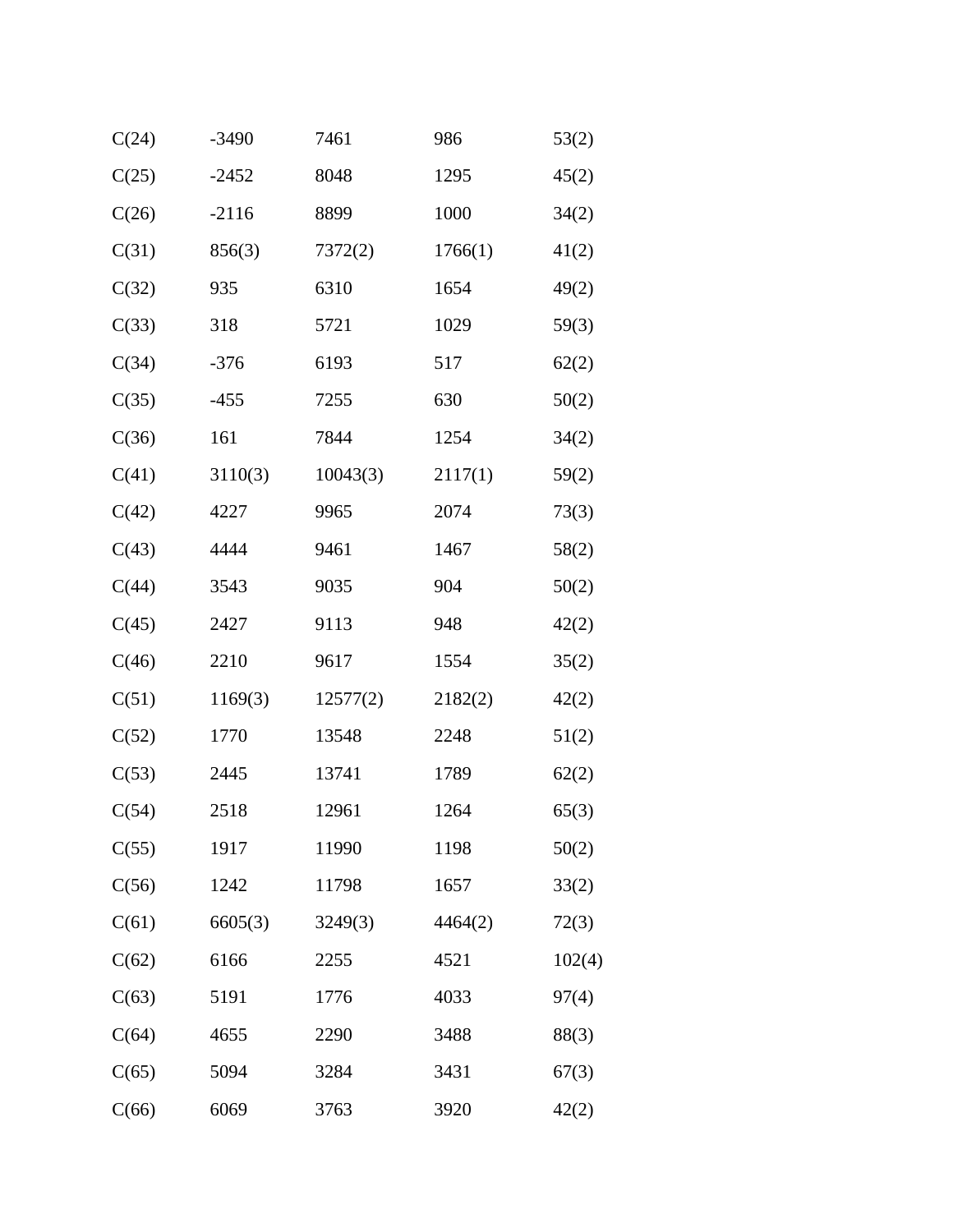| C(71)  | 7903(3) | 3899(2) | 3069(2) | 46(2) |
|--------|---------|---------|---------|-------|
| C(72)  | 8659    | 3800    | 2642    | 57(2) |
| C(73)  | 9075    | 4668    | 2395    | 60(2) |
| C(74)  | 8735    | 5635    | 2575    | 61(2) |
| C(75)  | 7979    | 5734    | 3001    | 51(2) |
| C(76)  | 7562    | 4866    | 3248    | 38(2) |
| C(81)  | 6927(3) | 6163(3) | 5110(2) | 60(2) |
| C(82)  | 7570    | 6751    | 5728    | 82(3) |
| C(83)  | 8752    | 6869    | 5866    | 89(4) |
| C(84)  | 9292    | 6399    | 5385    | 95(4) |
| C(85)  | 8650    | 5811    | 4767    | 74(3) |
| C(86)  | 7468    | 5693    | 4629    | 42(2) |
| C(91)  | 6263(3) | 8222(3) | 2865(2) | 53(2) |
| C(92)  | 6928    | 9174    | 3059    | 66(3) |
| C(93)  | 7186    | 9649    | 3752    | 74(3) |
| C(94)  | 6781    | 9170    | 4252    | 82(3) |
| C(95)  | 6116    | 8218    | 4058    | 66(3) |
| C(96)  | 5858    | 7744    | 3364    | 44(2) |
| C(101) | 3833(3) | 6701(2) | 1783(2) | 48(2) |
| C(102) | 3471    | 6387    | 1063    | 59(2) |
| C(103) | 3903    | 5544    | 757     | 61(2) |
| C(104) | 4697    | 5015    | 1172    | 58(2) |
| C(105) | 5059    | 5330    | 1893    | 50(2) |
| C(106) | 4627    | 6173    | 2198    | 37(2) |
| C(111) | 3281(3) | 7657(2) | 3417(2) | 49(2) |
| C(112) | 2238    | 7754    | 3579    | 58(2) |
| C(113) | 1632    | 6896    | 3727    | 59(2) |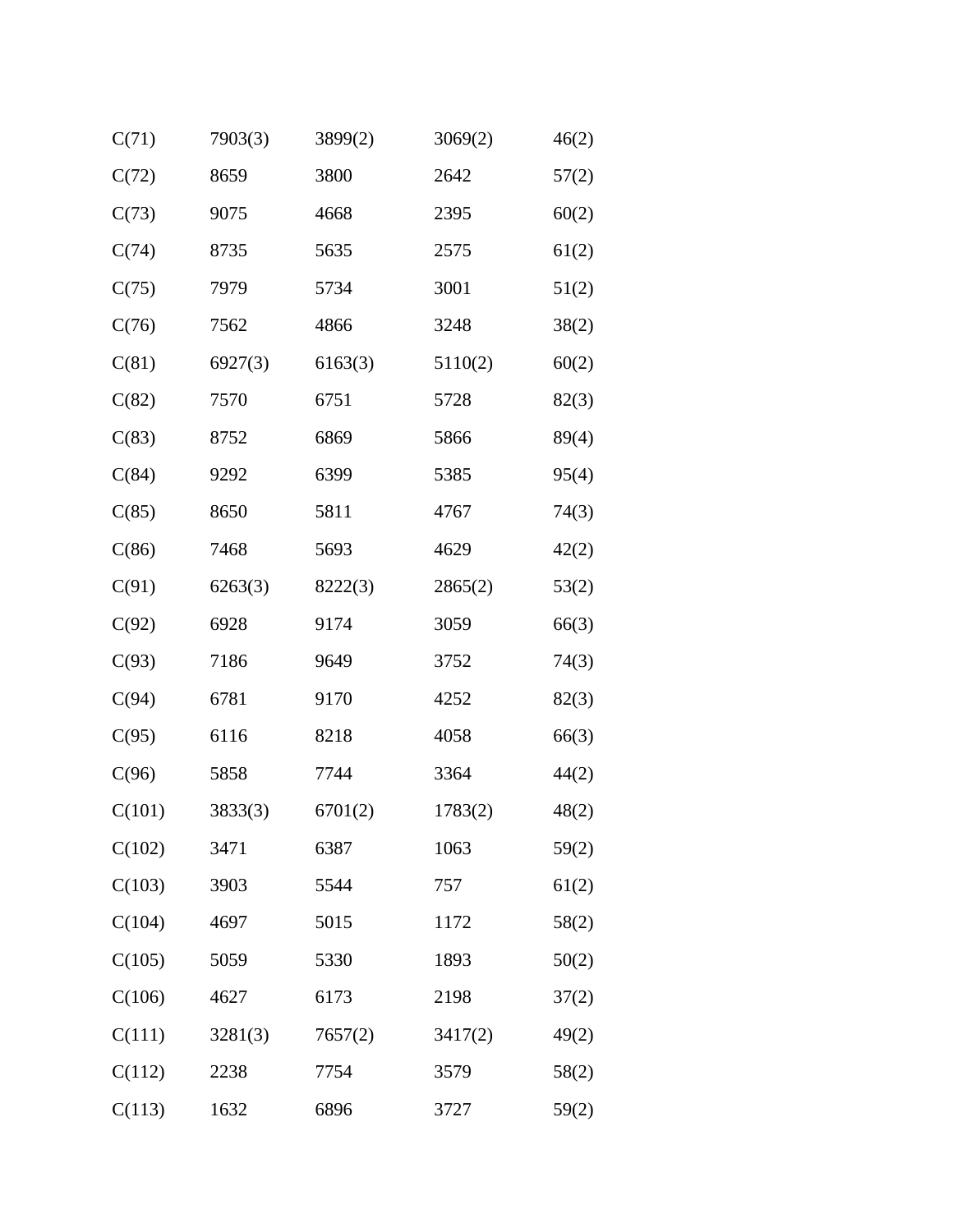| C(114) | 2068 | 5940 | 3712 | 59(2) |
|--------|------|------|------|-------|
| C(115) | 3111 | 5843 | 3549 | 45(2) |
| C(116) | 3718 | 6701 | 3402 | 37(2) |

\* Equivalent isotropic **U** defined as one third of the trace of the orthogonalized **U**ij tensor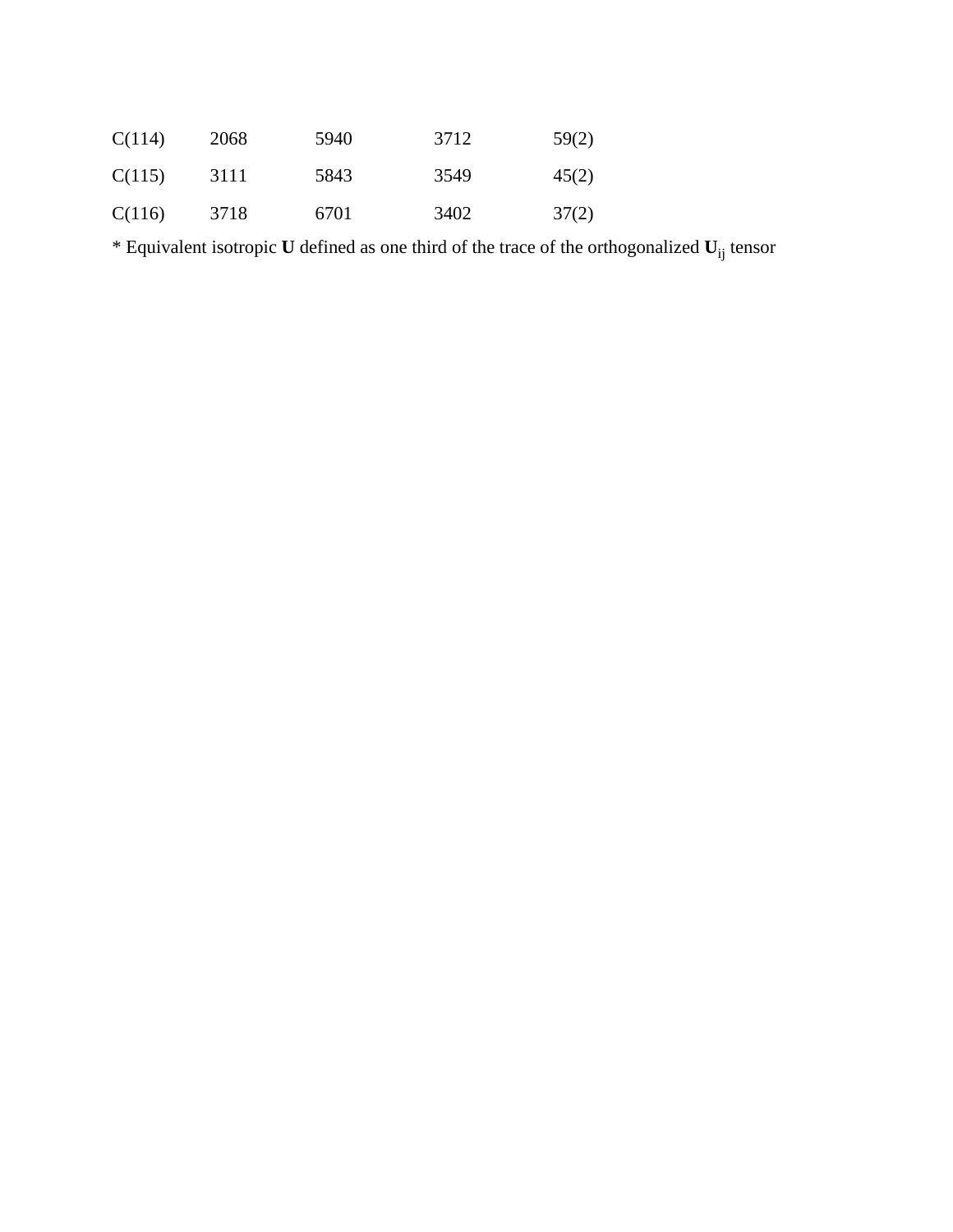**Table III. Atomic Coordinates (x 104) and isotropic thermal parameters (Å2 x 103) of**   $(C_5Ph_5)Cr(CO)_3 \cdot C_6H_6$ 

|       | X         | у          | z         | $U^*$       |
|-------|-----------|------------|-----------|-------------|
| Cr    | 1213.2(5) | 6161.7(21) | 5080.2(8) | $43.0(7)$ * |
| Cr'   | 3786.8(5) | 8300.5(20) | 8272.4(8) | $38.4(7)$ * |
| C(1)  | 1214(3)   | 4067(12)   | 5578(5)   | $33(4)$ *   |
| C(2)  | 1597(3)   | 4734(12)   | 5681(4)   | $34(4)*$    |
| C(3)  | 1783(3)   | 4860(12)   | 5125(5)   | $36(4)$ *   |
| C(4)  | 1521(3)   | 4209(11)   | 4681(5)   | $36(4)$ *   |
| C(5)  | 1166(3)   | 3734(11)   | 4975(5)   | $35(4)$ *   |
| C(6)  | 1093(4)   | 7572(16)   | 5643(5)   | $60(6)*$    |
| O(6)  | 1003(3)   | 8470(12)   | 5976(4)   | $107(5)*$   |
| C(7)  | 1426(3)   | 7801(14)   | 4689(5)   | 58(5)*      |
| O(7)  | 1570(3)   | 8812(11)   | 4477(4)   | $89(5)*$    |
| C(8)  | 681(4)    | 6472(14)   | 4880(5)   | $58(5)*$    |
| O(8)  | 334(3)    | 6635(11)   | 4777(5)   | $102(5)$ *  |
| C(11) | 529(2)    | 3744(8)    | 5991(3)   | 56(4)       |
| C(12) | 279       | 3094       | 6400      | 69(4)       |
| C(13) | 442       | 2215       | 6854      | 70(4)       |
| C(14) | 855       | 1986       | 6899      | 77(4)       |
| C(15) | 1106      | 2636       | 6490      | 55(4)       |
| C(16) | 942       | 3515       | 6036      | 32(3)       |
| C(21) | 1565(2)   | 5882(8)    | 6691(3)   | 52(3)       |
| C(22) | 1740      | 6165       | 7245      | 66(4)       |
| C(23) | 2129      | 5674       | 7379      | 68(4)       |
| C(24) | 2343      | 4900       | 6958      | 68(4)       |
| C(25) | 2168      | 4617       | 6403      | 52(4)       |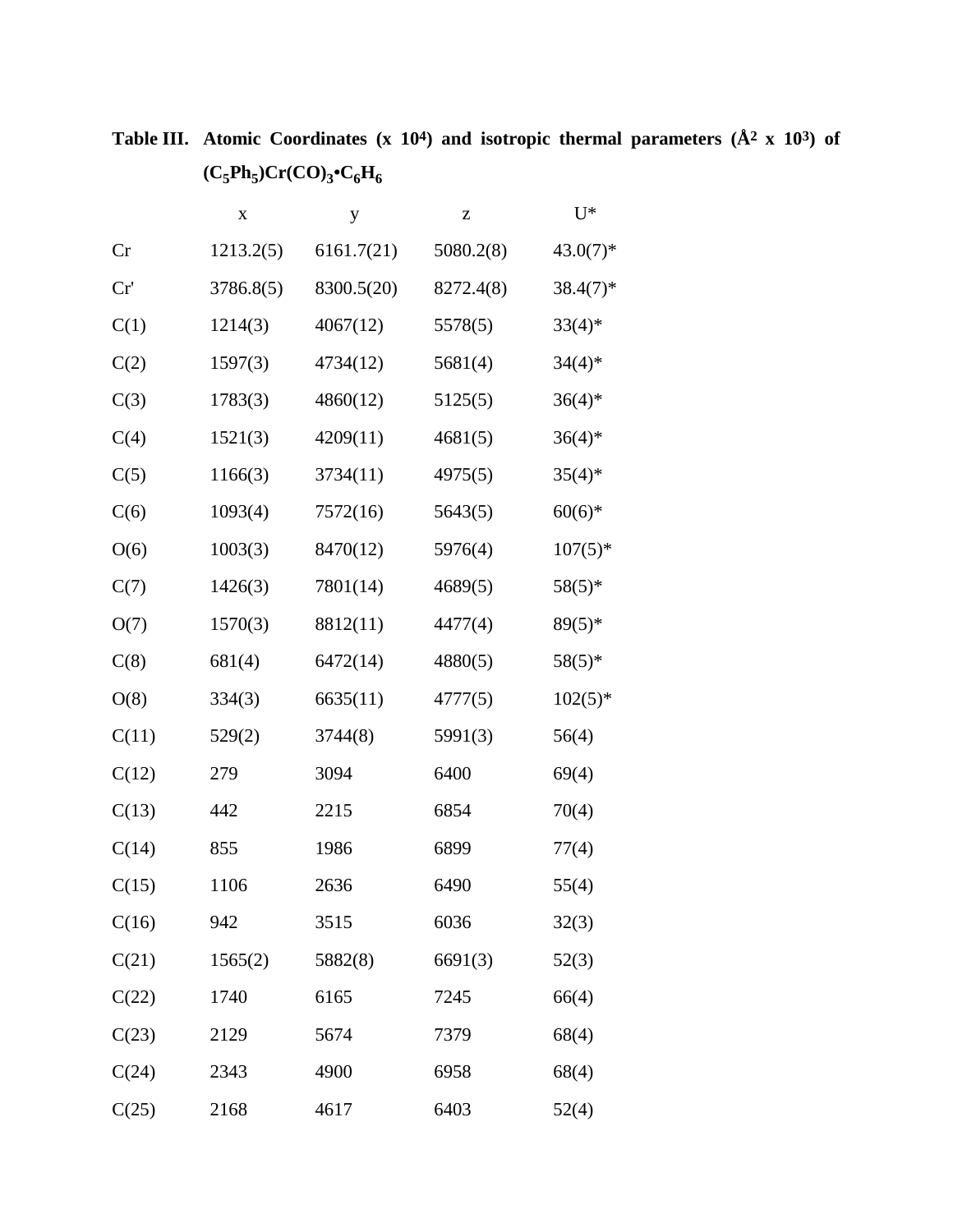| C(26)    | 1779    | 5108     | 6270    | 35(3)     |
|----------|---------|----------|---------|-----------|
| C(31)    | 2343(2) | 6775(7)  | 5207(3) | 47(3)     |
| C(32)    | 2736    | 7207     | 5100    | 62(4)     |
| C(33)    | 2990    | 6247     | 4805    | 54(4)     |
| C(34)    | 2852    | 4855     | 4617    | 56(4)     |
| C(35)    | 2459    | 4423     | 4724    | 45(3)     |
| C(36)    | 2205    | 5383     | 5019    | 39(3)     |
| C(41)    | 1771(2) | 5130(7)  | 3705(3) | 50(3)     |
| C(42)    | 1857    | 4866     | 3117    | 56(4)     |
| C(43)    | 1781    | 3471     | 2868    | 65(4)     |
| C(44)    | 1618    | 2339     | 3207    | 65(4)     |
| C(45)    | 1532    | 2602     | 3795    | 52(3)     |
| C(46)    | 1609    | 3997     | 4044    | 41(3)     |
| C(51)    | 626(2)  | 3403(7)  | 4185(3) | 56(4)     |
| C(52)    | 321     | 2554     | 3919    | 75(4)     |
| C(53)    | 223     | 1168     | 4153    | 76(4)     |
| C(54)    | 431     | 632      | 4652    | 66(4)     |
| C(55)    | 736     | 1482     | 4917    | 59(4)     |
| C(56)    | 834     | 2867     | 4684    | 35(3)     |
| C(1')    | 3928(3) | 6255(11) | 7777(4) | $30(4)*$  |
| $C(2^r)$ | 3742(3) | 5854(11) | 8324(5) | $33(4)*$  |
| C(3')    | 4005(3) | 6334(11) | 8800(4) | $32(4)*$  |
| C(4)     | 4342(3) | 7057(11) | 8554(4) | $24(4)*$  |
| C(5')    | 4306(3) | 7004(11) | 7931(4) | $26(4)$ * |
| C(6')    | 3224(4) | 8530(14) | 8213(5) | $54(5)*$  |
| O(6')    | 2890(3) | 8657(11) | 8150(4) | $84(4)*$  |
| C(7)     | 3867(3) | 9914(16) | 8786(5) | $51(5)*$  |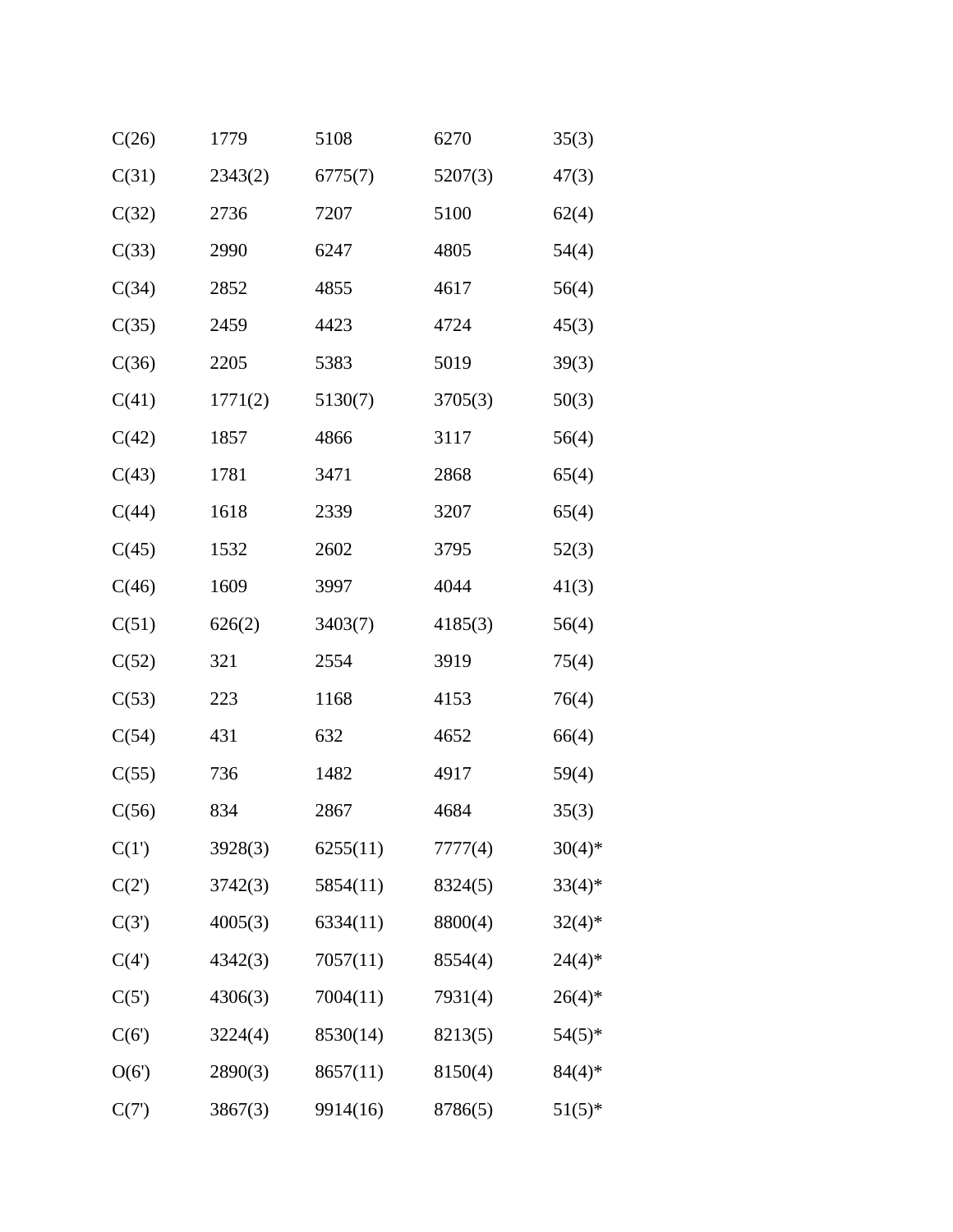| O(7)   | 3908(3) | 10887(11) | 9100(4) | $95(5)*$ |
|--------|---------|-----------|---------|----------|
| C(8')  | 3778(3) | 9649(15)  | 7662(5) | $52(5)*$ |
| O(8')  | 3757(3) | 10511(10) | 7284(4) | $80(4)*$ |
| C(11)  | 3415(2) | 6293(7)   | 6938(3) | 50(3)    |
| C(12)  | 3274    | 5720      | 6400    | 66(4)    |
| C(13') | 3499    | 4661      | 6105    | 59(4)    |
| C(14)  | 3865    | 4175      | 6348    | 58(4)    |
| C(15)  | 4006    | 4748      | 6886    | 52(3)    |
| C(16)  | 3781    | 5807      | 7182    | 31(3)    |
| C(21') | 3079(2) | 5336(7)   | 8758(3) | 43(3)    |
| C(22') | 2744    | 4425      | 8818    | 61(4)    |
| C(23') | 2708    | 3112      | 8492    | 67(4)    |
| C(24)  | 3007    | 2711      | 8106    | 64(4)    |
| C(25') | 3342    | 3622      | 8045    | 45(3)    |
| C(26') | 3378    | 4934      | 8372    | 36(3)    |
| C(31') | 3835(2) | 4565(7)   | 9594(3) | 50(3)    |
| C(32') | 3783    | 4218      | 10186   | 63(4)    |
| C(33') | 3833    | 5318      | 10616   | 65(4)    |
| C(34') | 3935    | 6765      | 10454   | 55(4)    |
| C(35') | 3987    | 7112      | 9862    | 42(3)    |
| C(36') | 3937    | 6012      | 9432    | 34(3)    |
| C(41)  | 4870(2) | 6718(6)   | 9337(3) | 44(3)    |
| C(42') | 5190    | 7248      | 9686    | 52(4)    |
| C(43') | 5333    | 8692      | 9605    | 69(4)    |
| C(44') | 5154    | 9606      | 9174    | 54(4)    |
| C(45)  | 4834    | 9077      | 8826    | 45(3)    |
| C(46)  | 4691    | 7633      | 8907    | 36(3)    |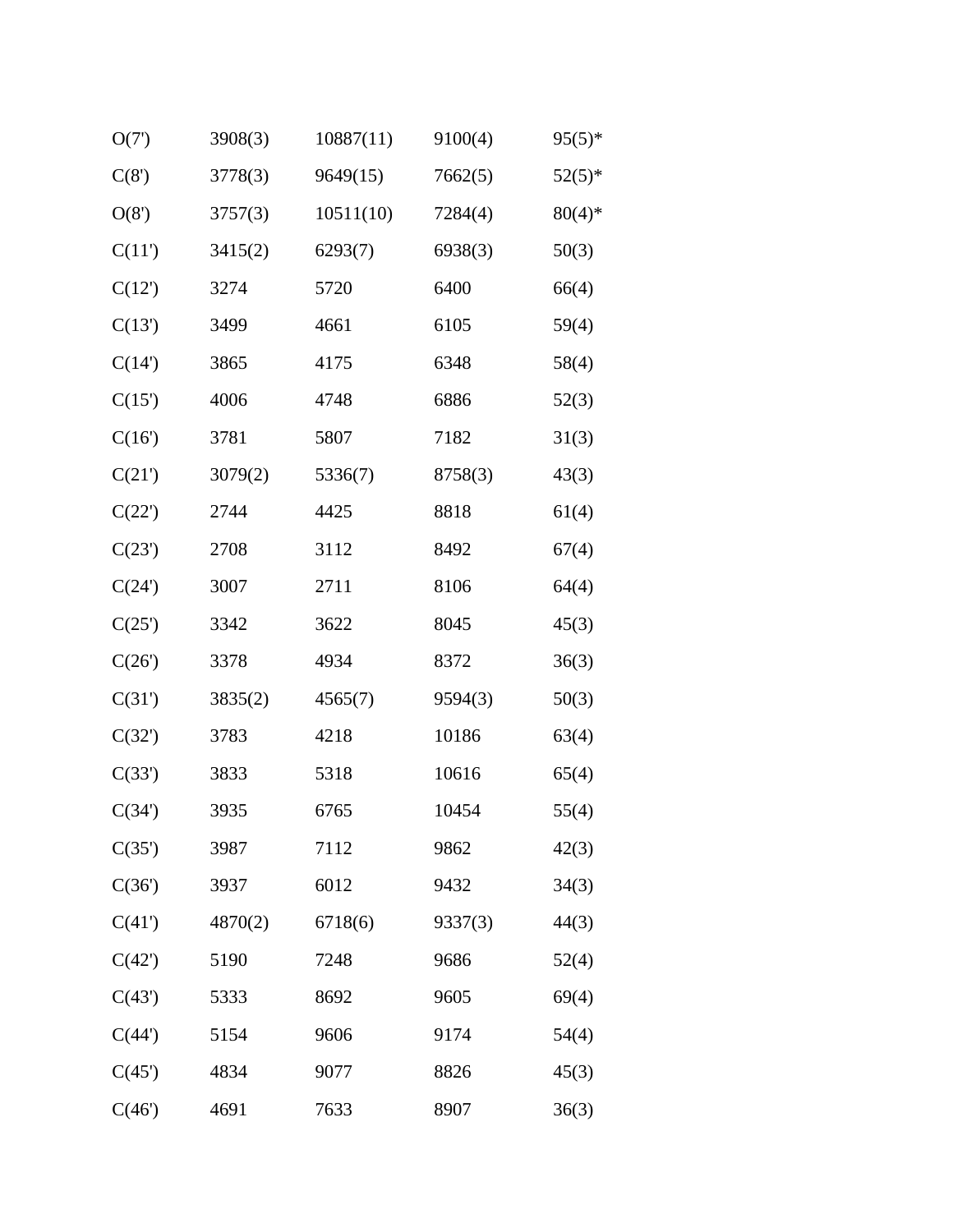| C(51)  | 4502(2) | 8119(8)  | 6969(3) | 42(3)  |
|--------|---------|----------|---------|--------|
| C(52)  | 4795    | 8451     | 6563    | 52(3)  |
| C(53') | 5195    | 8087     | 6688    | 55(4)  |
| C(54)  | 5302    | 7392     | 7219    | 59(4)  |
| C(55)  | 5010    | 7061     | 7625    | 41(3)  |
| C(56)  | 4610    | 7425     | 7500    | 30(3)  |
| Cs(1)  | 602(3)  | 7008(12) | 2340(4) | 95(5)  |
| Cs(2)  | 769     | 6378     | 2852    | 90(5)  |
| Cs(3)  | 885     | 7287     | 3326    | 73(4)  |
| Cs(4)  | 834     | 8827     | 3286    | 93(5)  |
| Cs(5)  | 667     | 9456     | 2774    | 96(5)  |
| Cs(6)  | 551     | 8547     | 2300    | 89(5)  |
| Cs(7)  | 2099(4) | 5334(12) | 1439(5) | 127(6) |
| Cs(8)  | 1978    | 4690     | 903     | 115(6) |
| Cs(9)  | 2257    | 3945     | 564     | 121(6) |
| Cs(10) | 2656    | 3846     | 761     | 135(7) |
| Cs(11) | 2777    | 4490     | 1297    | 144(7) |
| Cs(12) | 2498    | 5235     | 1636    | 140(7) |

\* Equivalent isotropic **U** defined as one third of the trace of the orthogonalized **U**ij tensor Cs refers to the lattice benzene molecules.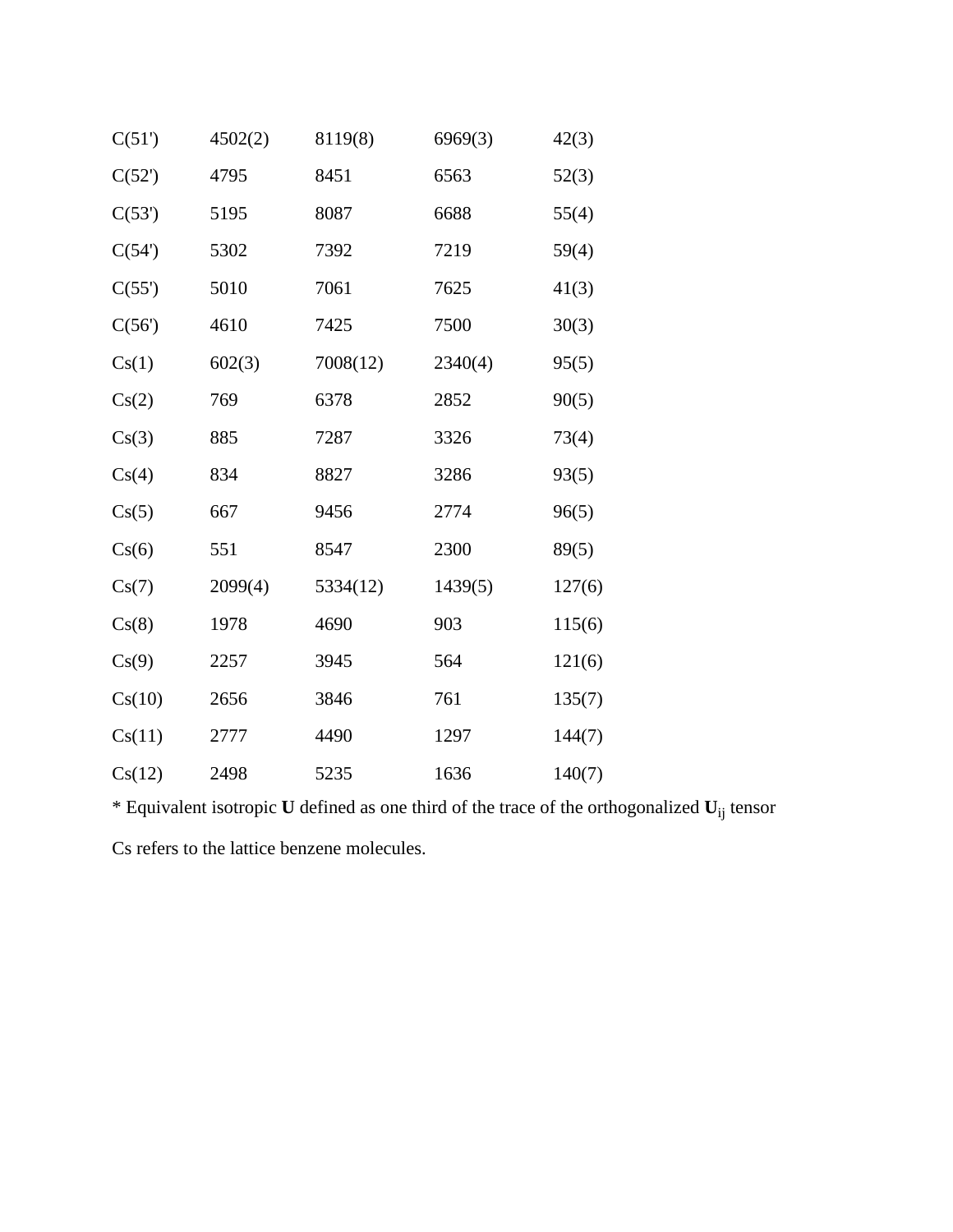|             | $[PPN] [(C_5Ph_5)Cr(CO)_3]$ | $(C_5Ph_5)Cr(CO)_3$ |             |
|-------------|-----------------------------|---------------------|-------------|
|             |                             | Conformer A         | Conformer B |
| $Cr-C(1)$   | 2.227(1)                    | 2.194(11)           | 2.212(10)   |
| $Cr-C(2)$   | 2.229(1)                    | 2.244(10)           | 2.205(10)   |
| $Cr-C(3)$   | 2.240(1)                    | 2.233(10)           | 2.243(10)   |
| $Cr-C(4)$   | 2.236(1)                    | 2.237(11)           | 2.240(9)    |
| $Cr-C(5)$   | 2.214(1)                    | 2.198(11)           | 2.244(9)    |
| Cr-CNT      | 1.860(1)                    | 1.860(3)            | 1.863(3)    |
| $Cr-C(6)$   | 1.802(5)                    | 1.852(14)           | 1.888(13)   |
| $Cr-C(7)$   | 1.816(5)                    | 1.870(12)           | 1.873(14)   |
| $Cr-C(8)$   | 1.818(5)                    | 1.842(13)           | 1.839(13)   |
| $C(1)-C(2)$ | 1.427(1)                    | 1.425(14)           | 1.452(14)   |
| $C(2)-C(3)$ | 1.446(1)                    | 1.427(15)           | 1.438(14)   |
| $C(3)-C(4)$ | 1.422(1)                    | 1.440(15)           | 1.427(14)   |
| $C(4)-C(5)$ | 1.436(1)                    | 1.441(15)           | 1.415(13)   |
| $C(1)-C(5)$ | 1.434(1)                    | 1.404(15)           | 1.461(13)   |
| $C(6)-O(6)$ | 1.180(6)                    | 1.151(17)           | 1.125(15)   |
| $C(7)-O(7)$ | 1.169(7)                    | 1.140(16)           | 1.134(17)   |
| $C(8)-O(8)$ | 1.160(7)                    | 1.182(16)           | 1.157(16)   |

# Table IV. Bond lengths (Å) in [PPN][ $(C_5Ph_5)Cr(CO)_3$ ] and  $(C_5Ph_5)Cr(CO)_3 \cdot C_6H_6$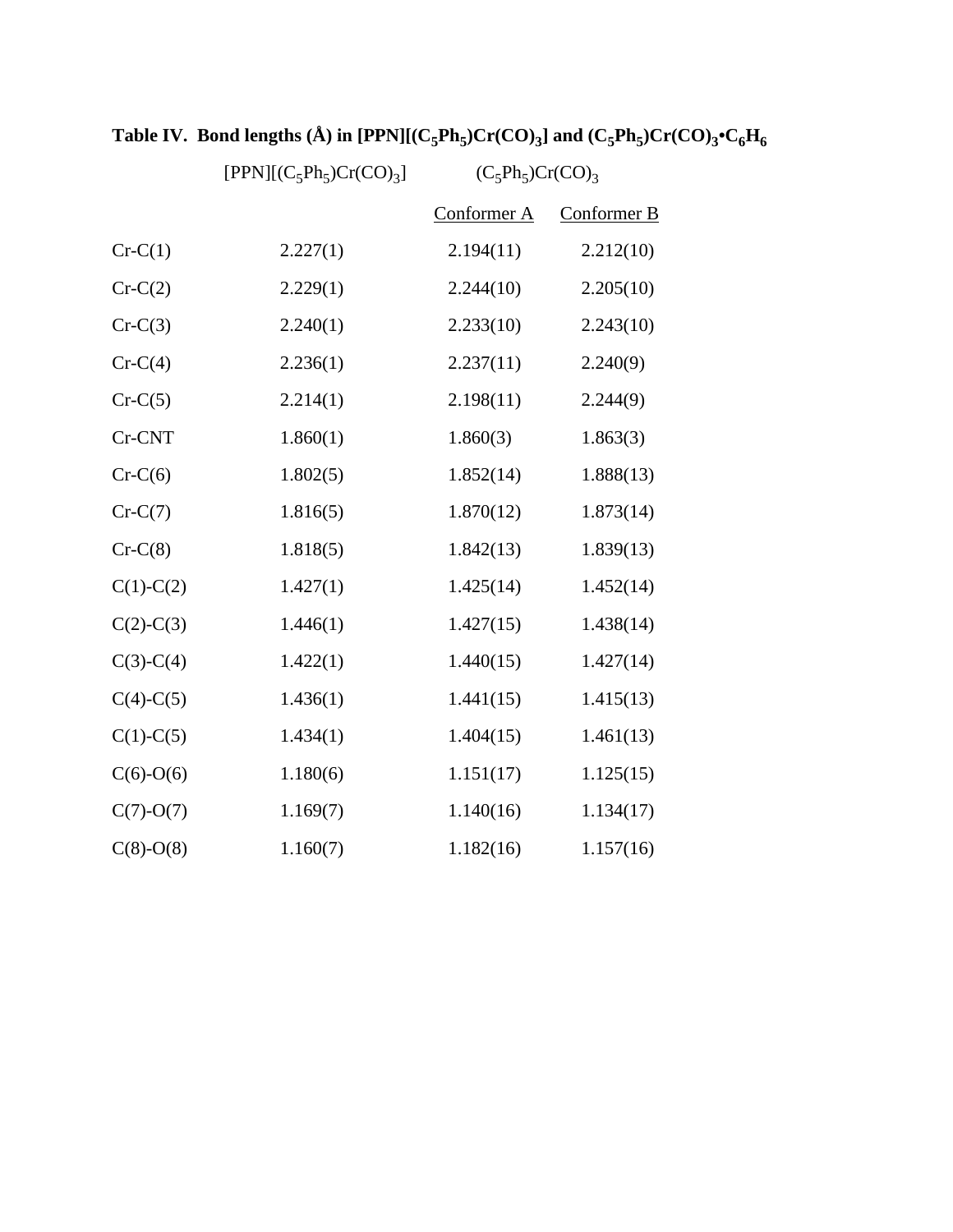|                    | $[PPN] [(C5Ph5)Cr(CO)3]$ | $(C_5Ph_5)Cr(CO)_3$ |             |
|--------------------|--------------------------|---------------------|-------------|
|                    |                          | Conformer A         | Conformer B |
| $C(6)$ -Cr-C(7)    | 88.7(2)                  | 83.3(6)             | 94.7(5)     |
| $C(7)$ -Cr-C $(8)$ | 89.9(2)                  | 98.2(5)             | 87.6(6)     |
| $C(6)$ -Cr-C $(8)$ | 86.0(2)                  | 80.8(6)             | 83.3(5)     |
| $Cr-CO$ (avg)      | 178.9(5)                 | 176.5(11)           | 177.6(11)   |
| $P(1)$ -N- $P(2)$  | 150.9(3)                 |                     |             |

## Table V. Bond Angles (°) in [PPN][ $(C_5Ph_5)Cr(CO)_3$ ] and  $(C_5Ph_5)Cr(CO)_3$ <sup>+</sup>C<sub>6</sub>H<sub>6</sub>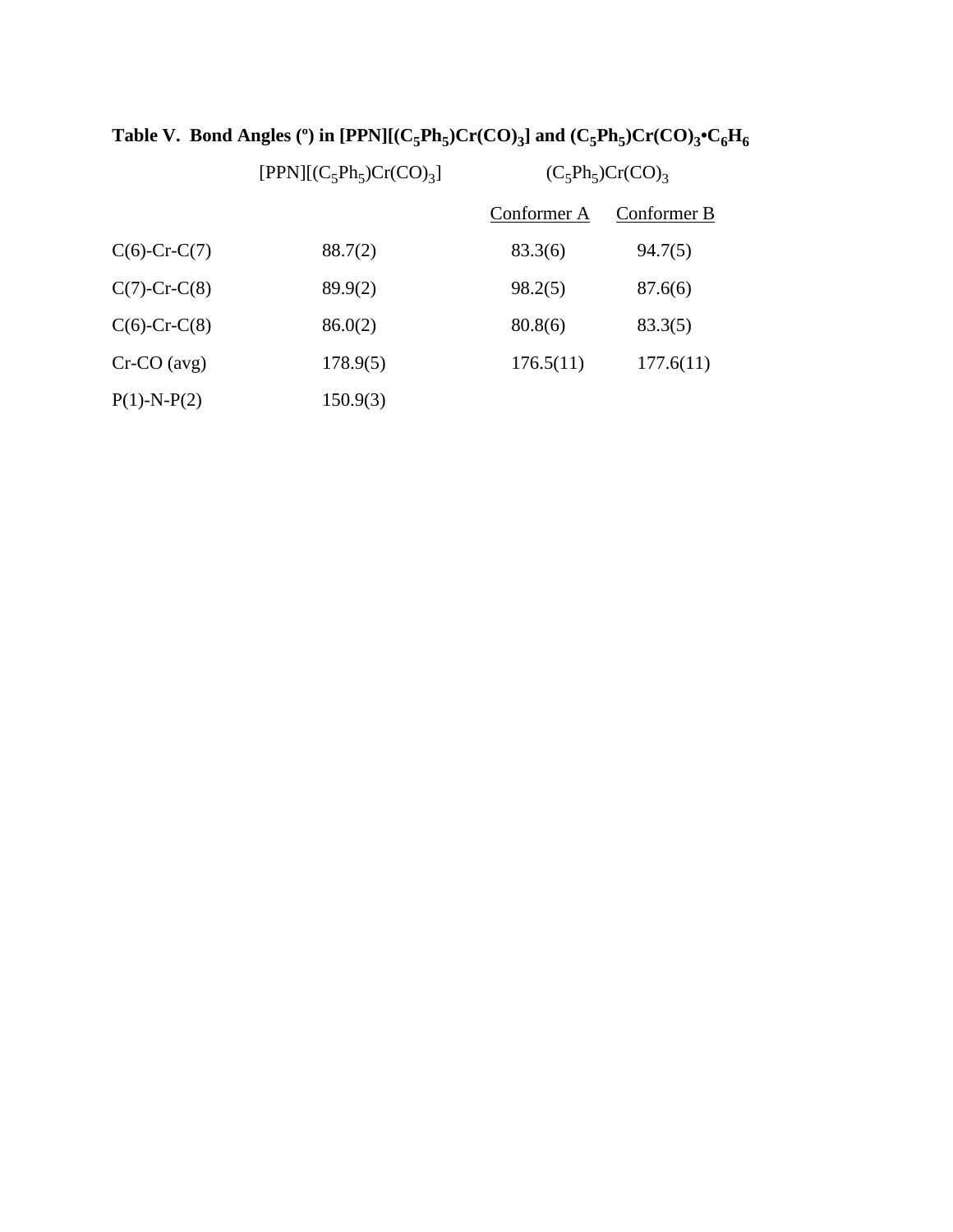| Table VI. Infrared Spectral Data for $(C_5Ph_5)Cr(CO)_3^{0/1}$ Complexes |  |
|--------------------------------------------------------------------------|--|
|--------------------------------------------------------------------------|--|

| <b>Complex</b>                                                                              | Solvent            | $v(C4O)$ (cm <sup>-1)a</sup> | Reference |
|---------------------------------------------------------------------------------------------|--------------------|------------------------------|-----------|
| $Na[(C_5H_5)Cr(CO)_3]$                                                                      | <b>THF</b>         | 1897, 1793, 1743             | 29        |
| [Na(HMPA) <sub>x</sub> ][(C <sub>5</sub> H <sub>5</sub> )Cr(CO) <sub>3</sub> ] <sup>b</sup> | <b>THF</b>         | 1895, 1778                   | 29        |
| $[Na(dg)_{3/2}][(C_5Ph_5)Cr(CO)_3]$ <sup>c</sup>                                            | CH <sub>3</sub> CN | 1892, 1783                   | this work |
|                                                                                             | $CH_2Cl_2$         | 1891, 1783                   | this work |
|                                                                                             | <b>THF</b>         | 1896, 1802, 1757             | this work |
| $[PPN] [(C5Ph5)Cr(CO)3]$ <sup>d</sup>                                                       | CH <sub>3</sub> CN | 1893, 1783                   | this work |
|                                                                                             | $CH_2Cl_2$         | 1891, 1781                   | this work |
|                                                                                             | <b>THF</b>         | 1895, 1792                   | this work |
|                                                                                             | Mull               | 1888, 1790, 1775             | this work |
| $(C_5H_5)Cr(CO)_3$                                                                          | CO Matrix          | 1986, 1910, 1902             | 30        |
| $(C_5Me_5)Cr(CO)_3$                                                                         | Toluene            | 1994, 1895                   | 16        |
| $(C_5Ph_5)Cr(CO)_3$                                                                         | Toluene            | 2005, 1901                   | this work |
|                                                                                             | <b>THF</b>         | 2005, 1897                   | this work |
|                                                                                             | Mull               | 1998, 1885                   | this work |

aAll bands are strong.

bHMPA = hexamethylphosphoramide

 $^{c}dg =$  diglyme

dPPN = bis(triphenylphosphine)iminium cation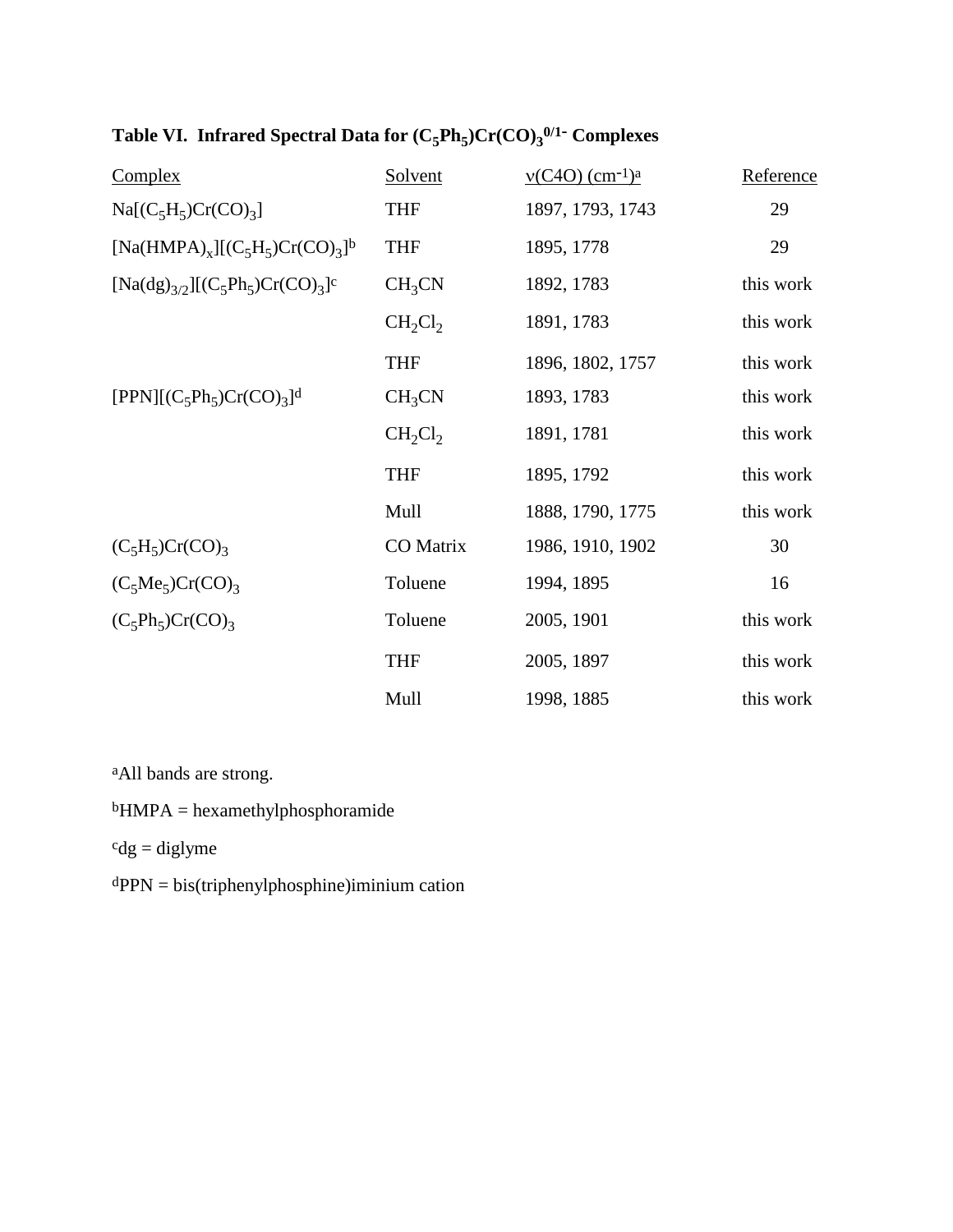|                |                             |             | $(C_5Ph_5)Cr(CO)_3$ |  |
|----------------|-----------------------------|-------------|---------------------|--|
| Phenyl         | $[PPN]$ $(C_5Ph_5)Cr(CO)_3$ | Conformer A | Conformer B         |  |
| 1              | 42.0                        | 52.8        | 66.0                |  |
| 2              | 51.8                        | 47.6        | 49.4                |  |
| 3              | 52.7                        | 52.6        | 48.2                |  |
| $\overline{4}$ | 61.5                        | 46.6        | 51.7                |  |
| 5              | 59.3                        | 54.3        | 43.3                |  |
| Ave            | 53.5                        | 50.8        | 51.7                |  |

### **Table VII. Phenyl Ring Torsion Angles (Deg)**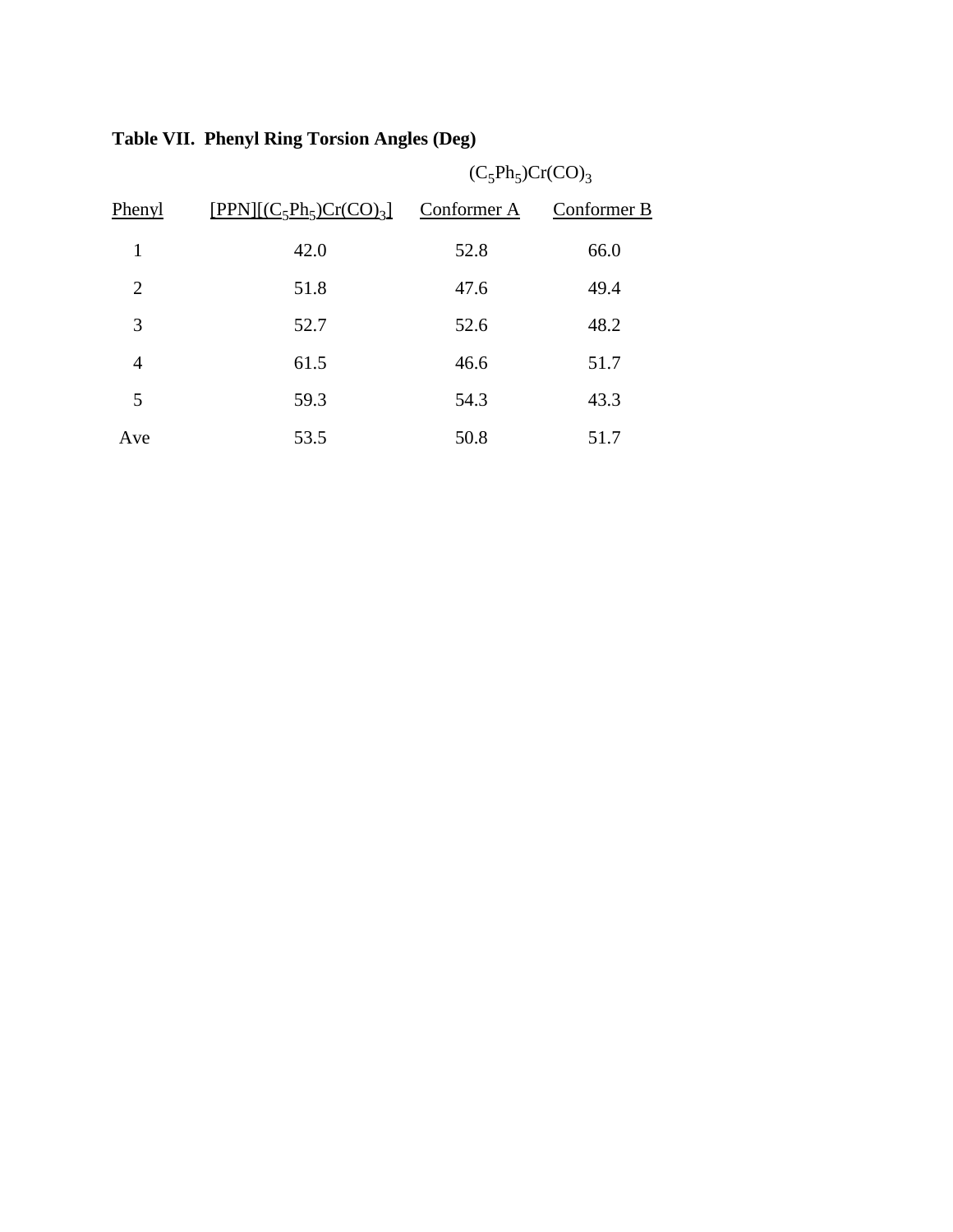Table VIII. ESR Parameters for  $(C_5Ph_5)Cr(CO)_3$ 

| T, K | $g_1$     | 82         | 83        |
|------|-----------|------------|-----------|
| 77   | 2.1387(4) | 2.0225(3)  | 1.9952(2) |
| 90   | 2.1366(3) | 2.0224(2)  | 1.9953(2) |
| 100  | 2.1345(4) | 2.0224(3)  | 1.9954(2) |
| 110  | 2.1327(5) | 2.0220(4)  | 1.9954(2) |
| 130  |           | 2.0214(16) | 1.9957(3) |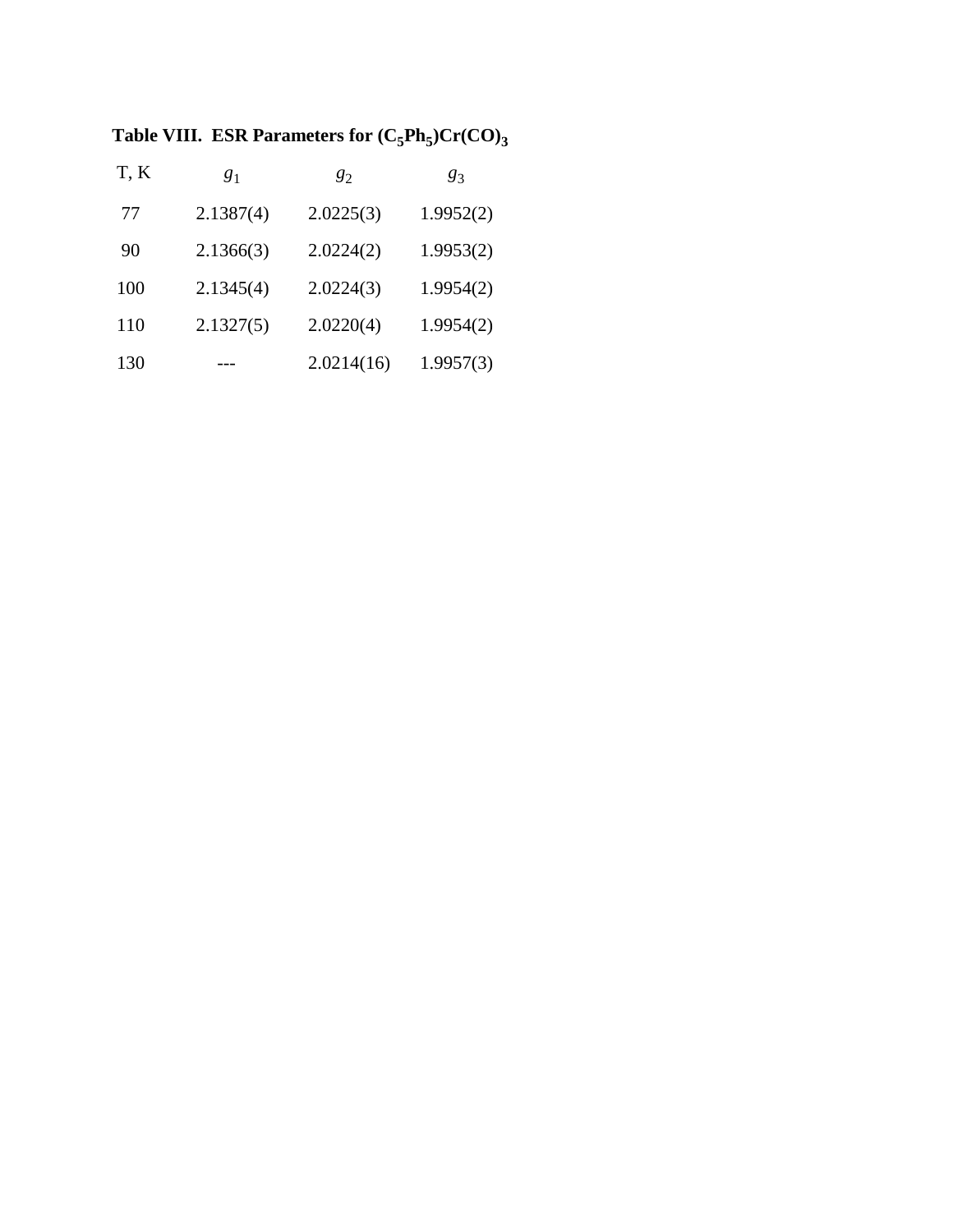#### **Figure Captions**

- Figure 1. Circles: Cyclic voltammetry scan of 0.8 mM  $2$  in CH<sub>3</sub>CN/0.1 M Bu<sub>4</sub>NPF<sub>6</sub> with charging current subtracted;  $v = 0.3$  V/s; T = 296 K; working electrode = 0.7 mm Pt disk. Solid line: Finite difference simulation of quasireversible charge transfer, chemically reversible system; n = 1e<sup>-</sup>; k<sub>s</sub>= 0.12 cm/s; diffus coeff = 8.5 x 10<sup>-6</sup> cm<sup>2</sup>/s;  $\alpha = 0.5$ .
- Figure 2. Molecular structure and labeling scheme for  $(C_5Ph_5)Cr(CO)_3^{0,-}$ .
- Figure 3. X-Band ESR spectrum of  $(C_5Ph_5)Cr(CO)_3$  in toluene at 90 K.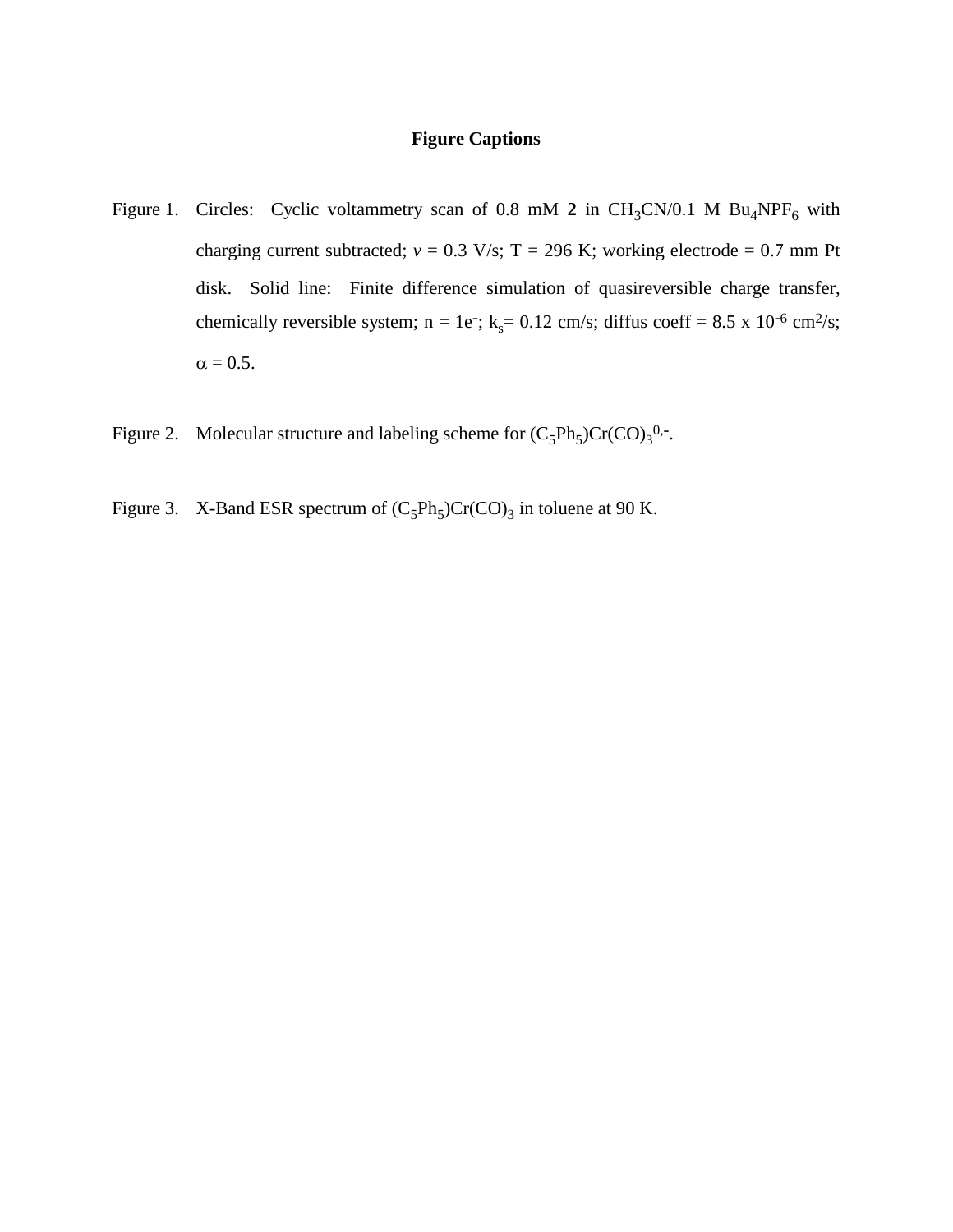Supplementary Material

for

Synthesis, Characterization, and Crystal Structure of the  $(\eta^5$ -C<sub>5</sub>Ph<sub>5</sub>)Cr(CO)<sub>3</sub> Radical

by

R. J. Hoobler, M. A. Hutton, M. M. Dillard, M. P. Castellani,

A. L. Rheingold, A. L. Reiger, P. H. Reiger, T. C. Richards,

and W.E. Geiger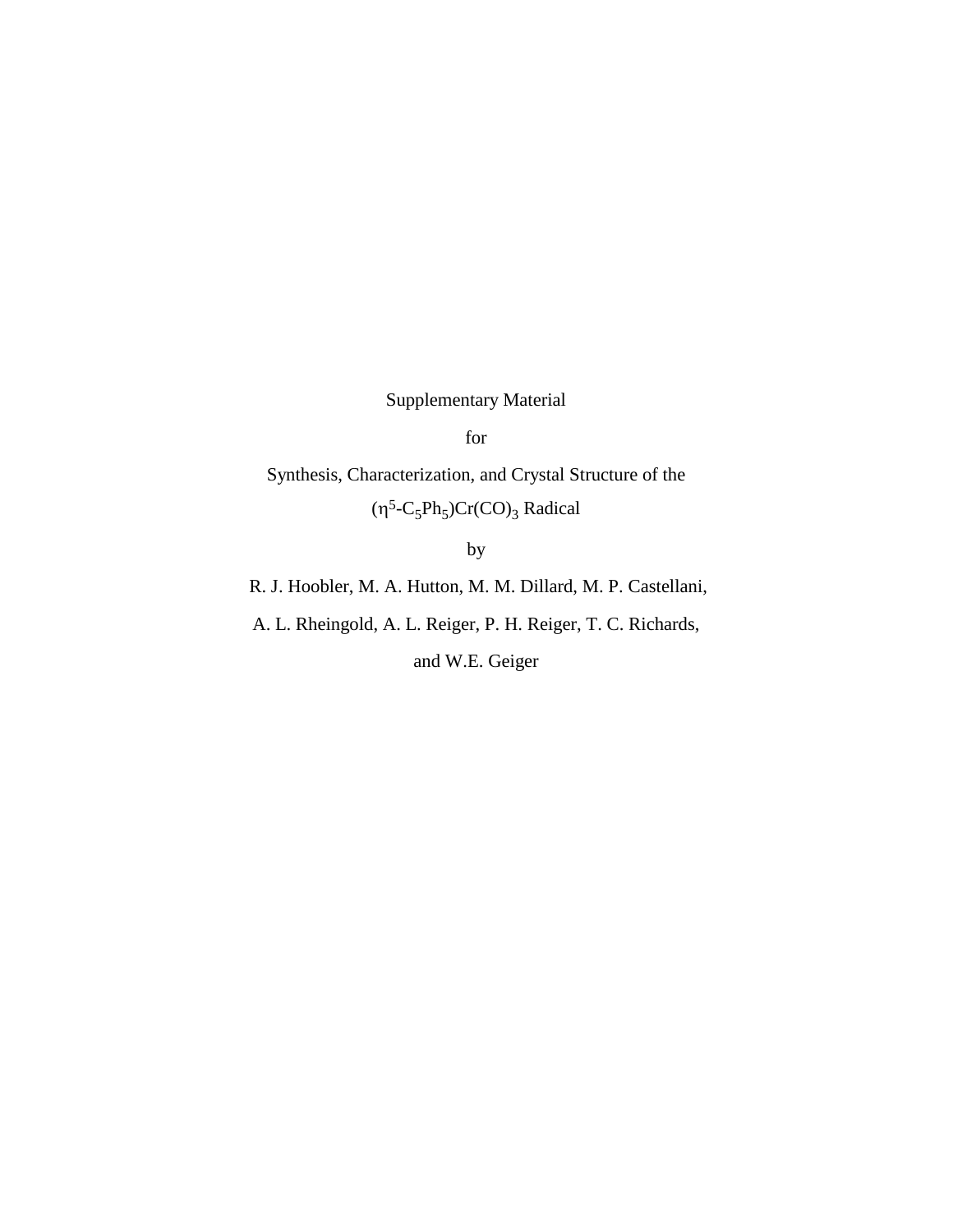### **Figure Caption**

This is the molecular structure and labling scheme for  $[PPN][(C_5Ph_5)Cr(CO)_3]$ . Figure 2 shown in the text is the ORTEP drawing of  $(C_5Ph_5)Cr(CO)_3$ .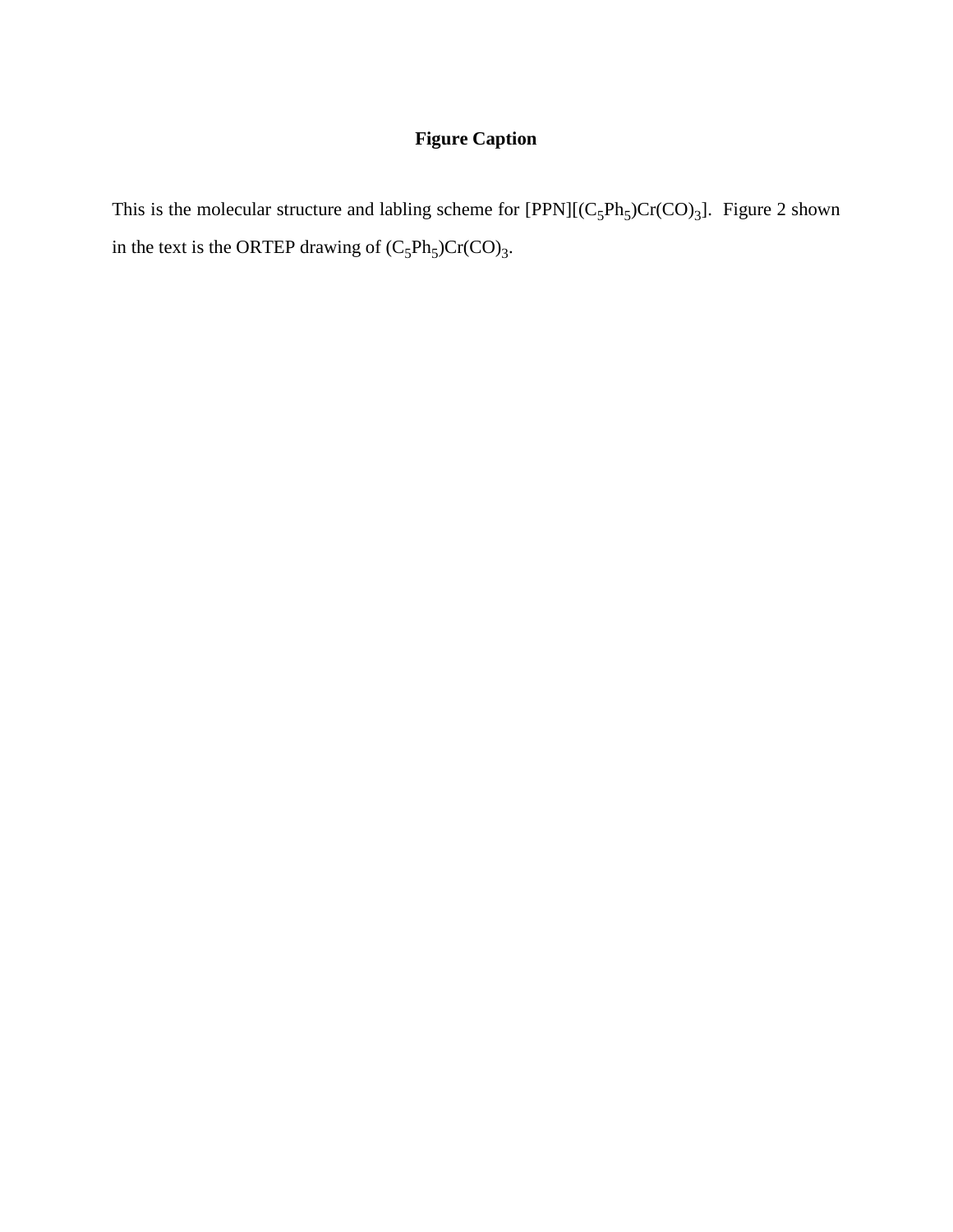|             | $U_{11}$ | $\rm{U}_{22}$ | $U_{33}$ | $\rm U_{23}$ | $U_{13}$ | $U_{12}$       |
|-------------|----------|---------------|----------|--------------|----------|----------------|
| Cr          | 30(1)    | 28(1)         | 32(1)    | 5(1)         | 7(1)     | 0(1)           |
| P(1)        | 34(1)    | 33(1)         | 42(1)    | 8(1)         | 6(1)     | 6(1)           |
| P(2)        | 34(1)    | 35(1)         | 44(1)    | 10(1)        | 8(1)     | 4(1)           |
| $\mathbf N$ | 39(3)    | 44(2)         | 67(3)    | 20(2)        | 11(2)    | 16(2)          |
| C(1)        | 31       | 29            | 31       | 8            | 7        | 8              |
| C(2)        | 29       | 29            | 31       | 6            | 7        | $-2$           |
| C(3)        | 31       | 24            | 28       | 3            | 3        | $\overline{2}$ |
| C(4)        | 28       | 33            | 28       | 3            | 4        | $-1$           |
| C(5)        | 27       | 23            | 34       | 5            | 7        | $-1$           |
| C(6)        | 40(3)    | 45(3)         | 44(3)    | 6(2)         | 7(3)     | $-2(2)$        |
| O(6)        | 51(3)    | 97(3)         | 49(2)    | $-4(2)$      | $-12(2)$ | $-7(2)$        |
| C(7)        | 42(3)    | 36(3)         | 35(3)    | 5(2)         | 12(2)    | 6(2)           |
| O(7)        | 66(3)    | 50(2)         | 63(2)    | 27(2)        | 18(2)    | 3(2)           |
| C(8)        | 43(3)    | 32(3)         | 40(3)    | 10(2)        | 9(3)     | $-2(2)$        |
| O(8)        | 77(3)    | 47(2)         | 62(3)    | $-1(2)$      | 35(2)    | 15(2)          |
| C(11)       | 36(3)    | 52(3)         | 53(3)    | $-4(3)$      | 4(3)     | 10(3)          |
| C(12)       | 44(4)    | 81(5)         | 80(5)    | $-14(4)$     | $-4(3)$  | 30(3)          |
| C(13)       | 77(5)    | 60(4)         | 82(5)    | $-6(4)$      | $-29(4)$ | 36(4)          |
| C(14)       | 75(5)    | 42(3)         | 69(4)    | 13(3)        | $-16(4)$ | 13(3)          |
| C(15)       | 52(3)    | 40(3)         | 37(3)    | 8(2)         | $-6(3)$  | 9(3)           |
| C(16)       | 34(3)    | 32(3)         | 38(3)    | $-3(2)$      | $-3(2)$  | 6(2)           |
| C(21)       | 38(3)    | 43(3)         | 41(3)    | 3(2)         | 4(3)     | 3(2)           |
| C(22)       | 35(3)    | 71(4)         | 53(3)    | 2(3)         | $-1(3)$  | 2(3)           |
| C(23)       | 35(3)    | 67(4)         | 58(4)    | $-17(3)$     | 11(3)    | $-15(3)$       |
| C(24)       | 46(3)    | 52(3)         | 56(4)    | 3(3)         | 15(3)    | $-17(3)$       |

Table 1S. Anisotropic thermal parameters  $(\AA^2x10^3)$  for  $[PPN]$ [ $(C_5Ph_5)Cr(CO)_3$ ]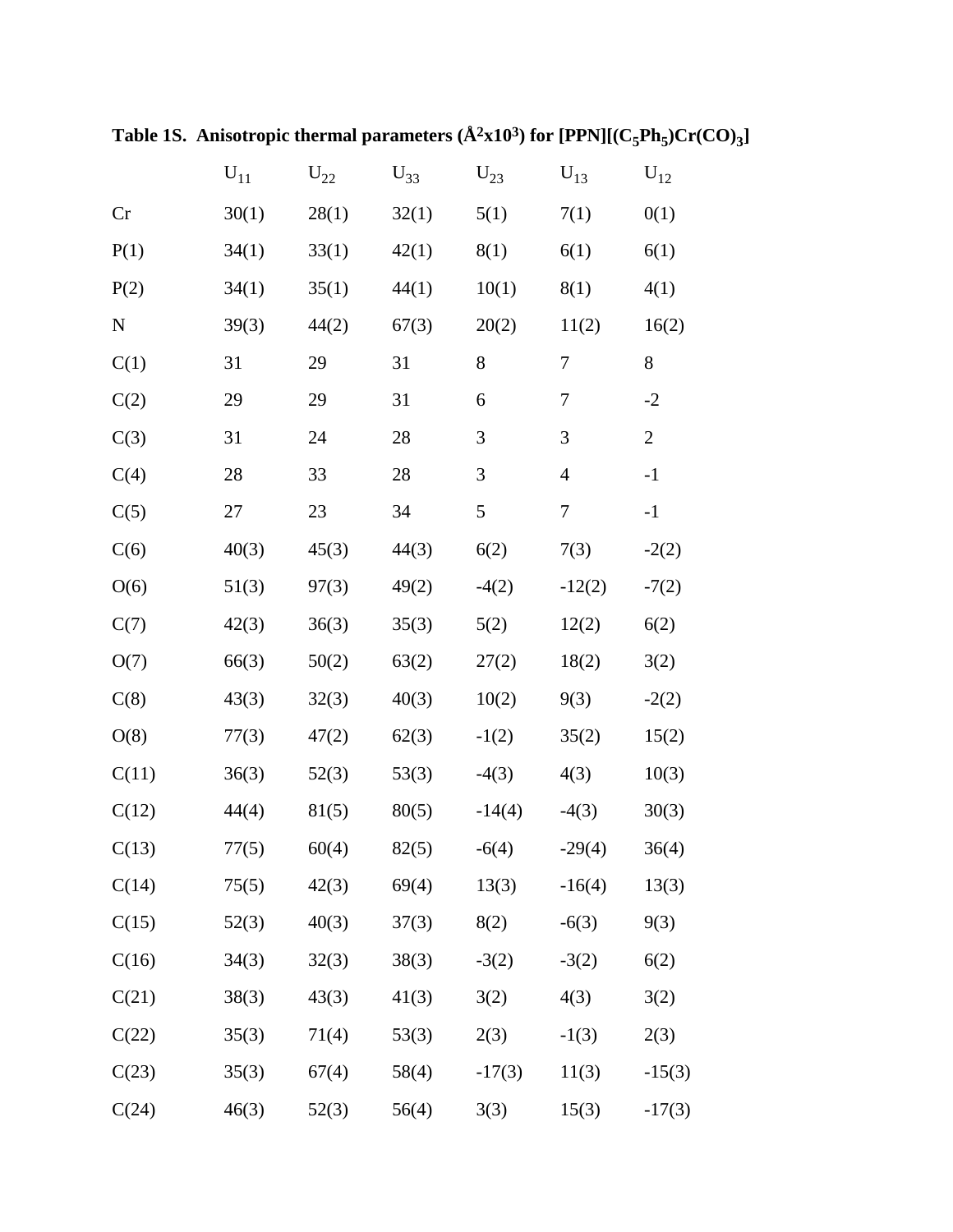| C(25) | 41(3)  | 45(3) | 46(3)  | 8(2)     | 8(3)  | $-9(2)$  |
|-------|--------|-------|--------|----------|-------|----------|
| C(26) | 32(3)  | 35(2) | 33(3)  | $-6(2)$  | 9(2)  | $-1(2)$  |
| C(31) | 43(3)  | 33(3) | 51(3)  | 10(2)    | 15(3) | 7(2)     |
| C(32) | 59(4)  | 39(3) | 57(4)  | 13(3)    | 25(3) | 16(3)    |
| C(33) | 74(4)  | 26(3) | 86(5)  | 4(3)     | 39(4) | 10(3)    |
| C(34) | 81(5)  | 40(3) | 60(4)  | $-16(3)$ | 16(4) | 6(3)     |
| C(35) | 62(4)  | 40(3) | 44(3)  | $-1(2)$  | 8(3)  | 3(3)     |
| C(36) | 33(3)  | 33(2) | 34(3)  | 4(2)     | 8(2)  | 2(2)     |
| C(41) | 34(3)  | 73(4) | 60(4)  | $-17(3)$ | 7(3)  | 2(3)     |
| C(42) | 33(3)  | 94(5) | 78(5)  | $-17(4)$ | 3(3)  | 2(3)     |
| C(43) | 39(3)  | 62(4) | 79(4)  | 11(3)    | 24(3) | 15(3)    |
| C(44) | 43(3)  | 50(3) | 61(4)  | 10(3)    | 19(3) | 11(3)    |
| C(45) | 40(3)  | 48(3) | 41(3)  | 7(2)     | 16(3) | 10(2)    |
| C(46) | 28(3)  | 32(2) | 43(3)  | 10(2)    | 5(2)  | 3(2)     |
| C(51) | 43(3)  | 36(3) | 48(3)  | 3(2)     | 14(3) | 2(2)     |
| C(52) | 50(3)  | 36(3) | 65(4)  | $-6(3)$  | 15(3) | $-0(3)$  |
| C(53) | 48(4)  | 37(3) | 95(5)  | 5(3)     | 14(4) | $-10(3)$ |
| C(54) | 70(4)  | 46(3) | 87(5)  | 14(3)    | 38(4) | $-9(3)$  |
| C(55) | 60(4)  | 36(3) | 60(4)  | 9(3)     | 29(3) | $-4(3)$  |
| C(56) | 30(3)  | 27(2) | 40(3)  | 7(2)     | 5(2)  | 4(2)     |
| C(61) | 104(6) | 52(4) | 54(4)  | 15(3)    | 9(4)  | 1(4)     |
| C(62) | 173(9) | 62(5) | 75(5)  | 34(4)    | 32(6) | $-1(5)$  |
| C(63) | 132(8) | 44(4) | 126(7) | 17(4)    | 57(6) | $-10(5)$ |
| C(64) | 78(5)  | 51(4) | 125(7) | $-6(4)$  | 22(5) | $-22(4)$ |
| C(65) | 52(4)  | 46(3) | 96(5)  | 8(3)     | 9(4)  | $-4(3)$  |
| C(66) | 42(3)  | 38(3) | 48(3)  | 2(2)     | 16(3) | 0(2)     |
| C(71) | 51(3)  | 41(3) | 45(3)  | 3(2)     | 10(3) | 7(3)     |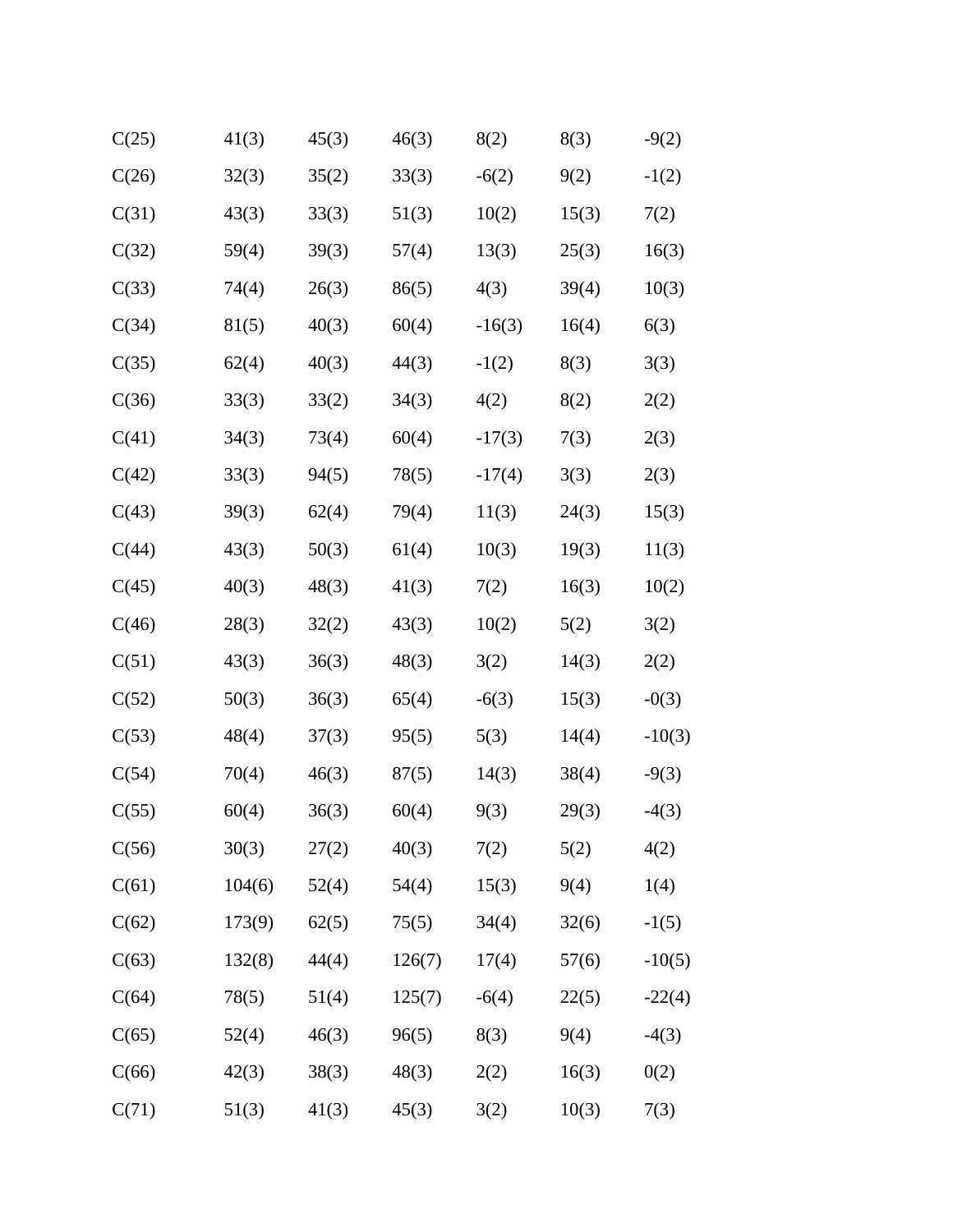| C(72)  | 62(4)  | 44(3)  | 66(4)  | $-4(3)$  | 24(3) | 5(3)     |
|--------|--------|--------|--------|----------|-------|----------|
| C(73)  | 55(4)  | 64(4)  | 64(4)  | $-0(3)$  | 28(3) | $-0(3)$  |
| C(74)  | 59(4)  | 54(3)  | 80(4)  | 18(3)    | 35(4) | 4(3)     |
| C(75)  | 47(3)  | 39(3)  | 73(4)  | 12(3)    | 24(3) | 11(3)    |
| C(76)  | 32(3)  | 44(3)  | 37(3)  | 6(2)     | 2(2)  | 7(2)     |
| C(81)  | 63(4)  | 65(4)  | 51(4)  | 4(3)     | 14(3) | 12(3)    |
| C(82)  | 106(6) | 85(5)  | 50(4)  | $-7(4)$  | 15(4) | 18(5)    |
| C(83)  | 117(7) | 73(5)  | 58(4)  | $-10(4)$ | 0(5)  | $-23(5)$ |
| C(84)  | 75(5)  | 117(6) | 73(5)  | $-16(5)$ | 4(4)  | $-30(5)$ |
| C(85)  | 48(4)  | 95(5)  | 66(4)  | $-12(4)$ | 6(4)  | $-7(4)$  |
| C(86)  | 45(3)  | 36(3)  | 43(3)  | 8(2)     | 7(3)  | 2(2)     |
| C(91)  | 44(3)  | 52(3)  | 63(4)  | 11(3)    | 15(3) | $-5(3)$  |
| C(92)  | 47(4)  | 66(4)  | 84(5)  | 22(4)    | 13(4) | $-9(3)$  |
| C(93)  | 49(4)  | 55(4)  | 110(6) | 13(4)    | 8(4)  | $-16(3)$ |
| C(94)  | 84(5)  | 63(4)  | 83(5)  | $-9(4)$  | 7(4)  | $-16(4)$ |
| C(95)  | 71(4)  | 62(4)  | 61(4)  | 5(3)     | 15(4) | $-8(3)$  |
| C(96)  | 37(3)  | 39(3)  | 56(3)  | 9(2)     | 11(3) | 4(2)     |
| C(101) | 50(3)  | 47(3)  | 48(3)  | 9(3)     | 11(3) | 3(3)     |
| C(102) | 63(4)  | 62(4)  | 50(4)  | 17(3)    | 9(3)  | 2(3)     |
| C(103) | 58(4)  | 76(4)  | 44(3)  | 7(3)     | 12(3) | $-14(3)$ |
| C(104) | 59(4)  | 58(4)  | 60(4)  | 1(3)     | 24(3) | 1(3)     |
| C(105) | 42(3)  | 48(3)  | 62(4)  | 4(3)     | 16(3) | 3(3)     |
| C(106) | 34(3)  | 37(3)  | 39(3)  | 10(2)    | 9(2)  | $-2(2)$  |
| C(111) | 50(3)  | 51(3)  | 50(3)  | 15(3)    | 13(3) | 14(3)    |
| C(112) | 52(4)  | 70(4)  | 54(4)  | 18(3)    | 4(3)  | 31(3)    |
| C(113) | 40(3)  | 94(5)  | 47(3)  | 13(3)    | 15(3) | 20(3)    |
| C(114) | 49(4)  | 69(4)  | 56(4)  | 5(3)     | 15(3) | $-3(3)$  |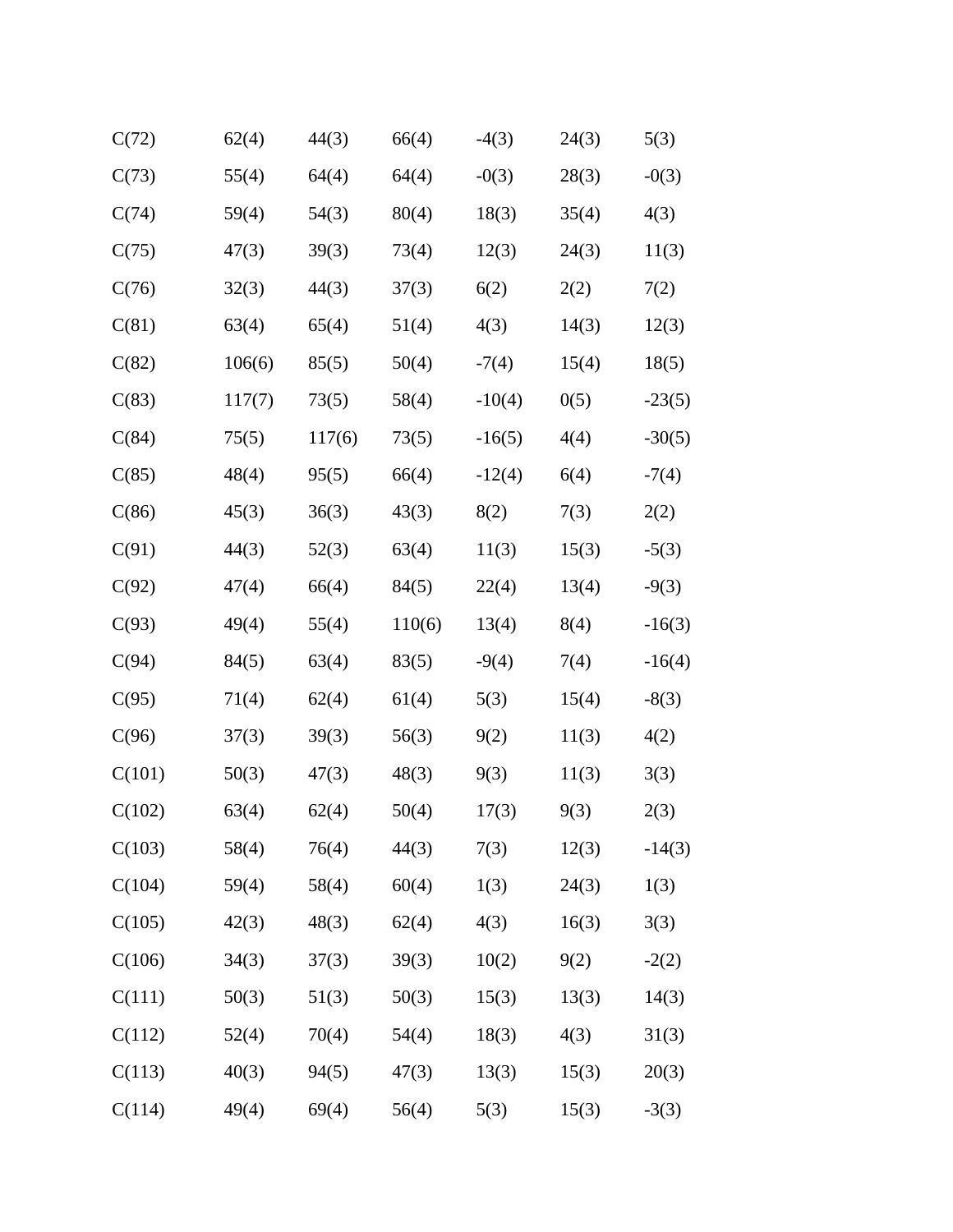| C(115) |  | $44(3)$ $47(3)$ $45(3)$ $10(2)$ $13(3)$ |  |      |
|--------|--|-----------------------------------------|--|------|
| C(116) |  | $35(3)$ $40(3)$ $36(3)$ $11(2)$ $4(2)$  |  | 6(2) |

The anisotropic temperature factor exponent takes the form:  $-2\pi^2(h^2a^{*2}U_{11} + ... + 2hka^{*}b^{*}U_{12})$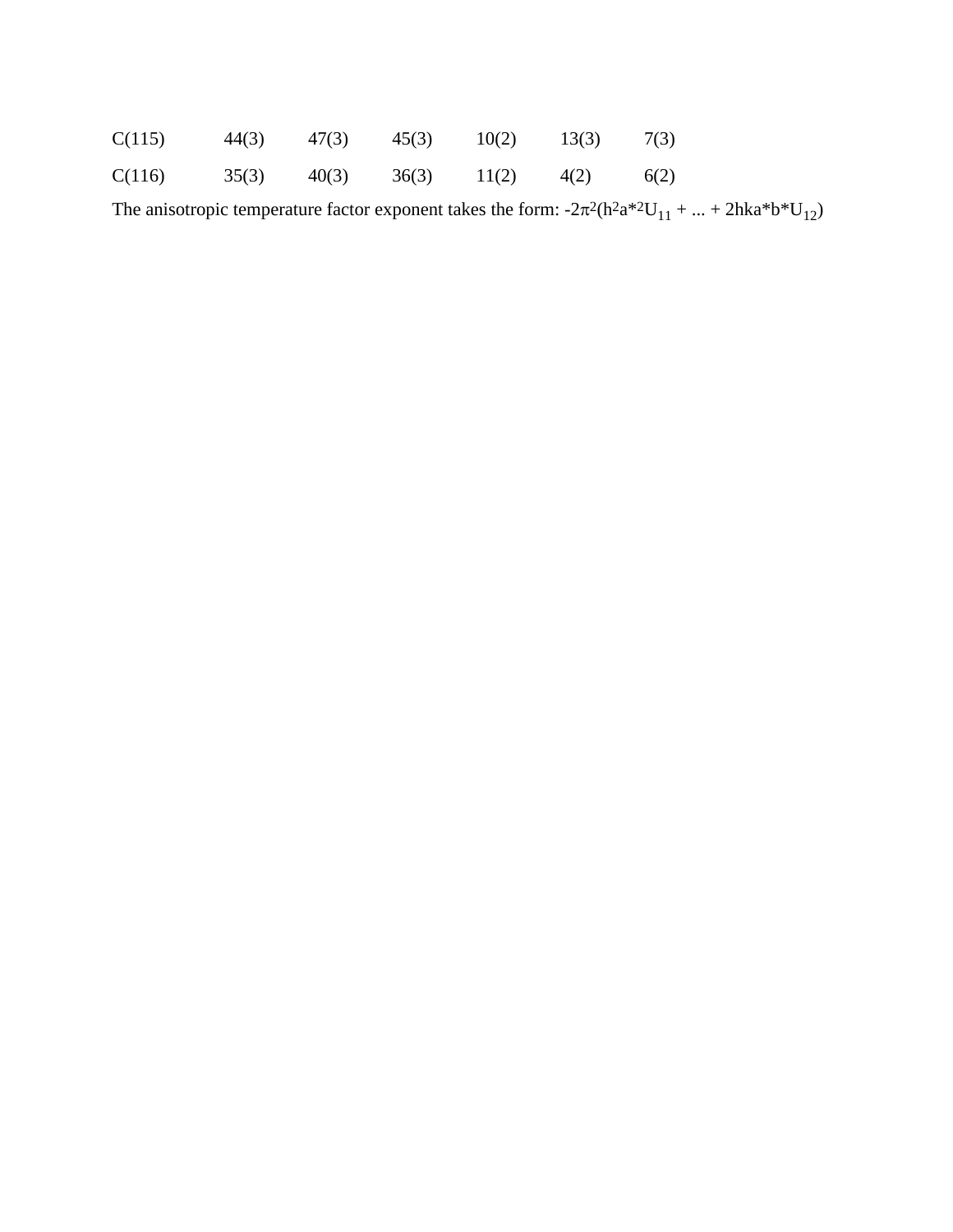|          | ${\rm U}_{11}$ | $\rm{U}_{22}$ | $U_{33}$ | $U_{23}$ | $U_{13}$ | $U_{12}$ |
|----------|----------------|---------------|----------|----------|----------|----------|
| Cr       | 40(1)          | 42(1)         | 47(1)    | 1(1)     | $-0(1)$  | 1(1)     |
| Cr'      | 42(1)          | 32(1)         | 41(1)    | $-2(1)$  | $-3(1)$  | 6(1)     |
| C(1)     | 23(7)          | 42(8)         | 33(8)    | 1(6)     | $-4(6)$  | 2(6)     |
| C(2)     | 29(7)          | 37(8)         | 37(7)    | 3(6)     | 4(6)     | 8(6)     |
| C(3)     | 37(7)          | 27(7)         | 44(8)    | $-4(7)$  | 5(6)     | 3(6)     |
| C(4)     | 51(8)          | 22(7)         | 34(7)    | $-5(6)$  | $-10(6)$ | 8(6)     |
| C(5)     | 22(7)          | 27(7)         | 55(9)    | $-3(7)$  | 3(6)     | $-4(6)$  |
| C(6)     | 74(10)         | 67(11)        | 39(9)    | $-4(8)$  | 5(7)     | 16(9)    |
| O(6)     | 166(11)        | 89(9)         | 65(7)    | $-16(7)$ | 6(7)     | 44(8)    |
| C(7)     | 51(8)          | 72(10)        | 51(8)    | 17(8)    | 3(7)     | $-9(7)$  |
| O(7)     | 94(8)          | 67(8)         | 105(8)   | 27(7)    | 18(6)    | $-12(7)$ |
| C(8)     | 56(9)          | 40(9)         | 76(10)   | 13(8)    | $-11(8)$ | 7(8)     |
| O(8)     | 61(7)          | 84(8)         | 158(10)  | $-8(7)$  | $-27(7)$ | 10(7)    |
| C(1')    | 29(6)          | 29(7)         | 32(7)    | $-0(6)$  | 1(5)     | 3(6)     |
| $C(2^r)$ | 31(7)          | 25(7)         | 43(8)    | $-1(6)$  | 8(6)     | $-0(6)$  |
| C(3')    | 32(7)          | 14(7)         | 48(8)    | $-1(6)$  | $-11(6)$ | 8(6)     |
| C(4)     | 6(6)           | 34(7)         | 33(7)    | 5(6)     | $-5(5)$  | 5(5)     |
| C(5)     | 18(6)          | 22(7)         | 37(7)    | 3(6)     | 1(5)     | 5(5)     |
| C(6)     | 46(9)          | 51(9)         | 65(9)    | 6(8)     | 15(8)    | 5(8)     |
| O(6')    | 33(5)          | 84(8)         | 137(9)   | 4(7)     | 7(6)     | 12(6)    |
| C(7)     | 37(8)          | 68(11)        | 48(9)    | $-6(8)$  | $-15(7)$ | 12(8)    |
| O(7)     | 117(9)         | 62(8)         | 104(9)   | $-40(7)$ | $-36(7)$ | 30(7)    |
| C(8)     | 38(8)          | 62(10)        | 55(9)    | 2(8)     | 1(7)     | 11(8)    |
| O(8')    | 105(8)         | 58(7)         | 77(7)    | 31(6)    | 20(6)    | 18(6)    |

Table 2S. Anisotropic thermal parameters  $(\AA^2x10^3)$  for  $(C_5Ph_5)Cr(CO)_3$ 

The anisotropic temperature factor exponent takes the form:  $-2\pi^2(h^2a^{*2}U_{11} + ... + 2hka^{*}b^{*}U_{12})$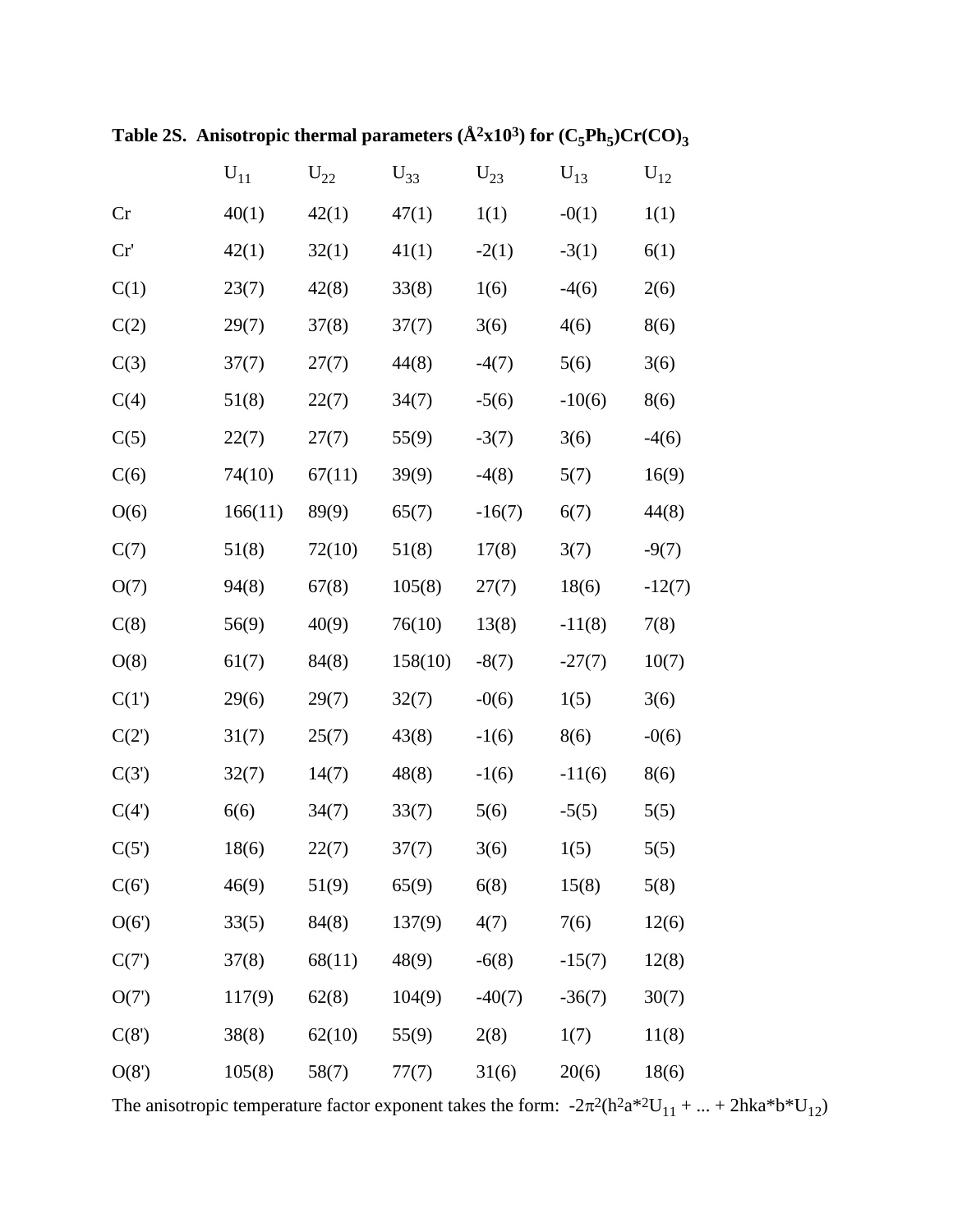**Table 3S. H-Atom coordinates (x104) and isotropic thermal parameters (Åx103) for**   $[PPN] [((C_5Ph_5)Cr(CO)_3]$ 

|       | X       | y     | Z      | U  |
|-------|---------|-------|--------|----|
| H(11) | $-2633$ | 10763 | 1737   | 80 |
| H(12) | $-3915$ | 12013 | 1505   | 80 |
| H(13) | $-3510$ | 13372 | 890    | 80 |
| H(14) | $-1824$ | 13481 | 507    | 80 |
| H(15) | $-542$  | 12230 | 739    | 80 |
| H(21) | $-2588$ | 9748  | 191    | 80 |
| H(22) | $-4341$ | 8756  | $-332$ | 80 |
| H(23) | -4907   | 7319  | 168    | 80 |
| H(24) | $-3720$ | 6875  | 1189   | 80 |
| H(25) | $-1968$ | 7867  | 1712   | 80 |
| H(31) | 1280    | 7778  | 2196   | 80 |
| H(32) | 1413    | 5985  | 2006   | 80 |
| H(33) | 372     | 4991  | 952    | 80 |
| H(34) | $-800$  | 5788  | 87     | 80 |
| H(35) | $-933$  | 7580  | 277    | 80 |
| H(41) | 2961    | 10390 | 2534   | 80 |
| H(42) | 4847    | 10258 | 2461   | 80 |
| H(43) | 5212    | 9407  | 1438   | 80 |
| H(44) | 3693    | 8689  | 487    | 80 |
| H(45) | 1807    | 8820  | 560    | 80 |
| H(51) | 704     | 12445 | 2498   | 80 |
| H(52) | 1720    | 14085 | 2609   | 80 |
| H(53) | 2859    | 14409 | 1834   | 80 |
| H(54) | 2983    | 13093 | 948    | 80 |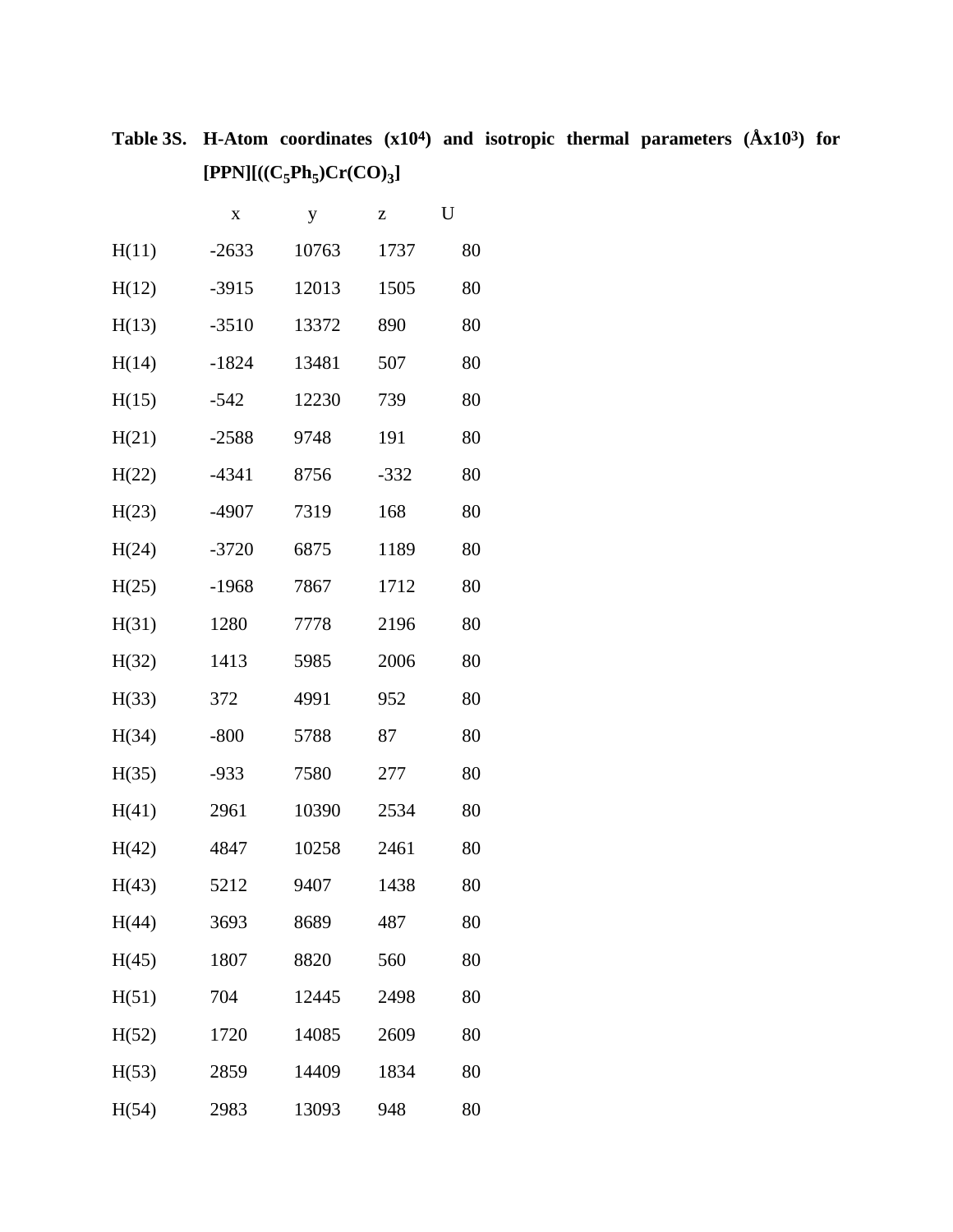| H(55)  | 1967  | 11453 | 837  | 80 |
|--------|-------|-------|------|----|
| H(61)  | 7276  | 3578  | 4800 | 80 |
| H(62)  | 6535  | 1901  | 4896 | 80 |
| H(63)  | 4888  | 1092  | 4072 | 80 |
| H(64)  | 3984  | 1961  | 3152 | 80 |
| H(65)  | 4726  | 3638  | 3057 | 80 |
| H(71)  | 7616  | 3301  | 3238 | 80 |
| H(72)  | 8893  | 3134  | 2518 | 80 |
| H(73)  | 9596  | 4600  | 2102 | 80 |
| H(74)  | 9021  | 6233  | 2405 | 80 |
| H(75)  | 7744  | 6400  | 3125 | 80 |
| H(81)  | 6114  | 6083  | 5015 | 80 |
| H(82)  | 7198  | 7075  | 6059 | 80 |
| H(83)  | 9194  | 7273  | 6291 | 80 |
| H(84)  | 10106 | 6480  | 5480 | 80 |
| H(85)  | 9022  | 5487  | 4436 | 80 |
| H(91)  | 6086  | 7896  | 2388 | 80 |
| H(92)  | 7207  | 9504  | 2715 | 80 |
| H(93)  | 7643  | 10304 | 3886 | 80 |
| H(94)  | 6958  | 9497  | 4729 | 80 |
| H(95)  | 5837  | 7889  | 4401 | 80 |
| H(101) | 3536  | 7282  | 1994 | 80 |
| H(102) | 2924  | 6750  | 777  | 80 |
| H(103) | 3654  | 5327  | 262  | 80 |
| H(104) | 4994  | 4435  | 962  | 80 |
| H(105) | 5606  | 4967  | 2178 | 80 |
| H(111) | 3698  | 8248  | 3315 | 80 |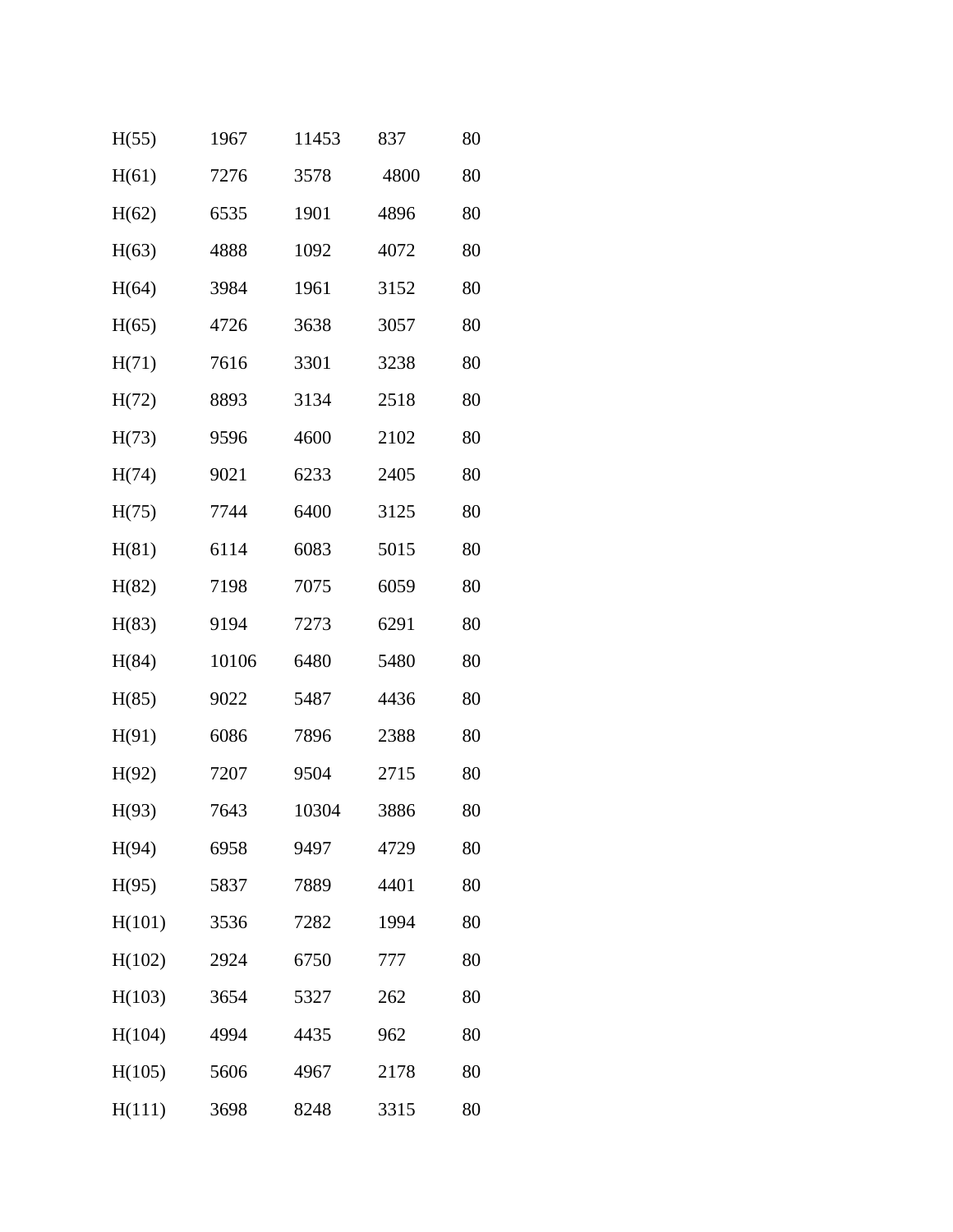| H(112) | 1938 | 8412 | 3590 | 80 |
|--------|------|------|------|----|
| H(113) | 914  | 6963 | 3839 | 80 |
| H(114) | 1651 | 5350 | 3813 | 80 |
| H(115) | 3411 | 5185 | 3539 | 80 |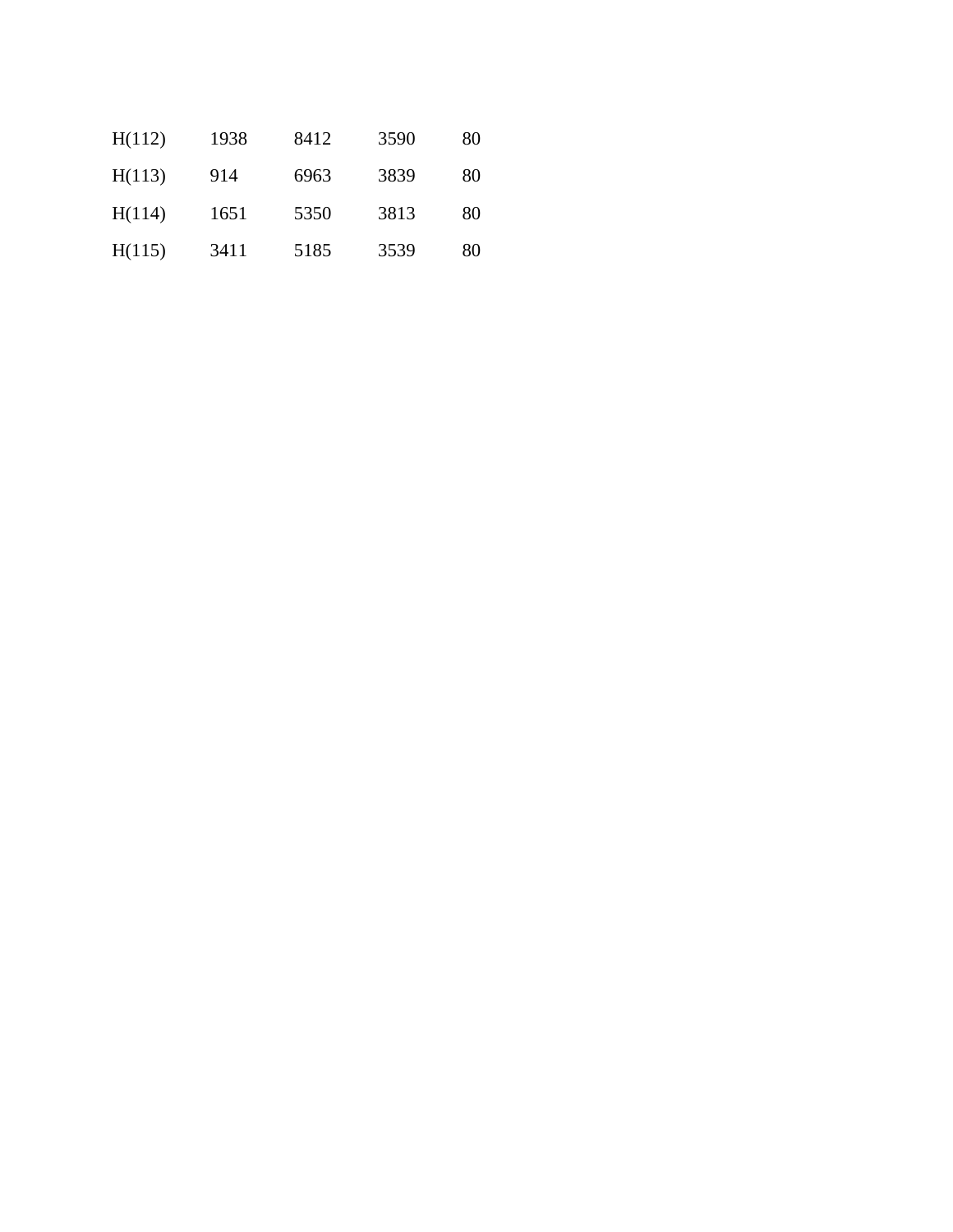**Table 4S. H-Atom coordinates (x104) and isotropic thermal parameters (Åx103) for**   $(C_5Ph_5)Cr(CO)_3$ 

|       | $\mathbf X$ | y      | Z    | U  |
|-------|-------------|--------|------|----|
| H(11) | 417         | 4349   | 5679 | 80 |
| H(12) | $-5$        | 3252   | 6369 | 80 |
| H(13) | 270         | 1768   | 7135 | 80 |
| H(14) | 968         | 1381   | 7211 | 80 |
| H(15) | 1390        | 2479   | 6521 | 80 |
| H(21) | 1298        | 6220   | 6599 | 80 |
| H(22) | 1593        | 6698   | 7535 | 80 |
| H(23) | 2250        | 5869   | 7760 | 80 |
| H(24) | 2611        | 4562   | 7050 | 80 |
| H(25) | 2315        | 4084   | 6114 | 80 |
| H(31) | 2168        | 7435   | 5411 | 80 |
| H(32) | 2831        | 8165   | 5230 | 80 |
| H(33) | 3261        | 6544   | 4732 | 80 |
| H(34) | 3027        | 4194   | 4414 | 80 |
| H(35) | 2364        | 3465   | 4594 | 80 |
| H(41) | 1824        | 6090   | 3877 | 80 |
| H(42) | 1969        | 5645   | 2883 | 80 |
| H(43) | 1840        | 3290   | 2463 | 80 |
| H(44) | 1566        | 1378   | 3035 | 80 |
| H(45) | 1420        | 1823   | 4029 | 80 |
| H(51) | 694         | 4357   | 4024 | 80 |
| H(52) | 178         | 2923   | 3576 | 80 |
| H(53) | 13          | 583    | 3970 | 80 |
| H(54) | 363         | $-322$ | 4812 | 80 |